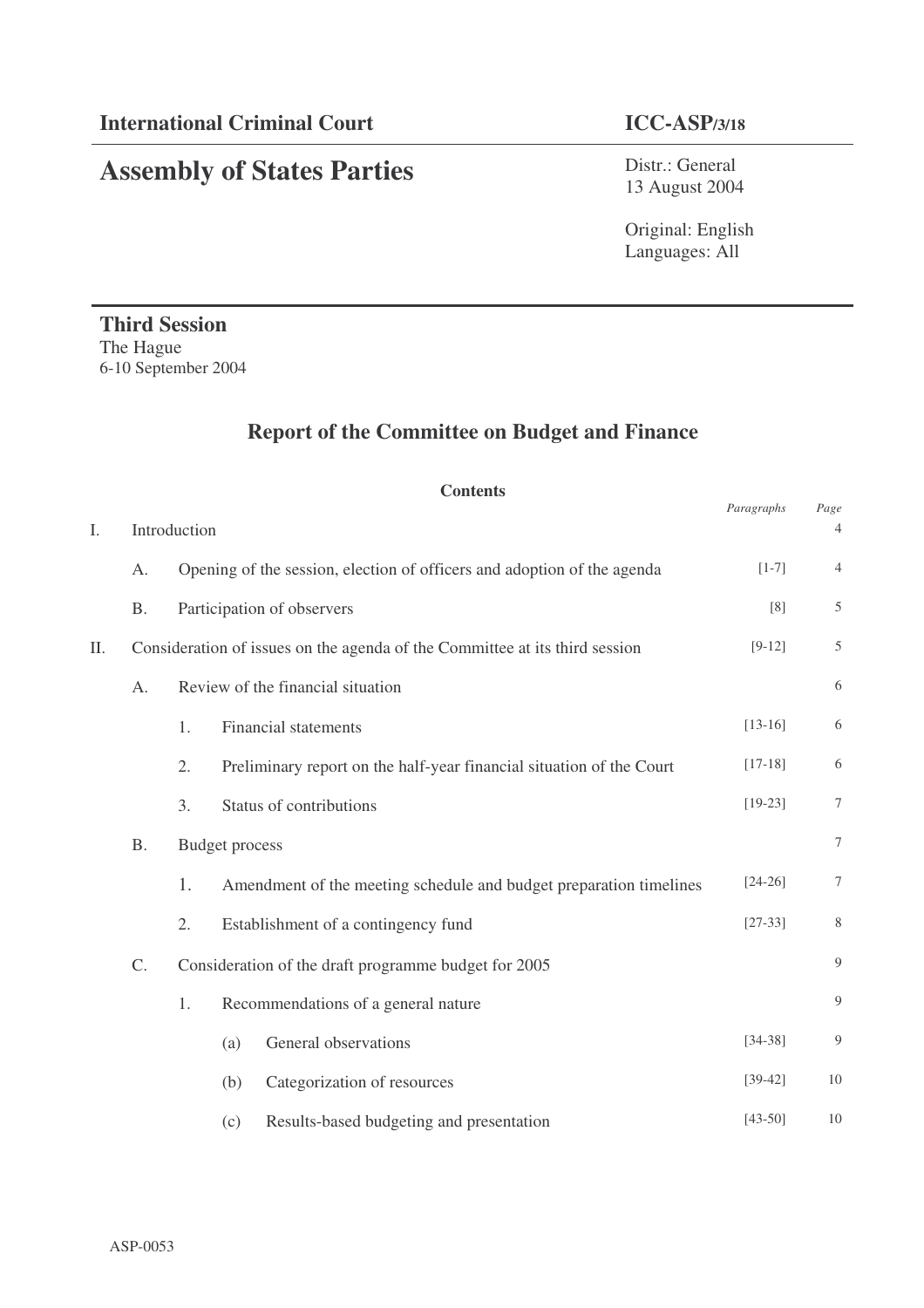|    | 2. |               | Recommendations relating to major programmes                                                | Paragraphs    | Page<br>11 |
|----|----|---------------|---------------------------------------------------------------------------------------------|---------------|------------|
|    |    | (a)           | The Judiciary – the Presidency and Chambers                                                 |               | 11         |
|    |    |               | Introduction of Major Programme I: The Judiciary – the<br>Presidency and Chambers           | $[51]$        | 11         |
|    |    |               | Observations and recommendations of the Committee                                           | $[52-54]$     | 12         |
|    |    | (b)           | Office of the Prosecutor                                                                    |               | 12         |
|    |    |               | Introduction of Major Programme II: Office of the Prosecutor                                | $[55-56]$     | 12         |
|    |    |               | Observations and recommendations of the Committee                                           | $[57-69]$     | 13         |
|    |    | (c)           | Registry                                                                                    |               | 15         |
|    |    |               | Introduction of Major Programme III: Registry                                               | $[70-72]$     | 15         |
|    |    |               | Observations and recommendations of the Committee                                           | $[73-87]$     | 15         |
|    |    | (d)           | Secretariat of the Assembly of States Parties                                               |               | 17         |
|    |    |               | Introduction of Major Programme IV: Secretariat of the<br><b>Assembly of States Parties</b> | $[88-89]$     | 17         |
|    |    |               | Observations and recommendations of the Committee                                           | $[90]$        | 17         |
|    |    | (e)           | Investment in the premises of the Court                                                     |               | 18         |
|    |    |               | Introduction of Major Programme V: Investment in the Court's<br>premises                    | [91]          | 18         |
|    |    |               | Observations and recommendations of the Committee                                           | $[92-93]$     | 18         |
| D. |    |               | Budget for the proposed New York liaison office                                             | $[94-95]$     | $18\,$     |
| Е. |    |               | Budget for the proposed secretariat of the Trust Fund for Victims                           | $[96-99]$     | 19         |
| F. |    | Other reports |                                                                                             |               | 19         |
|    | 1. |               | Report on the permanent premises of the Court                                               | $[100-103]$   | 19         |
|    | 2. |               | Report on investment in the interim premises of the Court                                   | $[104 - 106]$ | $20\,$     |
|    | 3. |               | Report on the outreach activities of the Court                                              | $[107 - 108]$ | 20         |
|    | 4. |               | Report on the Trust Funds                                                                   | $[109-110]$   | 21         |
|    | 5. |               | Report on the organization chart of the Court                                               | [111]         | 21         |
|    | 6. |               | Report on procurement activities                                                            | $[112]$       | 21         |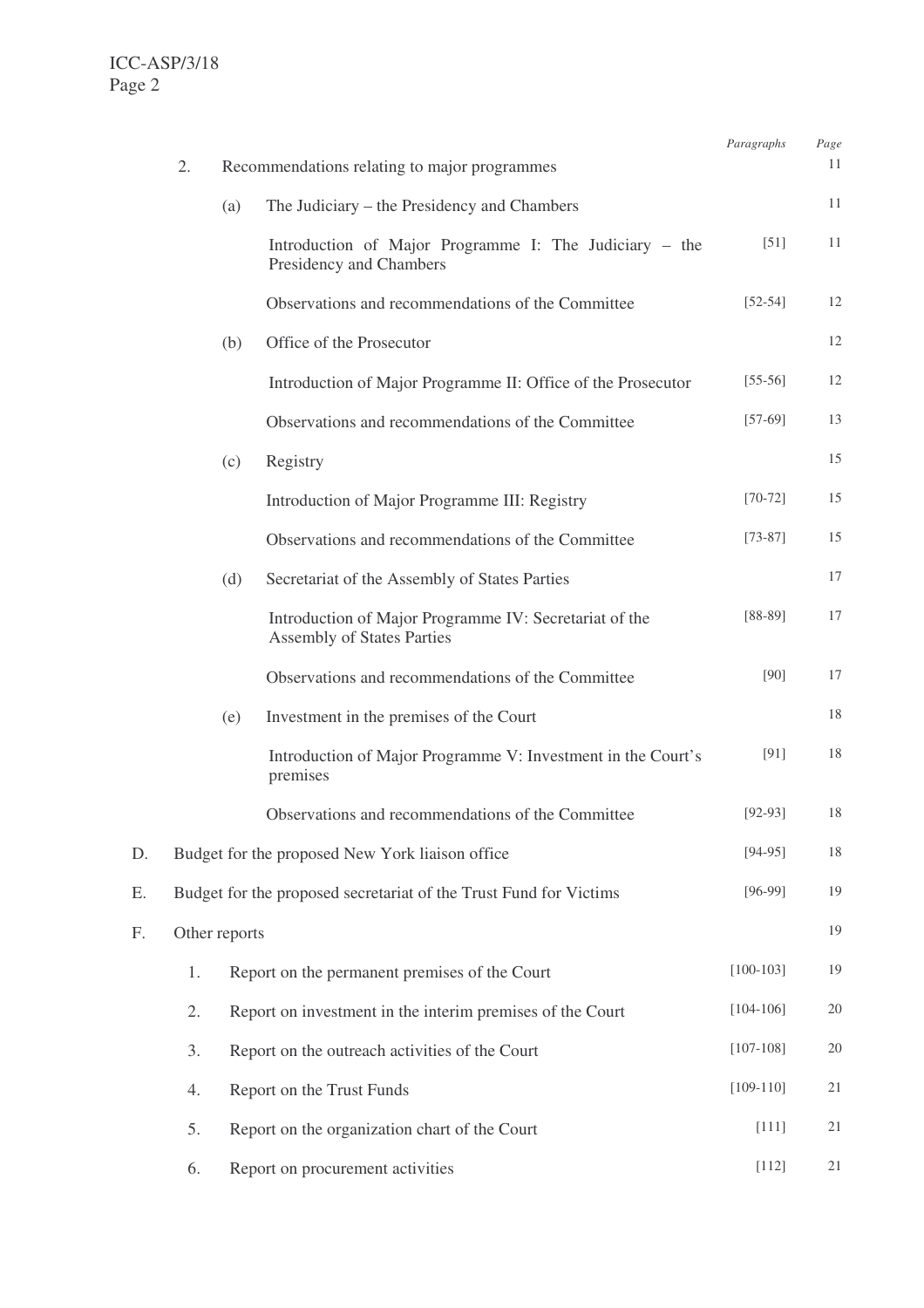|          |     |                                                                                                             | Paragraphs  | Page   |
|----------|-----|-------------------------------------------------------------------------------------------------------------|-------------|--------|
|          | 7.  | Report on translation productivity                                                                          | [113]       | 21     |
|          | 8.  | Report on participation of and reparations to victims                                                       | [114]       | $21\,$ |
|          | 9.  | Report on options for ensuring adequate defence counsel for accused<br>persons                              | $[115-116]$ | 21     |
|          | 10. | Report on information technology                                                                            | [117]       | $21\,$ |
|          | 11. | Report on detention facilities                                                                              | $[118]$     | 22     |
|          | 12. | Report on consultants and redeployment of posts                                                             | [119]       | $22\,$ |
|          | 13. | Report on a performance assessment system for staff                                                         | $[120]$     | 22     |
|          | 14. | Report on cooperation in safety and security matters with other<br>international and regional organizations | $[121]$     | $22\,$ |
| G.       |     | Other matters                                                                                               |             | 22     |
|          |     | Future meetings                                                                                             | $[122]$     | $22\,$ |
| Annexes* |     |                                                                                                             |             |        |
| I.       |     | List of documents                                                                                           |             | 23     |
| II.      |     | Proposal to establish a contingency fund                                                                    |             | 25     |
| III.     |     | Budgetary implications of implementation of the recommendations of the<br>Committee on Budget and Finance   |             | 26     |
| IV.      |     | Status of expenditure (by cost category) – budget 2004                                                      |             | 43     |

\_\_\_\_\_\_\_\_\_\_\_\_\_\_\_\_\_\_\_\_\_\_\_\_\_\_\_\_\_\_

<sup>\*</sup>Annex V, "Status of contributions", is under preparation and will be issued as an addendum to this report.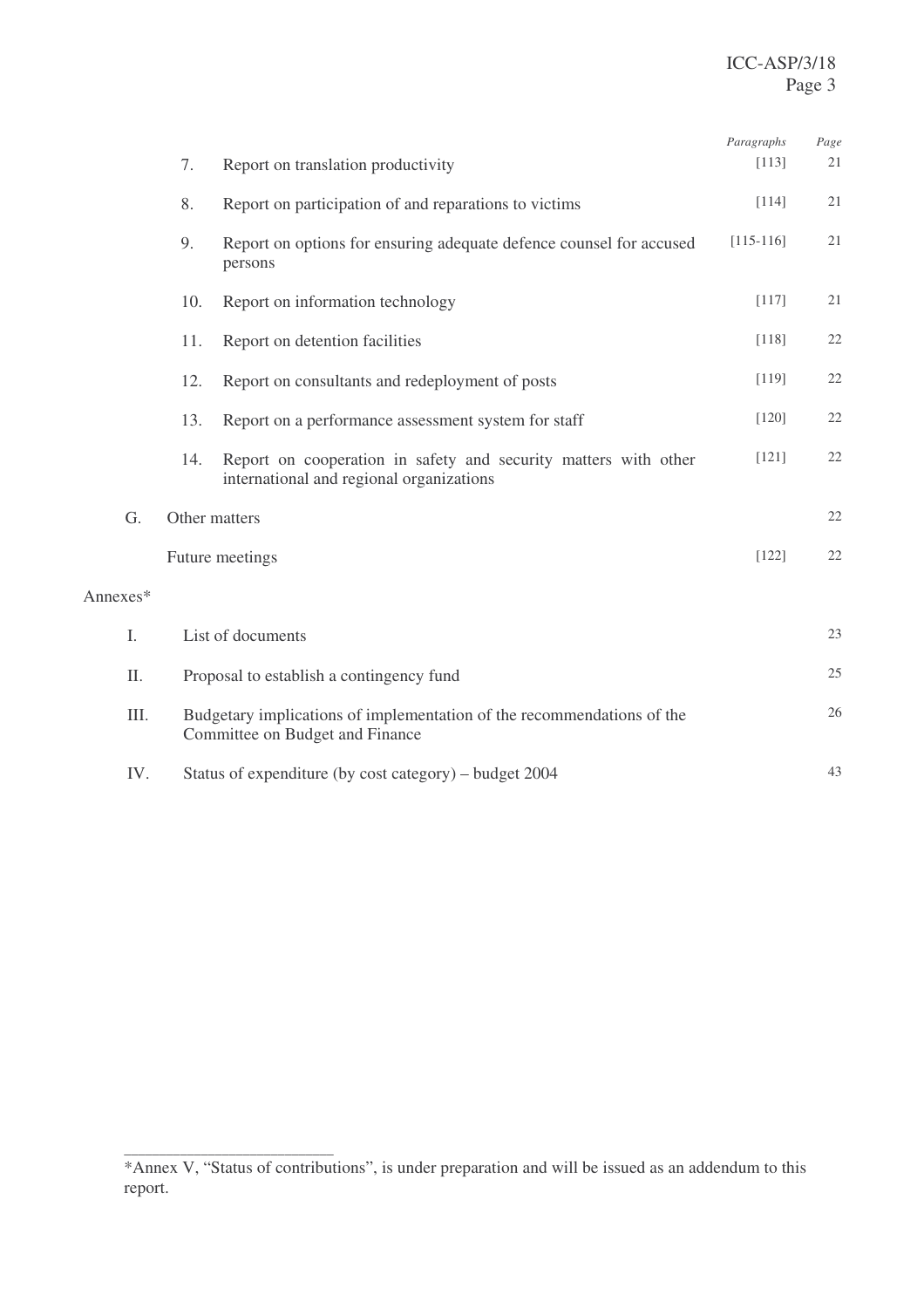### **I. Introduction**

### **A. Opening of the session, election of officers and adoption of the agenda**

1. The third session of the Committee on Budget and Finance (the Committee) was convened in accordance with a decision of the Assembly of States Parties (the Assembly) taken at the 5th plenary meeting of its second session on 12 September 2003. The Committee held its third session, comprising ten meetings, at the seat of the Court in The Hague from 2 to 6 August 2004. The President of the Court, Mr. Philippe Kirsch, delivered welcoming remarks at the opening of the session.

2. The session was presided over by the Chairperson, Mr. Karl Paschke (Germany).

3. At its 3rd meeting, on 3 August 2004, the Committee re-elected Mr. Karl Paschke (Germany) as Chairperson and elected Mr. John F. S. Muwanga (Uganda) as Vice-Chairperson. In accordance with article 10, paragraph 2, of the Rules of Procedure of the Committee, the term of office of the Chairperson and Vice-Chairperson started on 4 August 2004. The Committee elected Mr. David Dutton (Australia) as Rapporteur for the session.

4. The Secretariat of the Assembly of States Parties (the Secretariat) provided the substantive servicing for the Committee, and its Director, Mr. Medard Rwelamira, acted as Secretary of the Committee.

5. At its 1st meeting, the Committee adopted the following agenda (ICC-ASP/3/CBF.2/L.1/Rev.2 and Corr.1):

- 1. Opening of the meeting
- 2. Adoption of the agenda
- 3. Election of the Chairperson and Vice-Chairperson
- 4. Participation of observers
- 5. Organization of work
- 6. Brief on the permanent premises of the Court: Meeting with DG Edmond Wellenstein (Netherlands)
- 7. Report on the investment in the interim premises of the Court
- 8. Report on the outreach activities of the Court
- 9. Preliminary report on the half-year financial situation of the Court
- 10. Rescheduling of the budget cycle
- 11. Proposal on the amendment to the Financial Regulations and Rules regarding the establishment and level of a Contingency Fund
- 12. Report on procurement activities
- 13. Report on translation productivity
- 14. Report on participation of and reparations to victims
- 15. Reports on the Trust Funds
- 16. Consideration of audit reports (financial statements)
- 17. Report on the organizational chart of the Court
- 18. Consideration of the draft programme budget for 2005
- 19. Budget for the proposed secretariat of the Victims Trust Fund
- 20. Modality of travel for members of the Committee on Budget and Finance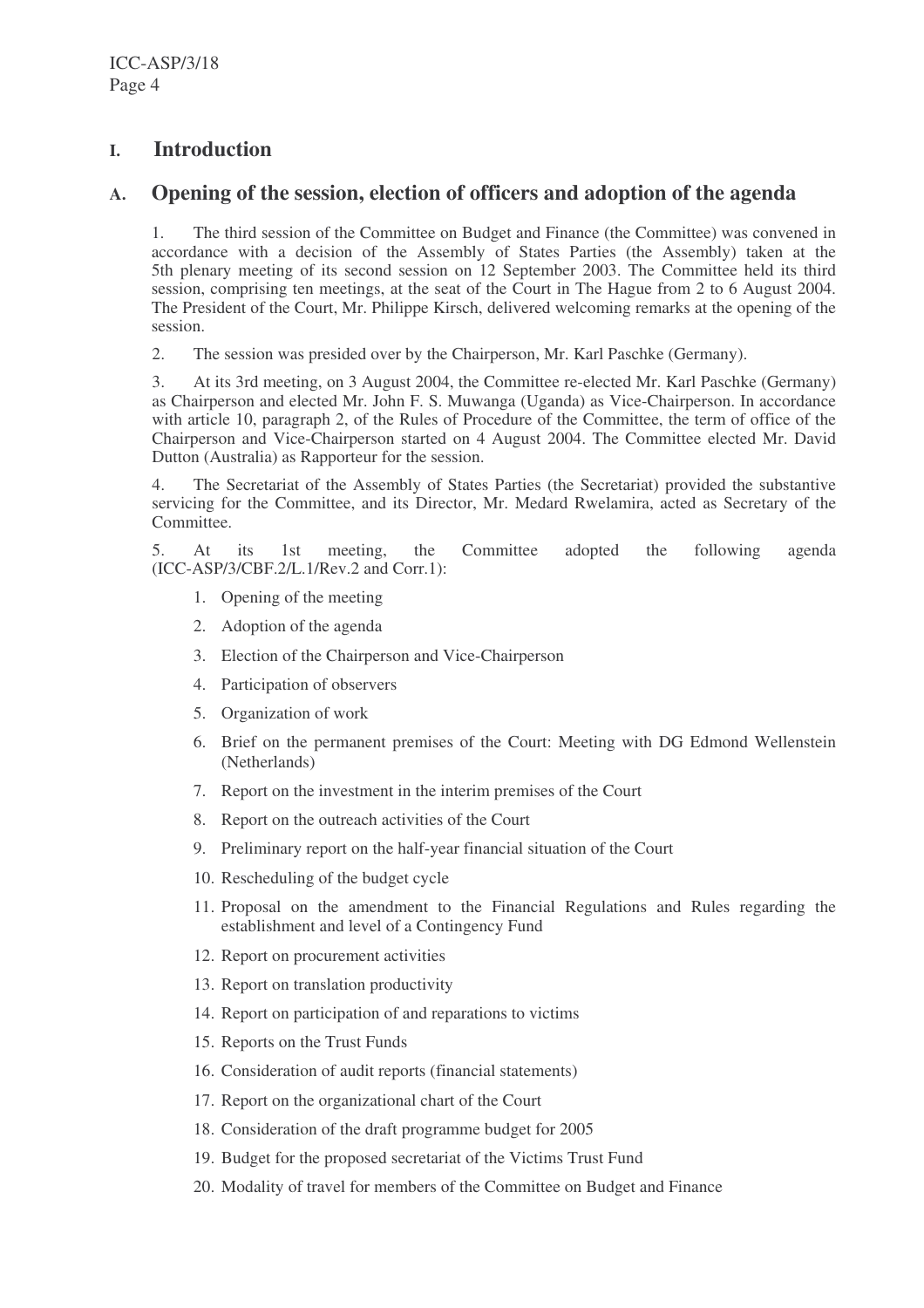- 21. Approval of the report of the meeting
- 22. Other matters
- 23. Closing of the meeting
- 6. The following members attended the third session of the Committee:
	- 1. Lambert Dah Kindji (Benin)
	- 2. David Dutton (Australia)
	- 3. Eduardo Gallardo Aparicio (Bolivia)
	- 4. Fawzi A. Gharaibeh (Jordan)
	- 5. Hahn Myung-jae (Republic of Korea)
	- 6. Peter Lovell (United Kingdom of Great Britain and Northern Ireland)
	- 7. John F. S. Muwanga (Uganda)
	- 8. Karl Paschke (Germany)
	- 9. Elena Sopková (Slovakia)
	- 10. Inna Steinbuka (Latvia)
	- 11. Michel Tilemans (Belgium)
	- 12. Santiago Wins Arnábal (Uruguay)

7. The following organs of the Court were invited to participate in the meetings of the Committee to introduce the reports and the draft programme budget for 2005: the Presidency, the Office of the Prosecutor and the Registry.

### **B. Participation of observers**

8. The Committee decided to accept the request of the Coalition for the International Criminal Court to make a presentation to the Committee.

### **II. Consideration of issues on the agenda of the Committee at its third session**

9. The Committee on Budget and Finance vetted the draft programme budget for 2005 thoroughly. Its work was facilitated by the cooperative attitude displayed by Court officials who answered questions and provided additional information in a frank, forthcoming and friendly manner. The Committee was also serviced to its complete satisfaction by the Secretariat.

10. The agenda of the session was, however, somewhat overloaded by an excessive number of reports which had to be considered by the Committee. **The Committee recommends that, in future, only substantive reports which it had requested explicitly or which are addressed to the Assembly of States Parties through the Committee because of budgetary implications be submitted to it. In addition, more attention needs to be given to early submission of documentation in order to give members of the Committee sufficient time to study the reports.**

11. In their interaction with Court officials, members of the Committee were again impressed by the spirit of unfettered dedication to the high goals of the International Criminal Court and by the strong work motivation which seems to prevail throughout the Court. On the other hand, they could not escape the impression that coherence among the different organs is still wanting.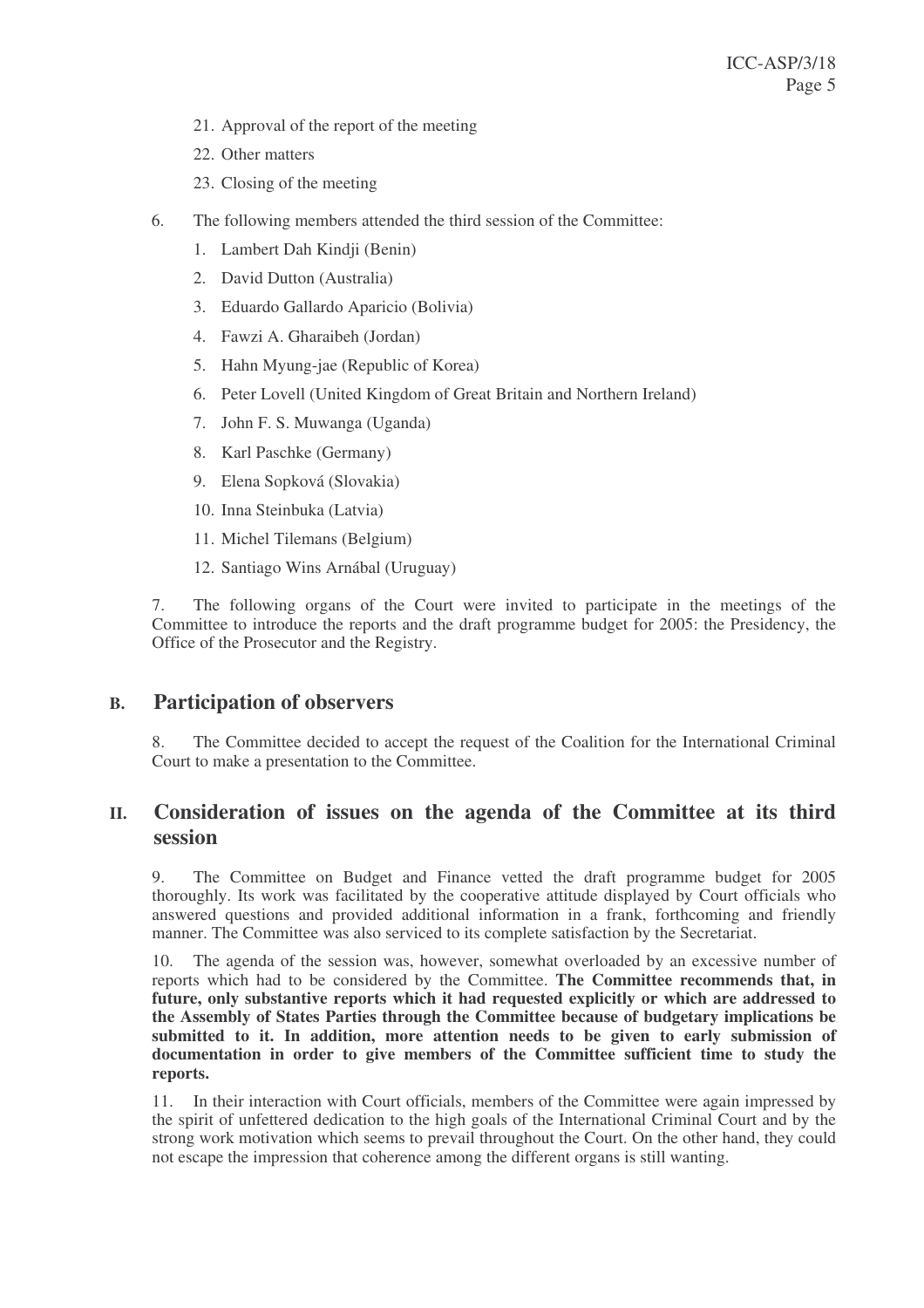12. A common administrative strategy has not yet been fully achieved and duplication of functions still exists beyond those areas where it might be warranted by independence considerations. **The Committee expects the Court, under the leadership of its President, to continue battling fragmentation and upholding the "One Court" principle.**

## **A. Review of the financial situation**

### **1. Financial statements**

13. The Committee examined the report of the External Auditor<sup>1</sup> on the audit of the financial statements for the financial period ended 31 December 2003 (ICC-ASP/3/4) as well as the report of the External Auditor on the audit of the Trust Fund for Victims for the financial period ended 31 December 2003 (ICC-ASP/3/5) and noted with appreciation the high quality of the audit report. The representative of the External Auditor, Mr. Damian Brewitt, made a presentation to the Committee.

14. The Committee welcomed the advice of Mr Brewitt that the Court had made an excellent start-up and the unqualified opinion of the Auditor on the financial statements of the Court. The Committee also noted the disclaimer of the Auditor in respect of the financial statements for the Trust Fund for Victims, given its inability to confirm the origins of some money donated to the Fund. **The Committee recommends that the Assembly endorse the reports of the Auditor.**

15. The Committee also discussed several recommendations contained in the reports of the Auditor. In particular, the Committee encouraged the Court to implement risk management procedures in its operations and to ensure better planning and implementation of procurement.

16. Several areas were identified by the Committee as warranting attention from the Auditor in the future, including results-based budgeting, information technology investment and human resources management. The Committee emphasized the importance of continuing its close dialogue with the external and internal auditors in the future.

### **2. Preliminary report on the half-year financial situation of the Court**

17. The Committee recalled that the Court had informed the Committee during its second session of a miscalculation in computing salary costs in the 2004 budget. The error had created a potential deficit of  $\epsilon$ 4,750.0<sup>2</sup> for posts and  $\epsilon$ 860.1 for general temporary assistance (GTA). The Committee was informed that the Court had been monitoring expenditure closely following agreement among managers to stagger recruitment (ICC-ASP/3/CBF.2/15/Rev.3). Actual salary expenditure for the period January-June 2004 was reported as **€6,712.2. Projected expenditure for the period July-December was €12,430.1, producing a total for the year of €19,142.3. The approved salary budget for 2004 was €19,246.5, resulting in a projected surplus of €104.2.** The Committee observed that this projection showed that the Court would be able to absorb the error within the approved budget.

18. The Committee also received details of expenditure in the current financial period for each major programme by item of expenditure.<sup>3</sup> At 31 July 2004, expenditures had constituted 44.7 per cent of appropriations for the Judiciary, 17.6 per cent for the Office of the Prosecutor, 42.5 per cent for the Registry and 39 per cent for the Secretariat. Some 36 per cent of the overall budget had been spent. At 3 August 2004, 77 per cent of posts in the Judiciary had been filled; 44 per cent of posts in the Office of the Prosecutor had been filled and 22 per cent were under recruitment; and 75 per cent of posts in the Registry had been filled and 14 per cent were under recruitment. The low level of expenditure in the Office of the Prosecutor reflected the fact that the Prosecutor had only recently decided to open investigations, and that recruitment for investigation functions had been deferred until that time. Although an acceleration of expenses was likely in the Office of the Prosecutor later in the year, inter alia as vacancies were reduced in all areas, it appeared likely that

<sup>&</sup>lt;sup>1</sup> The National Audit Office of the United Kingdom.

<sup>&</sup>lt;sup>2</sup> The figures in this paragraph are expressed in thousands of euros.

<sup>3</sup> See annex IV.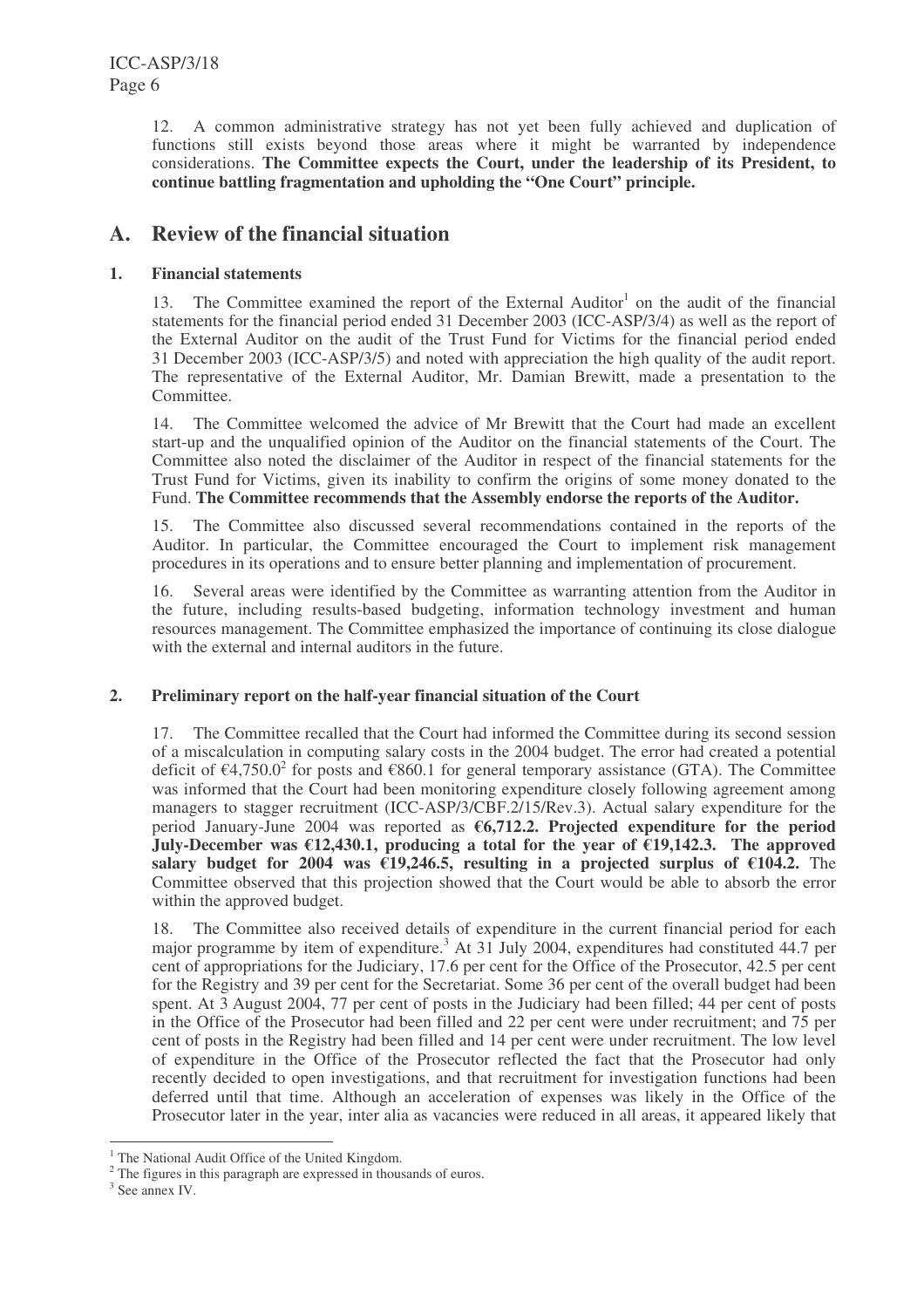the 2004 budget would not be fully spent. The Committee welcomed this in light of its observation the previous year that the budget contained a high degree of contingency and in light of its expectation that the budget would not be fully spent unless investigations and judicial activity were to commence quickly.

#### **3. Status of contributions**

19. The Committee reviewed the status of contributions as at 31 July 2004.<sup>4</sup> It noted that a total of €2,607,187 was outstanding from the 2002-2003 financial period and that €17,119,741 was outstanding for the current 2004 period. The Committee was concerned that only 20 States Parties had paid their contributions in full for 2004. It also expressed concern that 23 States Parties had yet to make any payment to the Court for either financial period.

20. **The Committee observed that the Court did not have cash reserves which could be used to cover a shortfall in contributions and that, as the operations of the Court increased over the coming years, there was a danger that the Court would face a cash crisis due to nonpayment by States Parties. The Committee recommends that the Assembly monitor this situation closely and take steps to encourage full and timely payment by all States Parties.**

21. The Committee was aware that some States Parties had encountered difficulties in paying their assessments due to a lack of clarity and predictability in the assessment notices issued by the Court, especially where adjustments had been made to the amount of contributions due. **The Committee recommends that the Court advise States Parties of how and when it intends to issue assessment notices in future, and stresses the need for predictability in issuing notices to enable States to pay in full and on time.**

22. The Committee considered the interpretation of article 112, paragraph 8, of the Rome Statute which states that:

"A State Party which is in arrears in the payment of its financial contributions towards the costs of the Court shall have no vote in the Assembly and in the Bureau if the amount of its arrears equals or exceeds the amount of the contributions due from it for the preceding two full years. The Assembly may, nevertheless, permit such a State Party to vote in the Assembly and in the Bureau if it is satisfied that the failure to pay is due to conditions beyond the control of the State Party."

23. The Committee noted that State Parties that had not paid any assessments to the Court by the end of the year would lose their right to vote in the Assembly and in the Bureau on 1 January 2005. **The Committee recommends that the Registrar write to States Parties that could lose their vote on 1 January 2005, and that it do so annually hereafter for States likely to fall under article 112, paragraph 8, at the beginning of each year.**

### **B. Budget process**

#### **1. Amendment of the meeting schedule and budget preparation timelines**

24. The Committee considered the budget preparation and approval timelines in the light of its recommendation at its last session that the Assembly consider rescheduling its annual meeting to a later date in the calendar year. The Committee was concerned that accurate planning and budgeting was impeded by the gap between submission of the draft programme budget and the start of the financial period to which the draft budget related, especially while the Court was new and growing quickly. **Accordingly, the Committee recommends that the Assembly amend the meeting schedule in order to reduce the gap between preparation of the budget and commencement of the financial period.**

<sup>4</sup> Annex V, "Status of contributions", is under preparation and will be issued as an addendum to this report.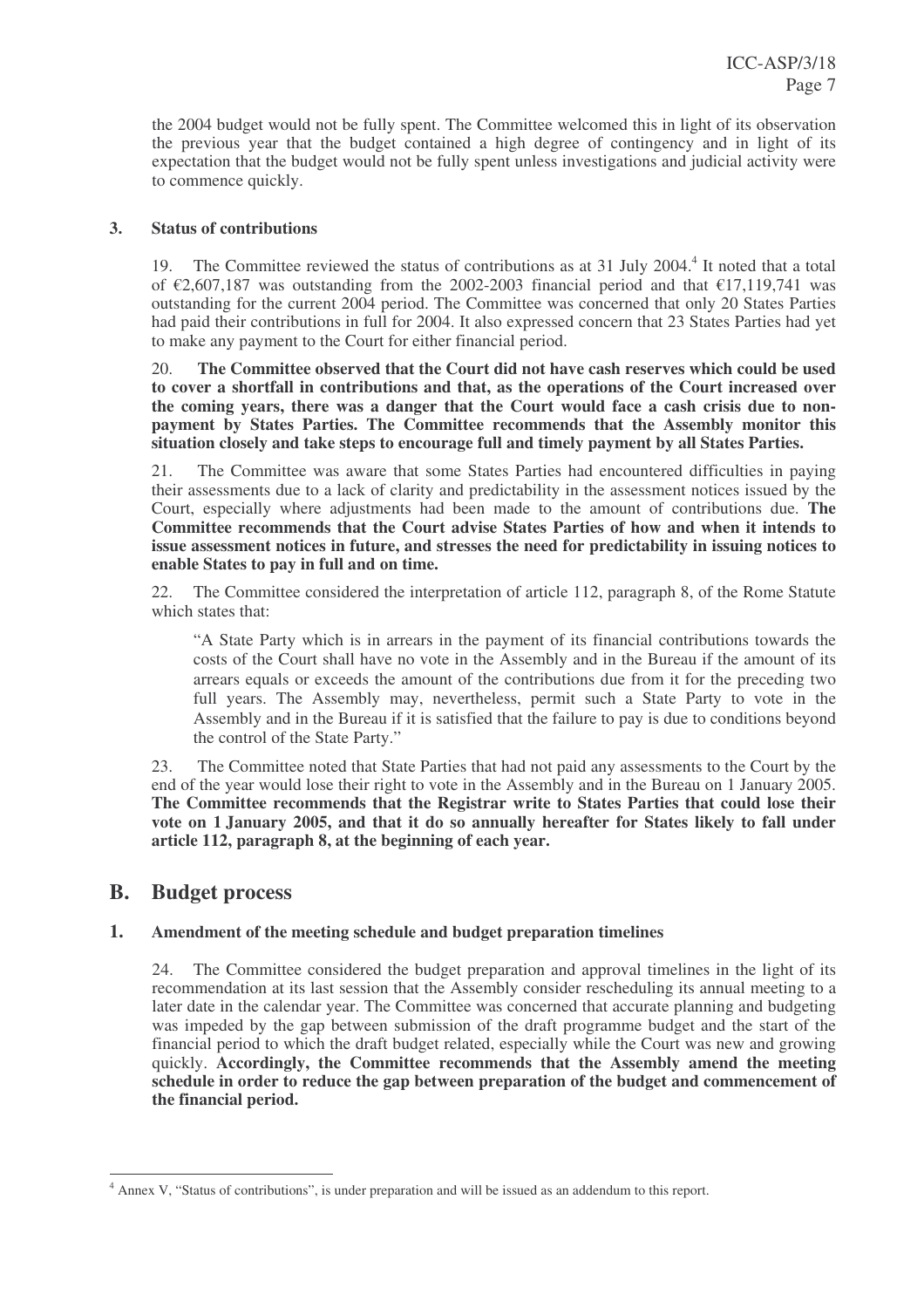25. The simplest method of reducing the gap would be for the Committee and the Assembly to meet in October and November respectively. **However, the Committee also recognizes that the dense programme of intergovernmental meetings late in the year might prevent the Assembly from scheduling its annual meeting at a time later than September. Accordingly, the Committee recommends that the Assembly establish a financial period for the Court from 1 July to 30 June, with the Committee meeting in April and the Assembly meeting in May.**

26. The shift to a 1 July to 30 June financial period could commence from 1 January 2006. Rather than require the Court to prepare a six-month budget for the first half of 2006, the Assembly could extend the 2005 budget for a further six months. Supplementation to the 2005 budget level could be obtained either from the contingency fund or through a proposal to make specific revisions. Assessments would be issued to State Parties in January 2005 for the 2005 budget, in January 2006 for the first half of 2006, and in July 2006 for the financial year 2006-2007.

### **2. Establishment of a contingency fund**

27. The Committee recalled paragraph 14 of the report of its first session (ICC-ASP/2/7 and Corr.1) and paragraph 33 of the report of its second session (ICC-ASP/3/CBF.1/L.4), in which it expressed support for the principle of establishing a mechanism by which the Court could seek additional resources for new situations or unexpected developments that arose during a financial period. The Committee noted that, notwithstanding the clear assumptions described in the budget, a significant degree of uncertainty remained with respect to some of the activities of the Court during 2005 which impeded its ability to budget accurately.

28. The Committee recognized that once the annual budget of the Court had been approved by the Assembly, the Court would have limited flexibility to deal with either new situations or additional needs for existing situations. Without a flexible mechanism to obtain supplementary resources to address situations and circumstances that were unexpected or relatively uncertain, the Court would need to include on an ongoing basis a higher level of contingency in the budget than was consistent with prudent financial management. The Committee was also conscious of the difficulty that the Prosecutor, in particular, could face if an unexpected situation was referred to him and a lack of access to supplementary funding precluded him from responding in an effective and timely manner. **To provide the Court with the necessary funding to deal with situations and circumstances that were not foreseen or were sufficiently uncertain that they could not be accurately estimated in the approved budget, the Committee recommends the establishment of a contingency fund.**

29. The Committee received a report from the Court proposing the establishment of a contingency fund within the limitations imposed by the existing Financial Regulations and Rules (ICC-ASP/3/CBF.2/12/Rev.1). After careful consideration of the proposal of the Court, the Committee concluded that the Regulations and Rules did not provide sufficient flexibility and that it would be preferable to design a contingency fund that better met the needs of the Court.

30. **The Committee accordingly recommends that the contingency fund should be available to the Court to meet:**

- **(i) Costs associated with a new situation following a decision by the Prosecutor to open an investigation under article 13 of the Rome Statute; and**
- **(ii) Unavoidable expenses for developments in existing situations that could not be foreseen or could not be accurately estimated at the time of adoption of the budget.**

31. **The contingency fund should be utilized by means of a short, supplementary budget request transmitted to the Committee through its Chairperson, stipulating the reasons for the request and the resources required. The Court would be authorized to draw the requested funds for the purpose contained in the request after a period of two weeks, taking into account any comments on the resource requirements submitted by the Chairperson. The resource request and comments of the Chairperson would be distributed to the Assembly for consideration at its next meeting. All approved resources obtained in this way would relate**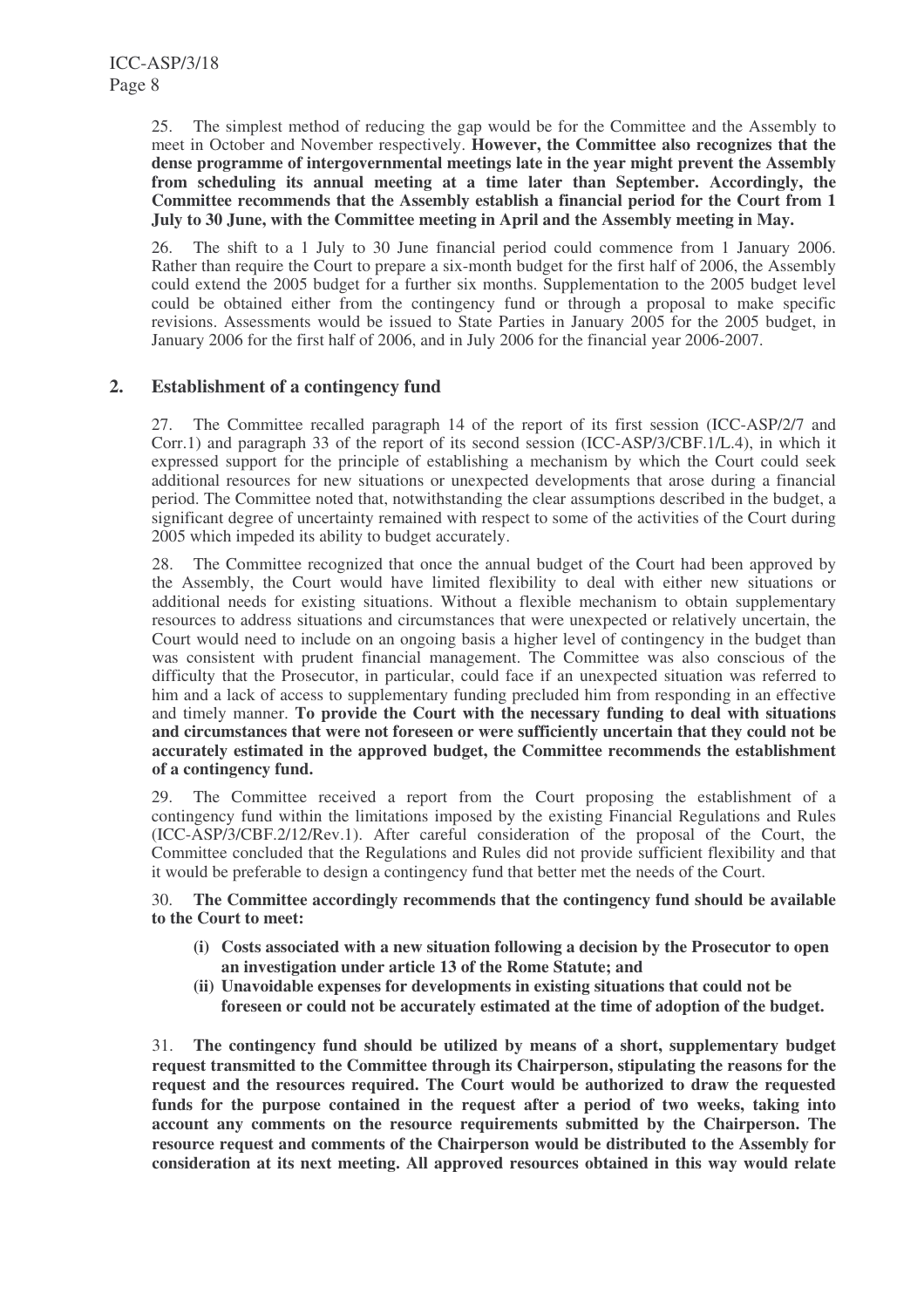**only to the financial period for which the budget had already been approved and would need to be justified in full in the draft programme budget for the next financial period**.

32. **The Committee also recommends that the contingency fund be established initially at a level of €15 million and constituted from surpluses from the 2002-2003 and 2004 financial periods so as to avoid the need for additional assessments to States Parties. The Committee was** aware that, at the time of the third session of the Assembly, the surplus of  $\epsilon$ 9,936,306 **would be available but that the 2004 surplus would not be available until the Assembly had received a final report on the 2004 financial period. The Committee recommends that the Assembly either: (i) transfer only the 2002-2003 surplus to the contingency fund at this stage and transfer part of the 2004 surplus next year, thus fully constituting the fund; or (ii) transfer the 2002-2003 surplus to the contingency fund at this stage and assess States Parties for the balance of the fund level in conjunction with their assessments for the 2005 financial period. Further, the Committee recommends that the Assembly should review the level of the fund periodically, in light of experience with its use and the potential needs of the Court. Finally, the Committee recommends that the fund be replenished as needed each year by authorization of the Assembly when it approves the programme budget and that the assessment to States Parties be made at the same time as the annual budget assessment**.

33. **The Committee requests the Court to prepare the consequent amendments to the Financial Regulations and Rules for submission to the Assembly at its third session (see annex II)**.

### **C. Consideration of the draft programme budget for 2005**

#### **1. Recommendations of a general nature**

#### **(a) General observations**

34. The Committee observed that its consideration of the draft programme budget for 2005 of the International Criminal Court was taking place at a time when the Court was moving from its startup phase, in which it had been occupied with designing systems and recruiting personnel, into an operational phase, with investigations and the likelihood of legal proceedings during 2005. The Committee was impressed with the swift and efficient manner in which the Court had started its work over the previous two years and commended the staff of the Court for their efforts.

35. The Committee noted that the 2005 budget was based on several assumptions and many related working hypotheses and welcomed the explanation in the budget document and oral presentations of the assumptions of the Court for 2005. The budget was prepared on the assumption that the Court would examine four situations in depth during 2005, while keeping several others under analysis. Situation 1, with a single case, would be ready for trial in January 2005 and would last eight months. Investigations for two cases in situation 2 would continue until May 2005, at which time they would be ready for trial. Trials in situation 2 would continue for the rest of 2005**.** Situation 3 was under analysis in the Office of the Prosecutor and would continue in that phase until July 2005, after which there might be an investigation. Situation 4 was at an advanced analysis stage that might not lead to investigations or proceedings.

36. The Committee concluded that these assumptions were both ambitious and reasonable but noted that there were significant uncertainties in the timetable for each situation. Progress would depend heavily on cooperation with relevant national and international authorities, conditions on the ground and whether indictees were arrested and transferred to the custody of the Court. The Committee concluded that a considerable degree of contingency remained in the budget owing to these uncertainties and that the likelihood that specific hypotheses would be realized varied considerably.

37. In reviewing the programme budget, the Committee recognized that estimates in some instances were unlikely to be realistic. As in its review of the budget the previous year, it wished to avoid building an excessive level of contingency into the budget since that could undermine effective and efficient management of the operations of the Court. Nonetheless, the Committee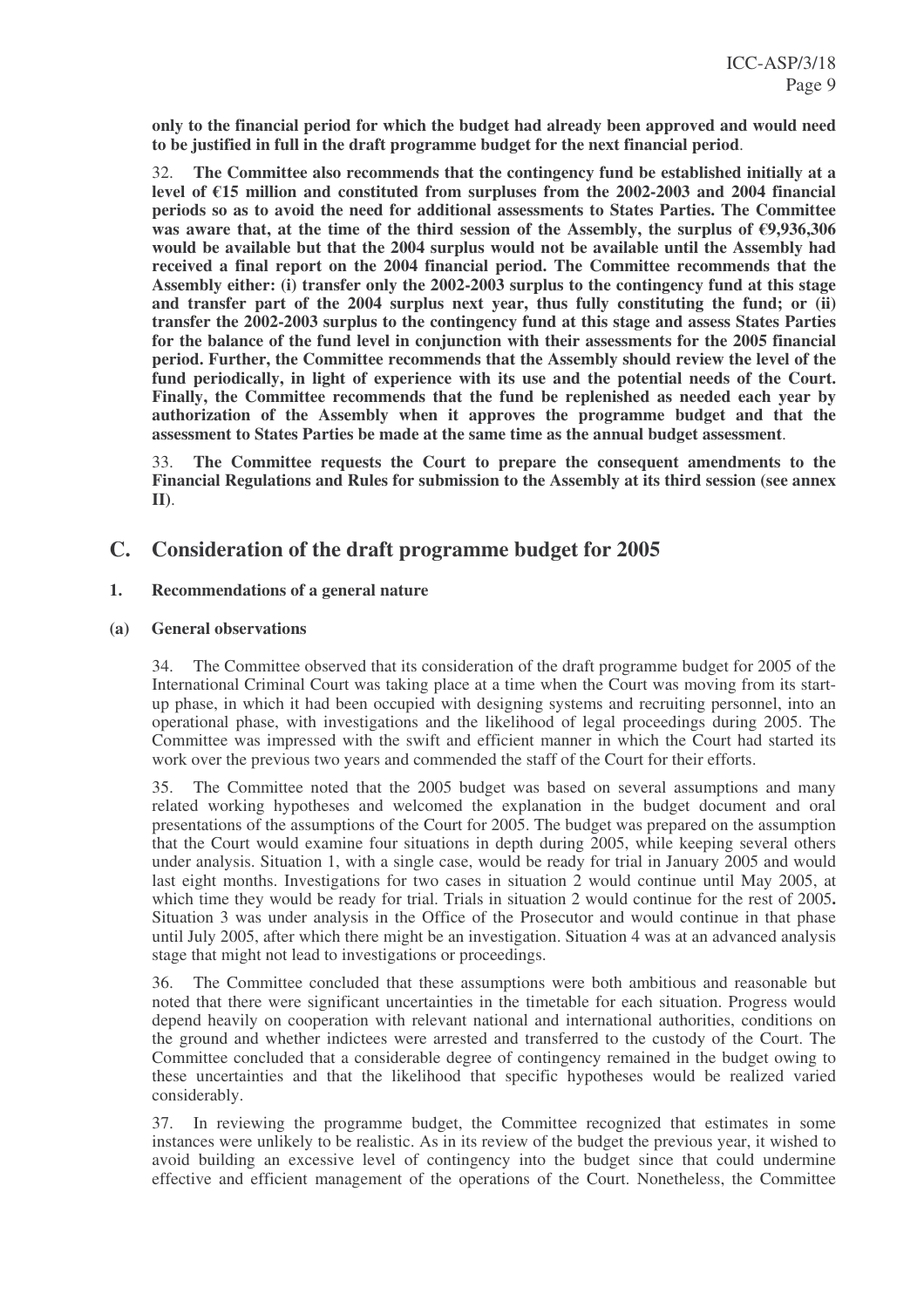emphasized the need to enable the Court to move expeditiously to conduct investigations opened by the Prosecutor and to hold efficient proceedings when required.

38. **The Committee therefore decided to recommend (see paragraph 28 above) the establishment of a contingency fund to ensure timely access to funds without building an excessive level of contingency into the budget. The Committee also decided to recommend against approval of some resources at this time, for which the need in 2005 was unlikely. Further, the Committee took a cautious approach to approving new resources where it was not clear that the workload would justify such resources during 2005. Nonetheless, the Committee expected that the Court would need to continue to expand as its workload grew and that the Court would submit resource requests (including some not approved at this stage) either through the contingency fund or through future budgets as the workload required. This approach enabled the Committee to make rational and informed decisions on proposed resources and to ensure that the Court would have sufficient funds available for each situation.**

#### **(b) Categorization of resources**

39. The Committee recalled its request in paragraph 14 of the report on its first session (ICC-ASP/2/7 and Corr.1) for the Court to consider options for arranging the budget according to each situation. The proposed 2005 budget presented resources in two categories: "core" and "conditional". These categories were defined in the Office of the Prosecutor but were inconsistently applied in the Judiciary and Registry. The Committee was informed that the Court did not yet have in place systems capable of producing and maintaining a budget in which costs were shown separately for core functions and activities relating to each situation.

40. The Committee agreed that the introduction of core/conditional categorization in the budget was a useful improvement. It provided an interim framework pending the development of systems capable of producing the budget by situation, and it strengthened internal control over spending by tying resource requests in some instances to stated conditions. However, the core/conditional framework was not sufficiently well-defined to provide a stable categorization of costs over successive budgetary periods, especially in the Judiciary and the Registry. Nor would it provide an effective basis for reporting financial performance to States Parties and holding the Court accountable for spending of conditional resources.

41. **In the short term, the Committee recommends that the term "conditional" be replaced by "situation-specific" with a view to creating a clear distinction in the budget between core costs which are likely to remain relatively constant and resources related to active situations which are likely to vary depending on the number of situations and the phases of work in each situation. It further recommends that the Court refine its definitions for these categories in all major programmes and report to the Committee at its next session.**

42. **In the medium term, with the installation of a more sophisticated accounting system, the Committee recommends that the Court seek to structure the budget by situation. Such a framework would offer significant benefits in terms of transparency and accountability to States Parties.**

### **(c) Results-based budgeting and presentation**

43. The Committee recalled its comments on the format of the proposed 2004 budget in paragraphs 18 to 21 of the report on its first session (ICC-ASP/2/7 and Corr.1). While the Committee had recognized the efforts made by the Court and the difficulties in implementing results-based budgeting in a new and rapidly growing international court, it had concluded that the results framework as currently implemented by the Court did not provide an adequate basis for planning or reporting. In particular, concern had been expressed about the low level of many of the indicators, the excessive number of indicators in some subprogrammes and the form of objectives in some instances.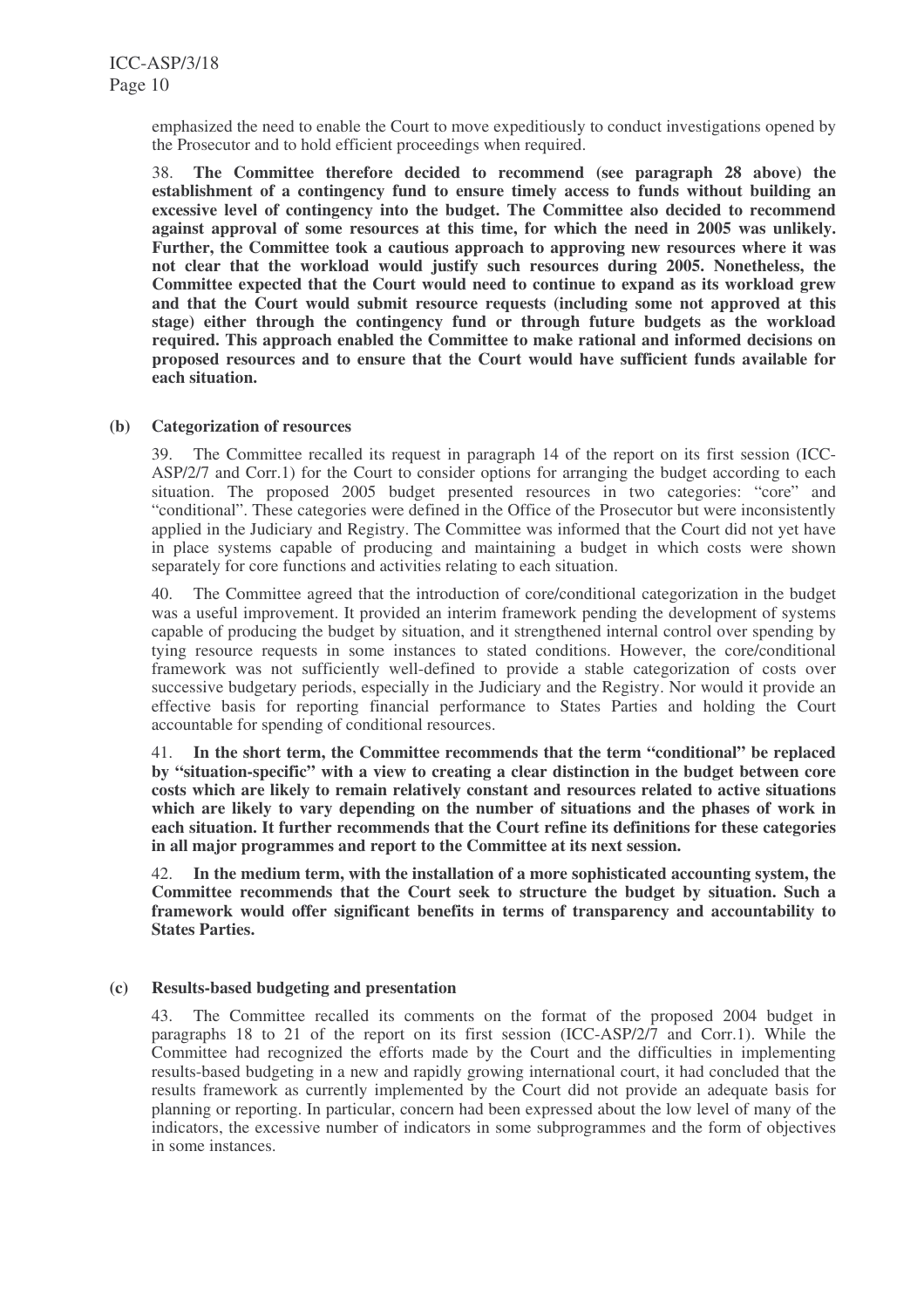44. In reviewing the draft programme budget for 2005, the Committee welcomed the inclusion of key objectives for each organ of the Court but was disappointed that the budget still contained at the subprogramme level an excessive number of indicators that would be impossible to measure. There was also a tendency to repeat similar wording for objectives, expected accomplishments, indicators and outputs without sufficiently refining the different conceptual phases. Moreover, the budget document was unduly lengthy and the inclusion of too many elements obscured a focus on results and key indicators.

45. **The Committee recommends that the Court develop further its understanding and application of results-based budgeting to ensure effective management of the Court and effective oversight by the Committee and the Assembly. In particular, the Committee requests that a closer link be drawn between: each objective; its expected accomplishments; its performance indicators; and required resources.** The results-based framework requires further development before it can serve as the basis of self-evaluation and performance reporting to the Assembly.

46. **For future budget documents, the Committee recommends that the Court prepare a set of overarching objectives and expected accomplishments for the Court as a whole, reflecting the collective plans of the Court for advancing the aims of the Rome Statute.** Such aims should be underpinned by the objectives of each of the organs.

47. **The Committee also recommends that a smaller number of indicators be included, stressing the necessity of working toward measurable indicators wherever possible, and that indicators should be selected to add value to the budgetary and management process.**

48. **The Committee decided to continue to monitor the application and development of results-based budgeting in the Court.**

49. **For future presentations of the draft programme budget, the Committee recommends that the Court consider streamlining the presentation by excluding some descriptive material on the structure and functions of each area with which the Committee has become familiar and omitting lists of outputs for each section. The Committee also recommends that the Court seek to combine the resource and post tables for each section in a single table. Further, the Committee requests that the financial data for the Court as a whole, contained in annex III of the draft programme budget, be broken down by section. Finally, the Committee recommends the inclusion of an additional table by object of expenditure for the budget as a whole and the inclusion of training as a separate object of expenditure.**

50. The Committee noted that the performance information for the 2002-2003 financial period contained in the budget document did not include financial data and focused primarily on outputs. **The Committee recommends that the Court include in future performance reports data on financial performance and results achieved rather than outputs. This information should be submitted annually to the Assembly through the Committee either in the draft programme budget or in a separate performance report.**

**2. Recommendations relating to major programmes**

#### **(a) The Judiciary – the Presidency and Chambers**

#### **Introduction of Major Programme I: The Judiciary – the Presidency and Chambers**

51. The Committee reviewed Major Programme 1: The Judiciary – the Presidency and Chambers. In introducing Major Programme 1, the Registrar of the Court and the Chef de Cabinet of the Presidency stated that the proposed core budget for Major Programme 1 was based on the assumption that the Court would be faced in 2005 with two situations under investigation, with prosecutions and trials resulting from at least one of those situations during the course of the year. The Committee was informed that the conditional budget for Major Programme 1 was based on the assumption that the Court would be faced with one or more additional situations in which investigations or analyses were undertaken. The Committee was also informed that it was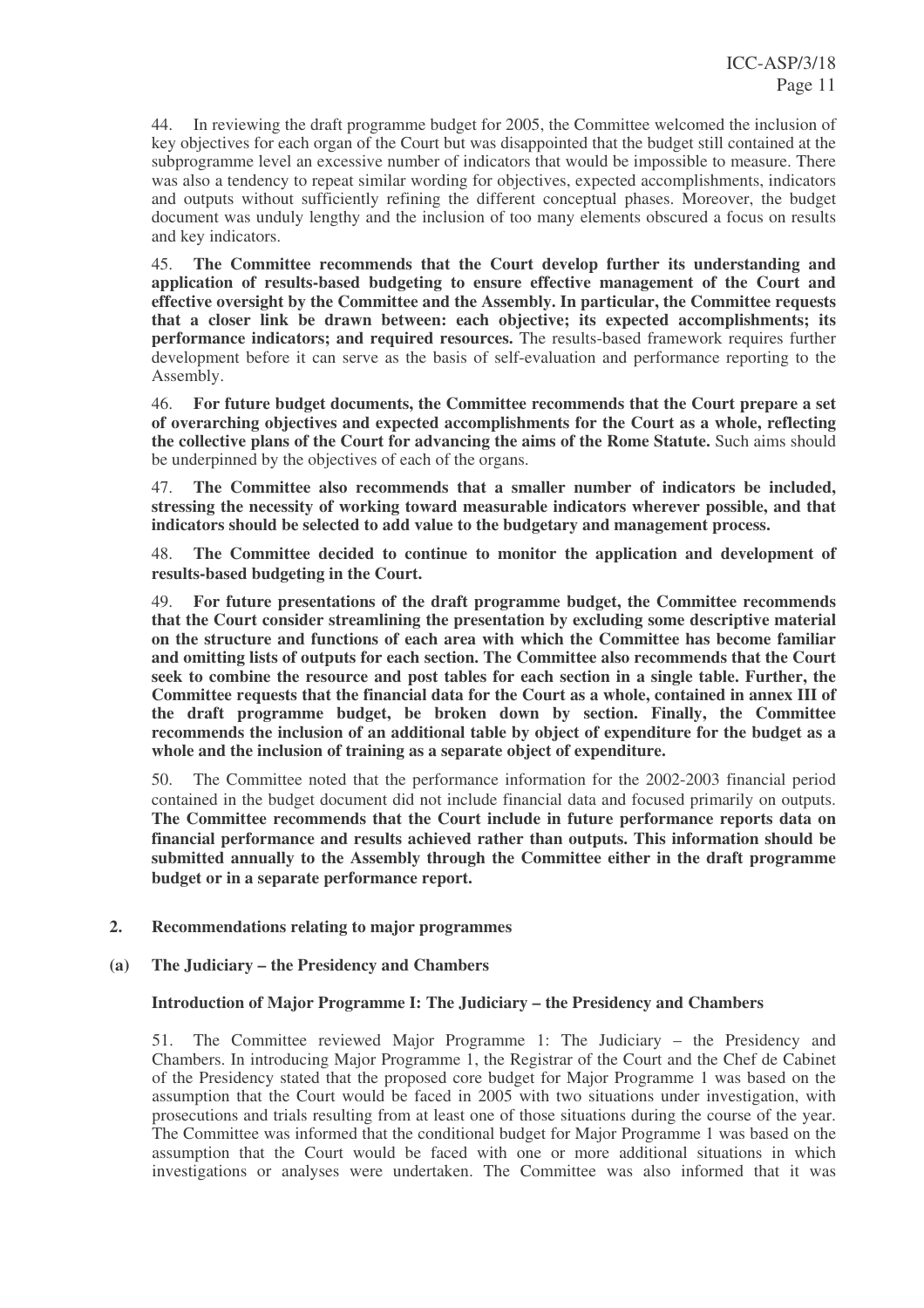envisaged that the posts which were conditional in the draft programme budget for 2005 would become core posts in the draft programme budget for 2006 since this would facilitate the recruitment of qualified professional staff and help build the necessary institutional memory. The Committee was informed that the Presidency had closely examined the model of the International Criminal Tribunal for the former Yugoslavia (ICTY) in respect of its staffing arrangements but that the division-based structure of the Judiciary of the Court differed significantly from the chambersbased organization of the ICTY. The Committee was further informed that an element of the work of the Presidency was conducted in 2004 by staff "loaned" from Chambers but that with the anticipated increase in the work of Chambers such arrangements would not be practicable in 2005.

#### **Observations and recommendations of the Committee**

#### Programme 1100: Presidency

52. **The Committee supports the creation of four core professional posts to strengthen capacity in administration and outreach (paras. 116, 118, 120 and 122 of the draft programme budget for 2005). <sup>5</sup> However, the Committee recommends against one proposed conditional P-2 post (paras. 131 to 133 of the draft programme budget for 2005) since significant GTA resources would provide sufficient flexibility for the Presidency to cover administrative needs during 2005.**

#### Programme 1200: Chambers

53. The Committee welcomed the clarity and transparency with which the Court set out the future structure it envisaged for legal support to the judges. It was informed that 45 officers would be required to service a full docket of cases, including a P-2 and a P-3 officer assigned to each judge, and a number of legal officers assigned to the Pre-Trial, Trial and Appeals Divisions. By comparison, the ICTY had a total of 48 legal officers performing comparable functions, while the Special Court for Sierra Leone had a much smaller number. While the Committee was conscious of the differences between each institution, it emphasized the need for the Court to establish the leanest structure possible without compromising its ability to produce legal judgments of the highest quality. Accordingly, it asked the Court to provide additional justification in future years based on workload experience when it requests approval for the posts envisaged.

54. **With respect to the resources requested in 2005, the Committee recommends approval of six new Professional posts and three General Service posts. However, it recommends against approval of three conditional P-4 Legal Advisers on the grounds that there is not yet sufficient evidence that the workload will require these positions and that significant GTA resources would ensure sufficient flexibility to cover likely needs.**

### **(b) Office of the Prosecutor**

#### **Introduction of Major Programme II: Office of the Prosecutor**

55. The Office of the Prosecutor and the Registry introduced Major Programme II and the Committee was briefed on the recent planning visit of the Court to the Democratic Republic of the Congo. The Office of the Prosecutor noted that the draft budget for the programme was based on dealing with two situations, both of which had been formally opened by the Prosecutor after referrals from States. It pointed out that its work would rely heavily on the cooperation of States and international organizations in order to reduce costs to the Court and that the draft budget reflected the need to move to investigations and trials following a period of analysis of the situations. The draft programme budget also included provisions for a third investigation team to ensure that the Prosecutor could open an additional situation if one was referred to him.

<sup>5</sup> ICC-ASP/3/2\*.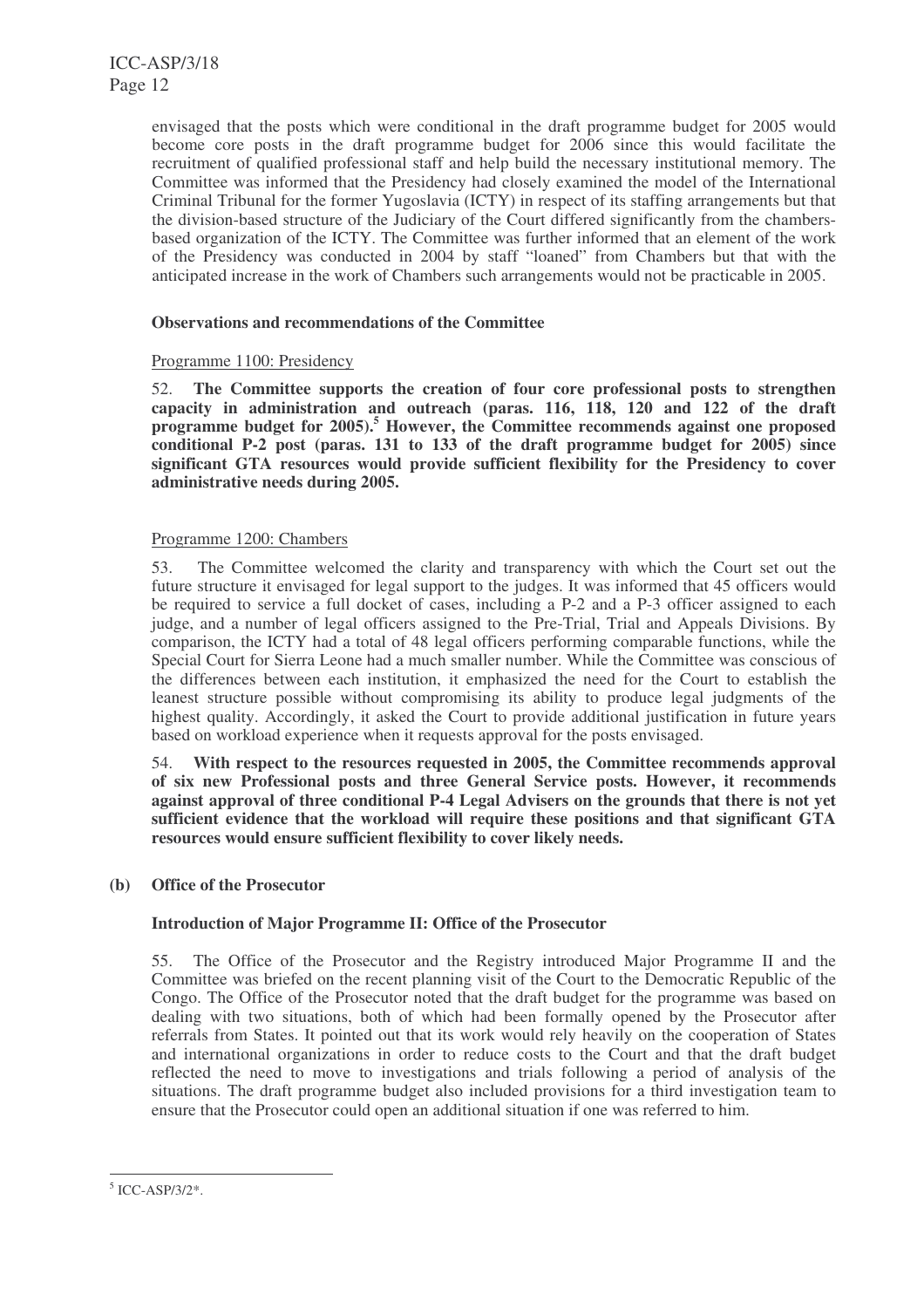56. The Committee observed that the Office of the Prosecutor was likely to face logistical and practical challenges in conducting investigations in the two situations opened by the Prosecutor. It noted that this could affect the timelines assumed by the Prosecutor and that the proposed programme budget might not provide sufficient resources for activities and security in the field for the Office of the Prosecutor or the Registry.

#### **Observations and recommendations of the Committee**

57. The Committee was impressed by the Prosecutor's innovative and strategic approach to his work. The Committee welcomed advice that the Office of the Prosecutor was analysing situations in depth from The Hague, carefully planning its investigations in advance, and seeking to conduct focused investigations to support a small number of selected charges against the most senior leaders of crimes. This strategy appeared to offer a means of maximizing the impact and cost-effectiveness of the Court and of avoiding the resource-intensive investigatory approaches that had been employed by the ad hoc tribunals.

58. The Committee observed that the Court had decided not to establish field offices from which to perform its investigations and witness protection functions, and that it was developing plans to carry out these functions effectively through periodic travel to the field. The Committee noted that the decision not to establish field offices at this stage should save money and reduce the security risks inherent in creating an ongoing field presence, and agreed that it would be preferable to avoid creating such offices if possible. However, the Committee was also aware that it could yet prove necessary to establish offices if the Court found it was unable to perform investigations and witness protection functions effectively without a field office. Since only limited resources were provided in the draft programme budget for a field office, the Committee expected that any decision to expand field activity would probably make it necessary to obtain substantial additional resources from the contingency fund or future programme budgets.

59. The Committee was also informed that the draft programme budget had been prepared on the assumption that field security and transportation in some locations would be provided primarily by national or international authorities. The Committee doubted that it would be possible to obtain significant security and local transportation support from other authorities on a cost-free basis. Accordingly, the Committee expected that the Court would probably require substantial additional resources from the contingency fund or future programme budgets.

60. The Committee noted that the Prosecutor had undertaken a substantial restructuring of the Office of the Prosecutor since approval of the last budget. While the Committee had recommended the previous year that the Court be granted authority to redeploy posts within each major programme in order to ensure flexibility, it had not envisaged the use of that authority on such an extensive scale.

61. With respect to the new structure, the Committee was disquieted by the unusual arrangement whereby the Chef de Cabinet of the Prosecutor would simultaneously head the Jurisdiction, Complementarity and Cooperation Division (JCCD). Such an arrangement did not appear to provide clear lines of authority in the Office of the Prosecutor and could complicate the roles of the two elected Deputy Prosecutors. The Committee suggested that the Prosecutor consider restoring the JCCD within his Immediate Office to accommodate the dual roles of its head.

62. The Committee also noted that duplication of administrative structures was occurring in the Office of the Prosecutor. While the Committee believed that a small administrative and human resources capacity in the Immediate Office of the Prosecutor was appropriate and helped ensure the independence of the Prosecutor, it was concerned that the Office of the Prosecutor had begun to assume administrative functions that ought to be performed by the Registry for the Court as a whole.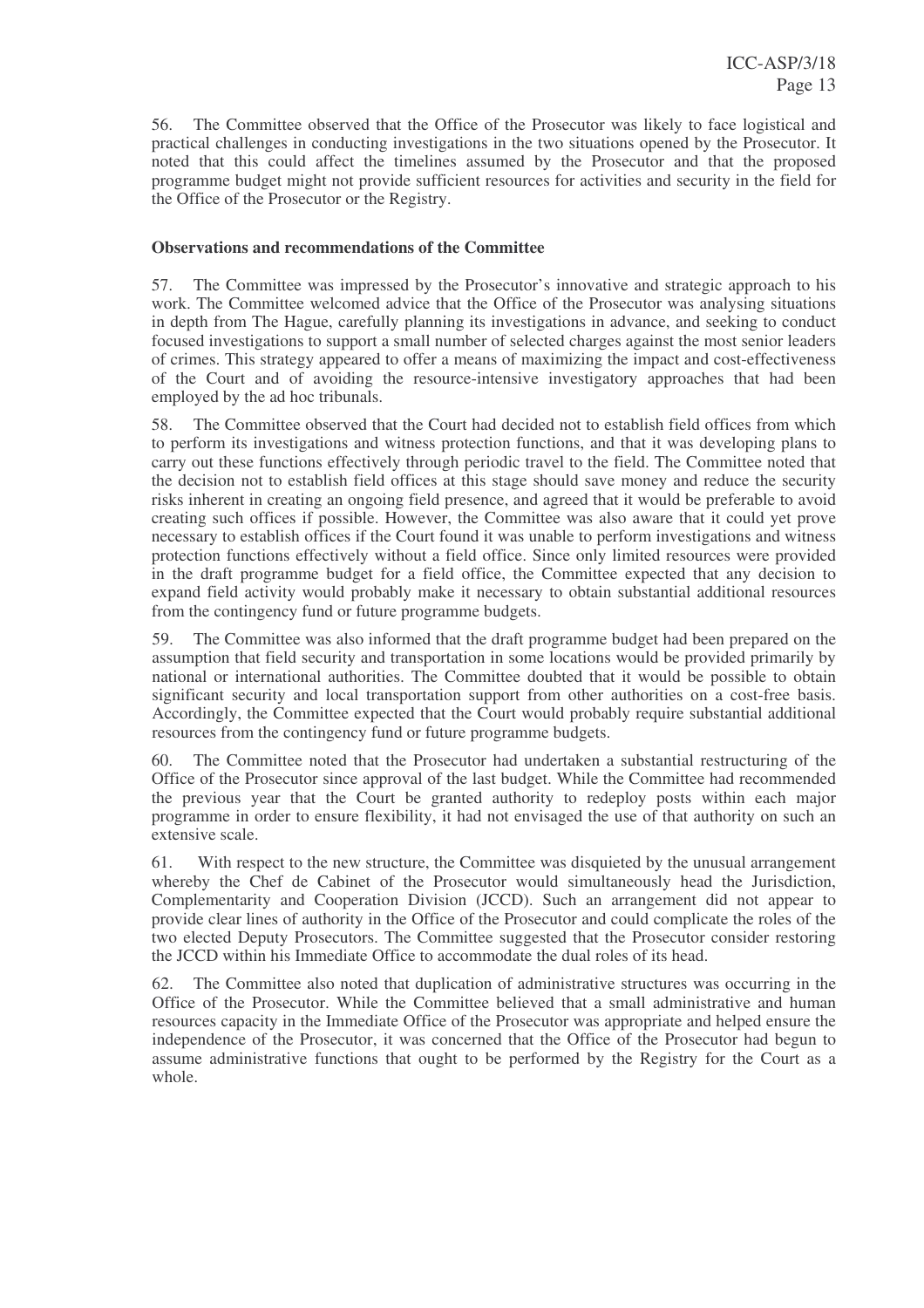#### Programme 2100: Prosecutor

63. **The Committee recommends that three conditional translator posts in the Services Section (para. 184 of the draft programme budget for 2005) not be approved, given substantial GTA provisions for the same function. The Committee also recommends that the Court report on the possibility of rationalizing the translation capacities of the Court in a single location in the Registry while fully respecting the confidentiality requirements of the Office of the Prosecutor.**

64. **The Committee recommends that the Staff Strategy Unit be replaced by one post (preferably at the P-3 level) in the Immediate Office of the Prosecutor or the Services Section devoted to human resources functions. The Committee emphasizes that human resources functions should be performed by the Registry for the Court as a whole and recommends that the remaining two posts be redeployed within the Office of the Prosecutor or transferred to the Registry if necessary.**

65. **The Committee was not convinced that the Office of the Prosecutor required a separate Public Information Unit and recommends that the Unit be replaced by a single officer in the Immediate Office of the Prosecutor assigned to supporting the external relations of the Prosecutor and communications functions. The Committee recommends that the remaining two posts be redeployed.**

#### Programme 2200: Jurisdiction, Complementarity and Cooperation Division

66. **The Committee approves the concept of the Situations Analysis Section and the creation of an additional P-3 analyst post (para. 223 of the draft programme budget for 2005), but is not convinced that two additional associate analyst posts at the P-2 level (para. 225 of the draft programme budget for 2005) would be required for insertion into investigation teams. The inclusion of these posts in investigation teams would duplicate the skills of other members of those teams and undermine the effectiveness of the clear demarcation between situations analysis and investigation functions. Accordingly, the Committee also recommends that the related travel provision of**  $\epsilon$ **133.0<sup>6</sup> (para. 226 of the draft programme budget for 2005) be reduced by 35 per cent.**

### Programme 2300: Investigation Division

67. The Committee observed that the circumstances and timing of the possible opening of a third situation by the Prosecutor during 2005 were unclear, while recognizing the importance of ensuring that the Prosecutor was able to commence investigations swiftly after taking a decision to open one. **Accordingly, it recommends that the proposed third investigation team (para. 248 of the draft programme budget for 2005) and one local liaison assistant (para. 250 of the draft programme budget for 2005) not be approved at this time. The Committee also recommends that the travel provision for the Division be reduced by a third to reflect the reduction in approved staff.** However, the Committee expected that the Court would seek resources to open investigations if and when a third situation commenced on the basis of the workload of the Office of the Prosecutor, including from the contingency fund if necessary.

#### Programme 2400: Prosecution Division

68. **The Committee observed that a number of uncertainties would affect the need of the Office of the Prosecutor for additional staff in the Prosecution Division in 2005 and that the workload for trial teams was as yet untested. It noted that the Prosecution Section already included sufficient posts to establish two pre-trial teams and one trial team. Accordingly, the Committee recommends that the additional 13 staff proposed in the Prosecution Section not be approved at this time. However, the Committee expected that the Court would seek approval of a second trial team and augmentation of the existing teams at a later date as trial**

<sup>6</sup> See footnote 2.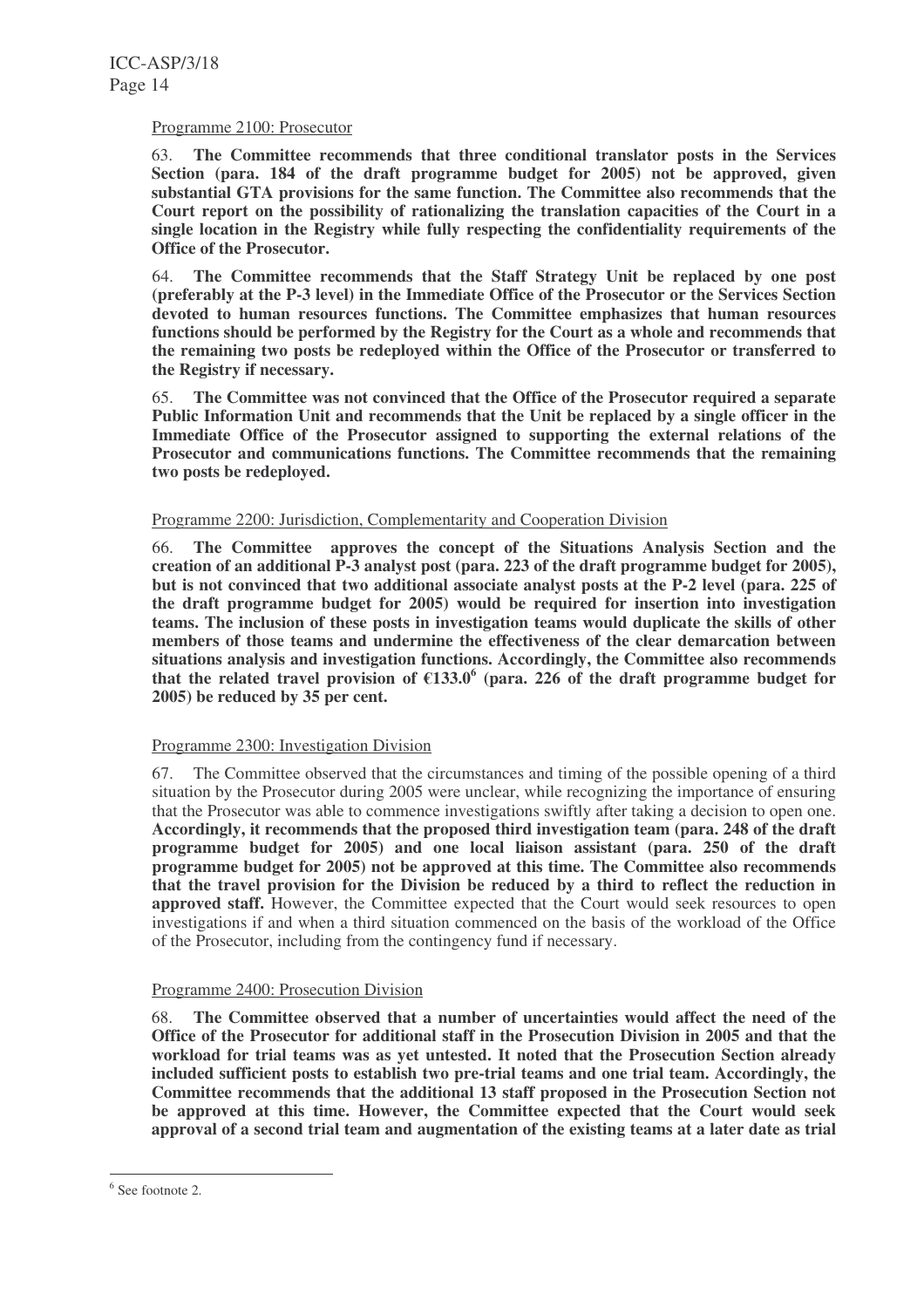**work increased and after demonstrating that the workload of the Office of the Prosecutor required an augmentation in the size of teams.**

69. **On the same rationale as contained in paragraph 68, the Committee recommends that the two conditional appeals counsel posts in the Appeals Section not be approved at this time.**

#### **(c) Registry**

#### **Introduction of Major Programme III: Registry**

70. In his overview of the draft programme budget for 2005, the Registrar highlighted that as the Court moved towards the investigations and trial phase of its activities it was anticipated that the areas which would see the greatest growth in their workload and hence require a significant increase in the allocation of resources were the Division of Court Services and the Division of Victims and Counsel. The Registrar emphasized the responsibility with which he is tasked in relation to ensuring the protection and participation of victims and witnesses and explained that the proposed allocation of resources within the draft programme budget for 2005 reflected the importance he attaches to this responsibility.

71. The Committee was informed that the new phase of the activities of the Court was expected to result in a new dimension to the security function performed by the Registry, which would now extend its protection from the seat of the Court in The Hague to the field areas in which investigations were being undertaken. The Registrar emphasized that the Court's preference was to work with security arrangements already extant in the field, but that the Security and Safety Section of the Registry would nevertheless extend the scope of its work in 2005.

72. The Committee noted that a portion of the additional costs foreseen by the Registry resulted from the Court bearing the cost of utilities in its temporary premises, a cost that had previously been borne by the host country.

#### **Observations and recommendations of the Committee**

73. The Committee observed that in a number of instances requests for travel resources had very limited or no justification and that there appeared to be a tendency to distribute small amounts of travel money to every section. **The Committee accordingly recommends that the total travel budget for the Registry be reduced by 25 per cent and requests the Registrar to redistribute the funds according to priorities.**

74. The Committee also observed that the justifications for consultancy resources were not convincing in several instances, and it expressed concern that such resources had not been used as judiciously as possible. **The Committee accordingly recommends that the total consultancy budget for the Registry be reduced by 25 per cent and requests the Registrar to redistribute the funds according to priorities.**

#### 3100: Office of the Registrar

75. The Committee noted that a GTA provision of  $\epsilon$ 185.0<sup>7</sup> was proposed to cover "peak periods, extended sick leave and maternity leave" (para. 283 of the draft programme budget for 2005). **The Committee observed that such needs did not require a separate provision and should be accommodated within the appropriations provided for staff costs. Accordingly, the Committee recommends that the amount not be approved.**

76. **The Committee recommends that the GS administrative post proposed in the Immediate Office of the Registrar (para. 285 of the draft programme budget for 2005) not be approved since the Office already has several administrative staff and sufficient justification was not provided to the Committee.**

<sup>7</sup> See footnote 2.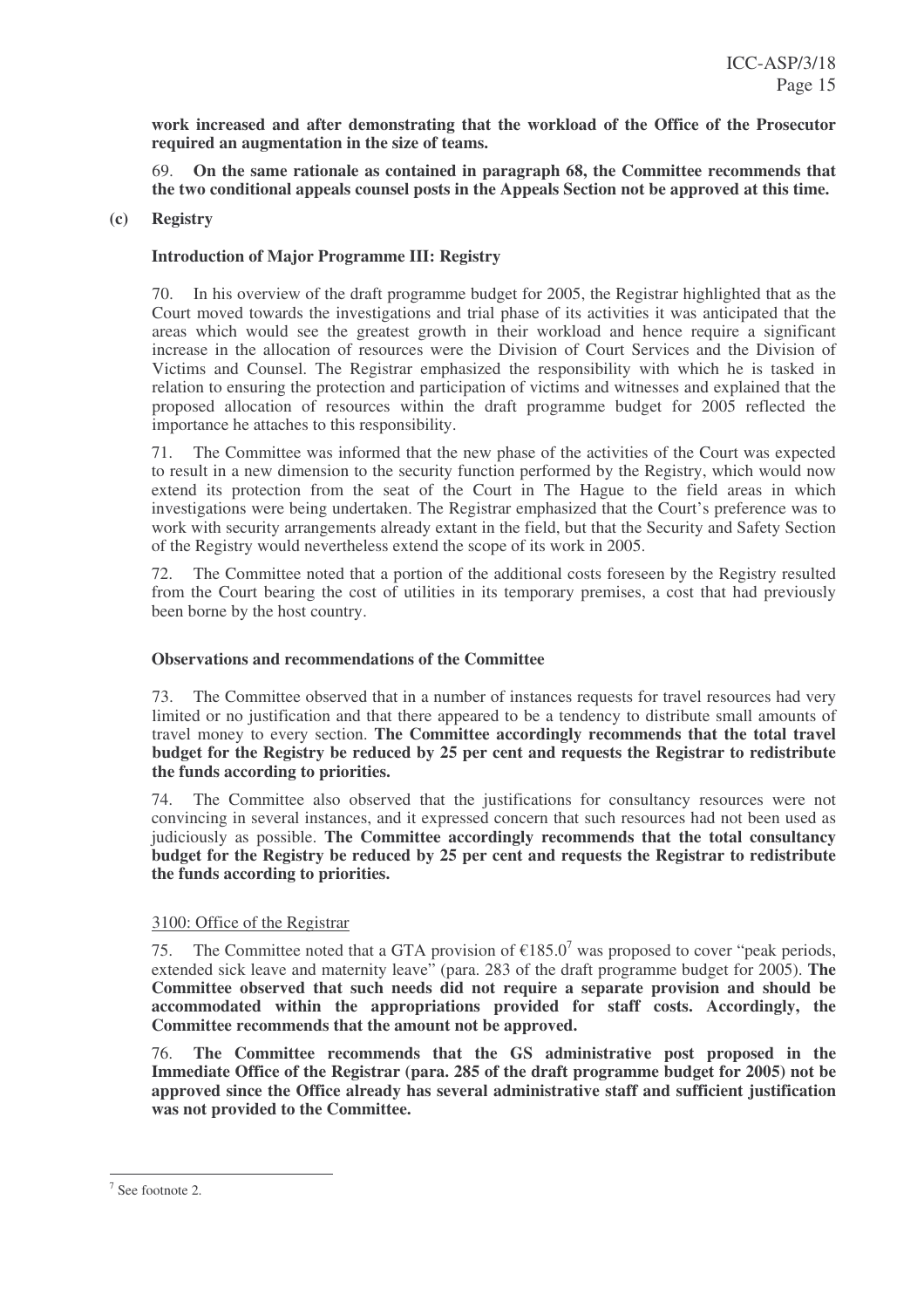77. The Committee noted that the P-4 post of Information Security Officer had not yet been filled and queried whether the information security function would not be better located in the Information and Communications Technologies Section. **Given that the P-4 post is vacant and it is therefore not possible to predict the workload of this function, the Committee recommends that the GS-OL post of Information Security Compliance Analyst (para. 294 of the draft programme budget for 2005) be deferred to a future budgetary period.**

### 3200: Common Administrative Services Division

78. **In light of the automated and computerized nature of the tasks of the Accounts, Payroll and Disbursements Units of the Finance Section, the Committee was not convinced that sufficient justification had been provided in respect of the three Finance Assistants referred to in paragraph 323 of the draft programme budget for 2005. The Committee therefore recommends that the posts not be approved and that a GTA provision equal to three months' work for three staff at the same level be included in the budget to ensure the Finance Section has sufficient flexibility to manage any excessive workload.**

79. Regarding the Information and Communications Technologies Section, the Committee noted that several of the information technology projects envisaged by the Court for 2004 had been delayed and was mindful of the undertakings given by the Registry in its presentation of the draft programme budget for 2004 that a lean and efficient information and communication technology operation would be established. **Accordingly, the Committee recommends that only one of the two P-2 posts referred to in paragraphs 344 and 345 of the draft programme budget for 2005 be approved, and requests the Registrar to redistribute the proposed workload. It also recommends that the four GS-OL posts referred to in paragraphs 346, 347 and 348 of the draft programme budget for 2005 not be approved since the workload for these functions is not yet sufficiently established.**

80. **Further, the Committee was not convinced that the conditional resources proposed for the Information and Communications Technologies Section were justified. Accordingly, it recommends that six conditional GS posts (paras 353 to 358 of the draft programme budget for** 2005), contractual services of €153.0<sup>8</sup>, general operating expenses of €262.0, supplies of **€40.0, and furniture of €763.0 (paras 367 to 370 of the draft programme budget for 2005) not be approved.**

81. **With respect to the Budget and Control Section, the Committee recommends that the Registrar consider relocating the Section from the Common Administrative Services Division to his Immediate Office to ensure a closer relationship to him, given the importance of the planning, budgeting and control function.** The Committee also observed that the Section may need to be strengthened in the future to augment the capacity of the Court for planning, resultsbased budgeting and risk management consistent with other recommendations contained in this report.

### 3300: Division of Court Services

82. The Committee noted the redeployment of a P-2 post of Associate Legal Officer in the Detention Section (paragraph 391 of the draft programme budget for 2005). While the Committee recognized the need for the Court to establish detention arrangements, it was not convinced that several posts were required at this time and observed that the P-2 post appeared to cover the same responsibilities as the existing posts. **The Committee recommends that the Registrar keep the resources for the Section under review.**

83. The Committee observed that the budget contained a provision for general operating expenses sufficient to cover the cost of renting a block of twelve cells from the host country during 2005. It also understood that since the time of preparation of the budget the possibility had also emerged of sharing some cells with the ICTY, which had spare capacity. **The Committee recommends that the Court consider renting cells from the ICTY if required.**

<sup>8</sup> See footnote 2.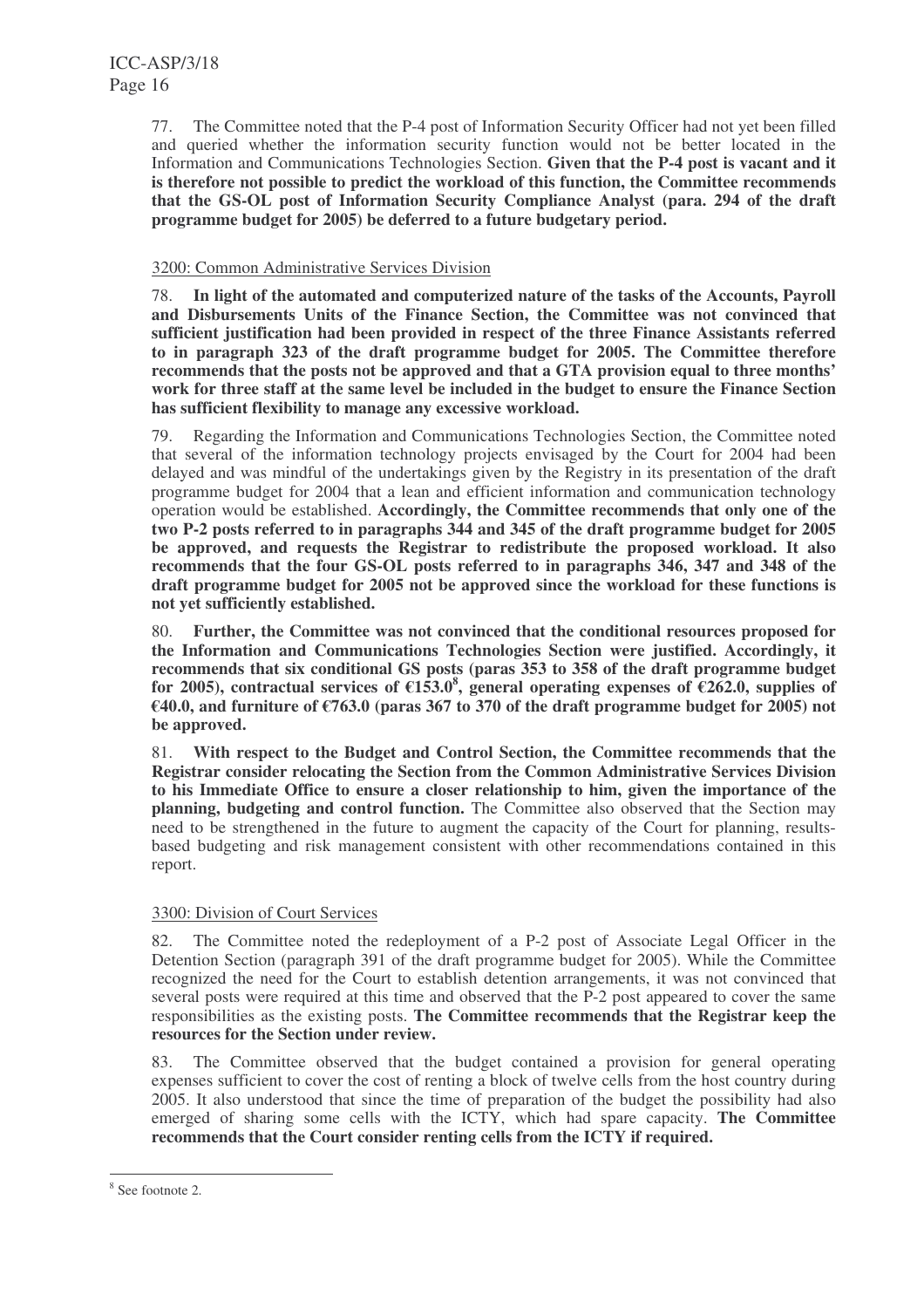84. The Committee noted that a substantial number of new posts were proposed in the Court Interpretation and Translation Section and the Victims and Witnesses Unit. The need for these posts depended heavily on whether legal proceedings for situations 1 and 2 would commence, as assumed, during 2005. **The Committee recommends approval of these posts on a situationspecific basis, on the understanding that the posts will not be filled until the workload so requires.**

#### 3500: Division of Victims and Counsel

85. Within the Defence Support Section, the Committee noted the provision for legal aid. Since the Committee had been unable to consider the report to the Assembly of States Parties on options for ensuring adequate defence counsel for accused persons<sup>9</sup> (see para. 115 below) at its third session, the Committee indicated its intention to return to this issue and the related resources at its next session.

86. With respect to the Victims Participation and Reparations Section, the Committee was conscious of the importance and unprecedented nature of the Court's responsibilities and functions for victims. The Committee noted that these functions would need to be performed with care, given the sensitivity of victims' issues and the risks to the Court's reputation if expectations were raised excessively. The Committee also observed that the volume of work for victims' participation and reparations was not yet clear and that the workload for legal counsel had not yet been tested. **The Committee recommends that the proposed core posts be approved to ensure the establishment of the Public Counsel for Victims and to strengthen the administrative functions in the Section. It also recommends that the six proposed conditional posts not be** approved at this time since posts already exist to cover each of the functions and it is not clear **that the workload will justify these posts during 2005. However, the Committee expects that the Court will seek approval of additional posts at a later date through the contingency fund if necessary.**

87. The Committee encouraged the Court to ensure close collaboration between the relevant organs and sections that dealt with victims functions.

### **(d) Secretariat of the Assembly of States Parties**

#### **Introduction of Major Programme IV: Secretariat of the Assembly of States Parties**

88. The Committee heard the presentation, by the Registrar and the Director of the Secretariat, of the proposed programme budget for 2005 for Major Programme IV regarding the Secretariat of the Assembly of States Parties.

89. The Committee was informed that the budget for the Secretariat had been prepared on the assumption that a single meeting of the Assembly and two meetings of the Committee on Budget and Finance would be held in The Hague and that Bureau meetings would continue to be held in New York. The Committee noted that any increase in the meetings calendar would probably require additional resources.

#### **Observations and recommendations of the Committee**

90. The Committee noted that a provision of  $\epsilon$ 68.0<sup>10</sup> for the website of the Secretariat had been included in the draft budget (para. 482 of the draft programme budget for 2005). The Committee emphasized that the content of the Assembly should be included on the website of the Court within the common IT infrastructure of the Court. **The Committee recommends that the provision be approved on the understanding that it is a one-off cost for development of additional capacity in the website of the Court to meet the specific functional needs of the Secretariat. The**

<sup>&</sup>lt;sup>9</sup> ICC-ASP/3/CBF.2/3.

<sup>&</sup>lt;sup>10</sup> See footnote 2.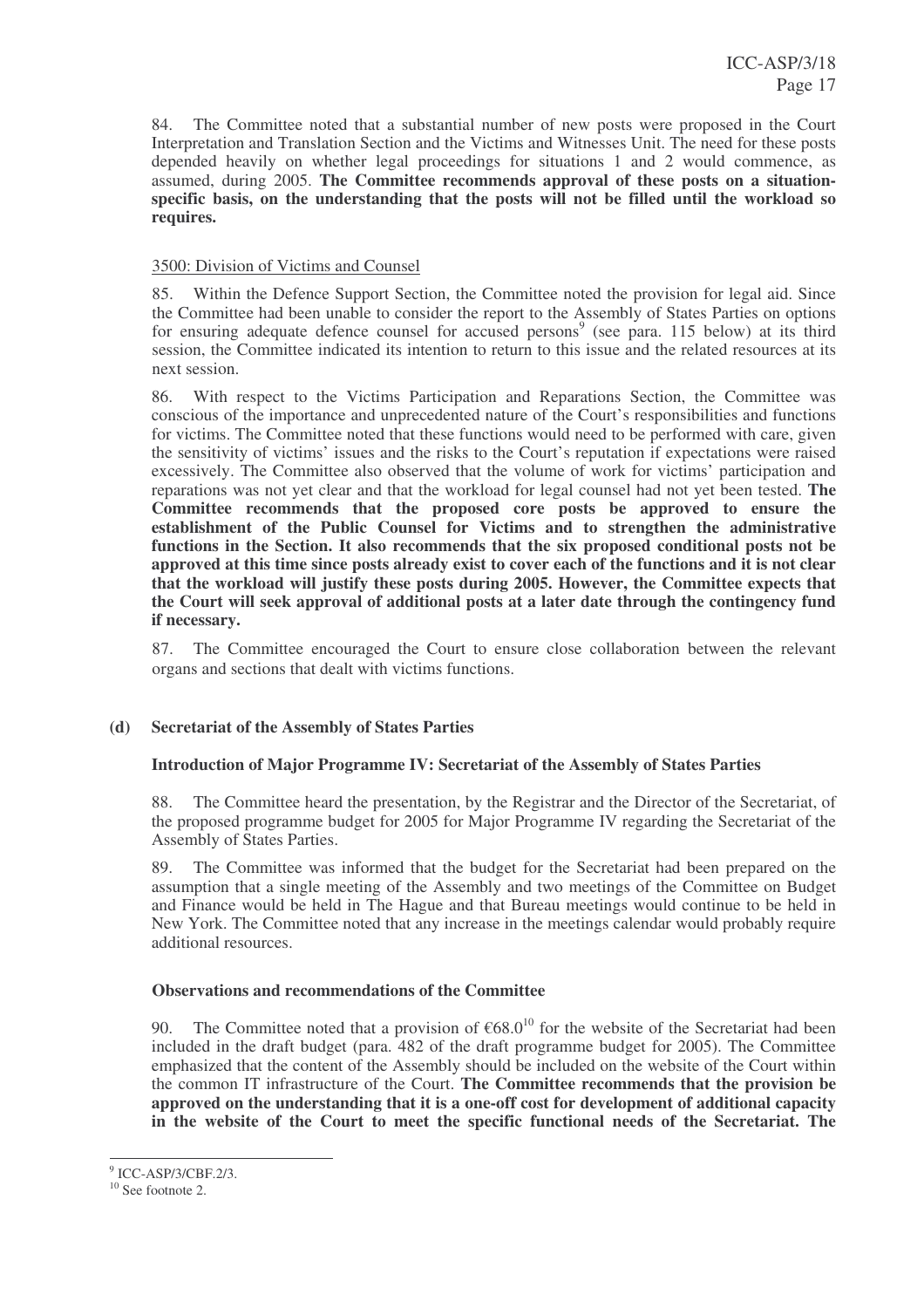**Committee further requests the Registry to ensure that the Secretariat is provided with adequate common administrative services and support for its work, pursuant to the provisions of Assembly resolution ICC-ASP/2/Res.3, which deems the Secretariat to be part of the Registry for administrative purposes.**

### **(e) Investment in the premises of the Court**

### **Introduction of Major Programme V: Investment in the Court's premises**

91. The Committee heard the Registrar's presentation of the proposed programme budget for 2005 for Major Programme V regarding investment in the premises of the Court.

### **Observations and recommendations of the Committee**

92. The Committee had no objection to the provision for investment in the interim premises. However, it emphasized that the Committee did not expect that the costs of all future improvements to the interim premises would necessarily be met from the budget of the Court.

93. The Committee welcomed clarification by the Registrar that the Court envisaged building a complex of 48 cells within the Scheveningen prison, depending on confirmation regarding the location of the permanent premises of the Court, and that for the time being cells would be rented in the same prison.

### **D. Budget for the proposed New York liaison office**

94. The Committee considered the report of the Court regarding the establishment of a liaison office in New York and the attached budget requesting  $\epsilon$ 438.0<sup>11</sup> to fund the office in 2005 (ICC-ASP/3/6). While the Committee was conscious of the need for the Court to engage with the United Nations and permanent missions in New York, it was not convinced that the submission provided an adequate basis for establishing a liaison office. In particular, the Committee was not convinced that liaison functions, especially those to keep the Office of the Prosecutor informed of discussions in the Security Council, could not be performed adequately from The Hague via modern communications technologies and with periodic travel. Further, the extensive tasks identified by the report for a New York office were not commensurate with the limited human resources requested in the report for staffing such an office. Moreover, the Committee felt that a high standard of justification was needed to assure States Parties that a New York liaison office would add significant value to the work of the Court.

95. **In these circumstances, the Committee recommends that the Court resubmit a proposal for a liaison office next year, following further consideration of the possibilities for direct liaison between relevant organs of the Court and interlocutors in New York, ensuring that the proposed functions are properly aligned with the level of resources proposed.**

### **E. Budget for the proposed secretariat of the Trust Fund for Victims**

96. The Committee considered the report to the Assembly on the activities and projects of the Board of Directors of the Trust Fund for Victims 2003-2004 and the attached budget submission (ICC-ASP/3/14). The Committee did not receive a proposed addendum to the report addressing the qualified audit opinion issued by the external auditor on the financial statements of the Trust Fund for the period 2002-2003.

97. The Committee observed that article 22 of the draft regulations of the Trust Fund for Victims, which stated that the costs of the secretariat shall be borne by the Court, contradicted paragraph 2 of Assembly resolution ICC/ASP/1/Res.6, which reads:

<sup>&</sup>lt;sup>11</sup> See footnote 2.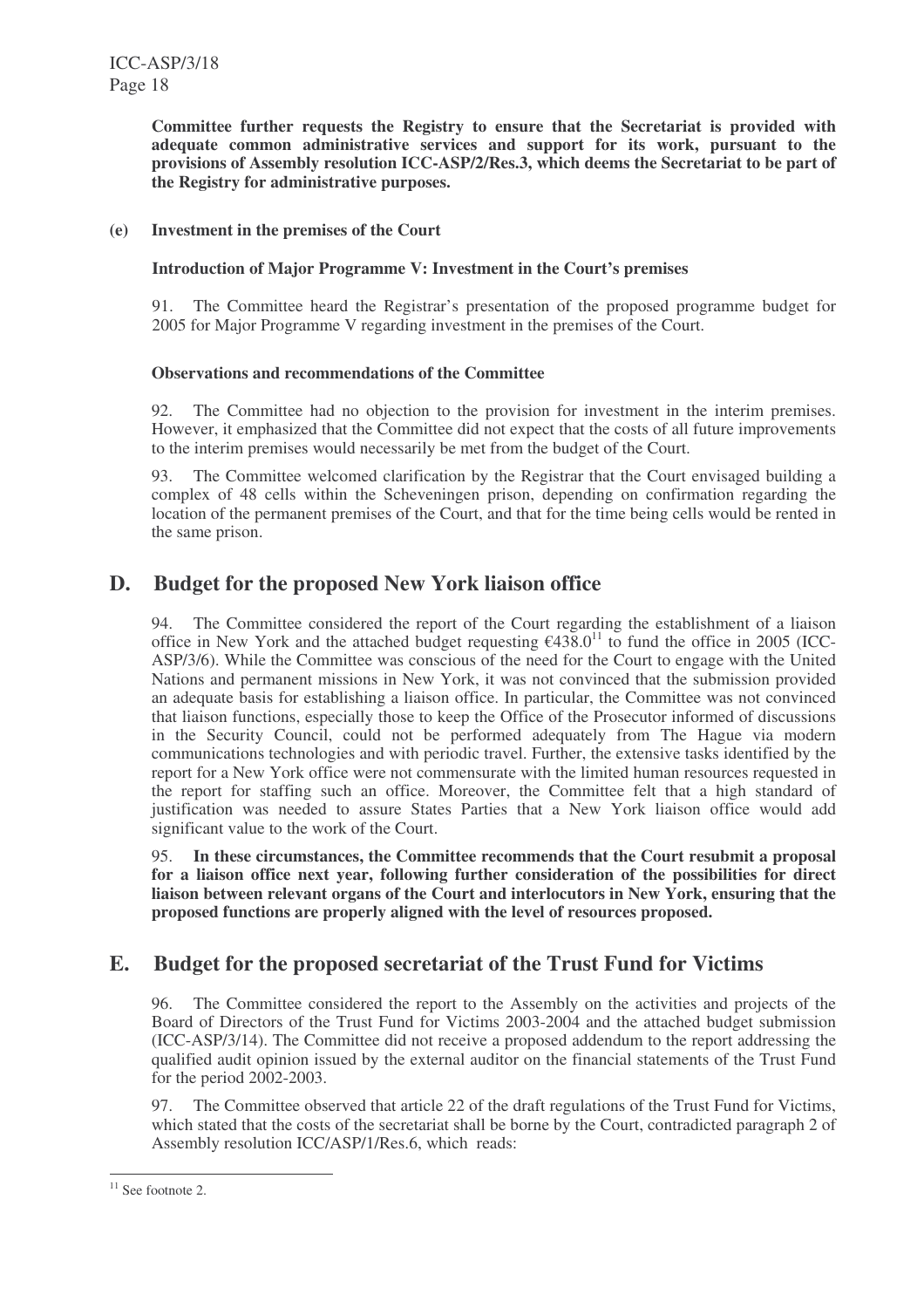"*The Assembly of States Parties*

. . .

- 2. Decides also that the Trust Fund shall be funded by:
	- (a) Voluntary contributions from Governments, international organizations, individuals, corporations and other entities, in accordance with relevant criteria adopted by the Assembly of States Parties;
	- (b) Money and other property collected through fines or forfeiture transferred to the Trust Fund if ordered by the Court pursuant to article 79, paragraph 2, of the Statute;
	- (c) Resources collected through awards for reparations if ordered by the Court pursuant to rule 98 of the Rules of Procedure and Evidence;
	- (d) Such resources, other than assessed contributions, as the Assembly of States Parties may decide to allocate to the Trust Fund;"

98. As the draft regulations of the Trust Fund appeared to contradict the previous resolution of the Assembly as to the funding basis of the proposed secretariat of the Trust Fund for Victims, it was unclear on what basis the Committee could consider the proposed budget for the secretariat. The Committee was therefore unable to consider the budget submission for the proposed secretariat of the Trust Fund. **The Committee recommends that the Assembly consider the contradiction between Assembly resolution ICC/ASP/1/Res.6 and the draft regulations of the Fund.**

99. The Committee also noted that the proposed secretariat of the Trust Fund would have a close relationship with the Victims Participation and Reparations Section of the Court and **requested that it be provided with information at its next session on this subject, explaining how the responsibilities of each organ would be demarcated.** Furthermore, the Committee observed that, assuming that the Assembly intended the proposed secretariat of the Trust Fund to be funded from voluntary contributions, it would be premature to approve a substantial budget for the secretariat in the absence of sufficient pledges of voluntary contributions.

### **F. Other reports**

#### **1. Report on the permanent premises of the Court**

100. The Committee received a report on developments in formulating requirements for the permanent premises of the Court and was addressed by Mr. Edmond Wellenstein, Director-General, ICC Task Force, Ministry of Foreign Affairs of the host country, the Registrar and Judge Kaul. The Committee was informed that the Court and the host country were working together to review and modify the April 2002 draft architect's brief which had been prepared by the host country. Judge Kaul was leading the effort of the Court to review the functional requirements contained in the brief. It was anticipated that a final version of the brief might be settled by the end of the year. The Committee was also informed that the site initially selected for the permanent premises of the Court now appeared to be too small due to an increase in the estimate of Court staff from between 600 and 800 to approximately 1,800 and the need for more extensive security measures than had been envisaged previously. Mr. Wellenstein said that the host country was exploring possibilities for expanding the preferred site. Both the host country and the Registrar stated that the option of permanently housing the Court at the current premises of the ICTY had been examined but found to be impractical.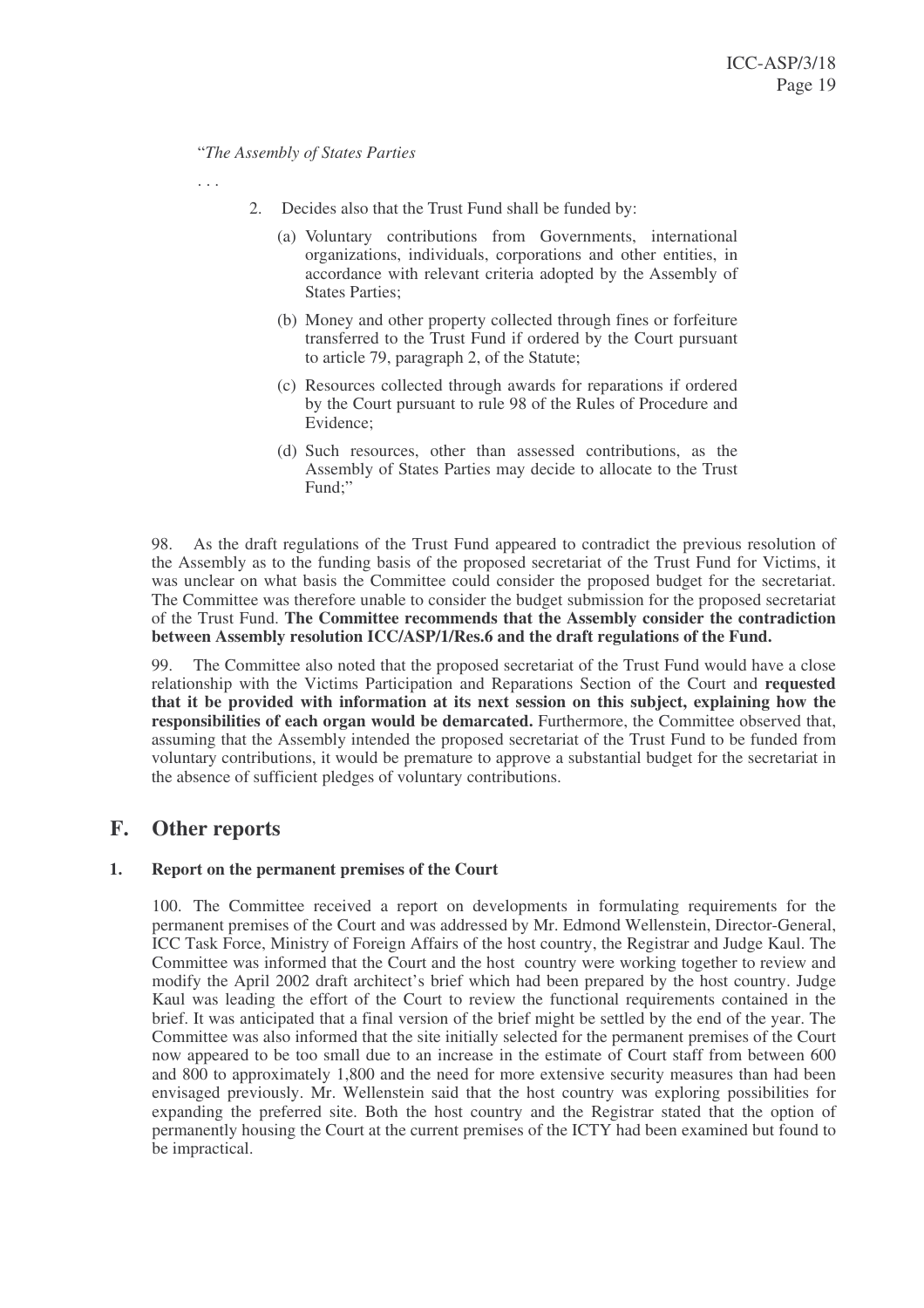101. The Committee observed that the Assembly had not yet taken a decision in principle to proceed towards planning the construction of permanent premises for the Court and that the probable cost of such a project could well exceed €500 million. **The Committee therefore recommends that the Assembly consider the desirability of establishing purpose-built permanent premises for the Court.** While it would take several years before detailed plans and financing options could be developed, the Committee believes that an indication of the views of the Assembly is needed.

102. **Given the significant financial burden for States Parties that the construction of permanent premises would create, the Committee also recommends that the Court and the Assembly consider the possibility of continuing to use the interim premises in the longer term.** The Committee observed that permanent premises were unlikely to be available before 2012 at the earliest and that the Court would be located in the interim site for at least a decade. **The Committee requests that the Court prepare an analysis of the costs and benefits of continuing to use the current premises in order to assist the Assembly in considering the options.**

103. The Committee indicated its readiness to continue to engage with the Court and the host country as plans for permanent premises move forward.

### **2. Report on investment in the interim premises of the Court**

104. The Committee received a report (ICC-ASP/3/CBF.2/7) on investment in the interim premises of the Court and was addressed by Mr. Edmond Wellenstein, Director-General, ICC Task Force, Ministry of Foreign Affairs of the host country. The Committee was informed that it was unlikely that the Court would leave its current location before 2012. The Registrar informed the Committee that, since the host country was unable to finance the construction of a second trial chamber, the Court had, accordingly, included in the draft programme budget for 2005 an item requesting the Assembly to fund the construction of such a chamber.

105. The Committee recalled paragraph 14 of the report of its second session (ICC-ASP/3/CBF.1/L.4) and received clarification that the host country had committed itself to providing €10 million for investment in the interim premises and €23 million to cover the cost of renting premises over the course of 10 years. The host country indicated that since that time the actual cost it had met had risen to €30 million for investment and that the anticipated cost of rent for ten years had tripled as a result of inflation and ever-rising real estate values.

106. **The Committee welcomed the investment already undertaken by the host country in the interim premises of the Court and requested that it be kept informed of further progress. 12**

### **3. Report on the outreach activities of the Court**

107. The Committee considered the report of the Court on its outreach activities (ICC-ASP/3/CBF.2/10). It was clear from the report that the Court had been active and successful in disseminating information and that the President in particular had reached out to audiences in different parts of the world. However, the Committee was concerned at the lack of a coherent strategy for public information, outreach and communication. There appeared to be a mindset of independence in each of the organs which inhibited cooperation on a holistic strategy for the Court and which could lead to duplication of efforts.

108. **The Committee requests the Court to develop a single, integrated strategy for public information and outreach. The strategy should specify objectives for the short and medium term, clearly identify target audiences, and include measurable indicators by which success can be gauged. The Committee requests the Court to provide an update on its strategy in the next draft programme budget.**

<sup>&</sup>lt;sup>12</sup> See paragraphs 91 to 93 above and 118 below.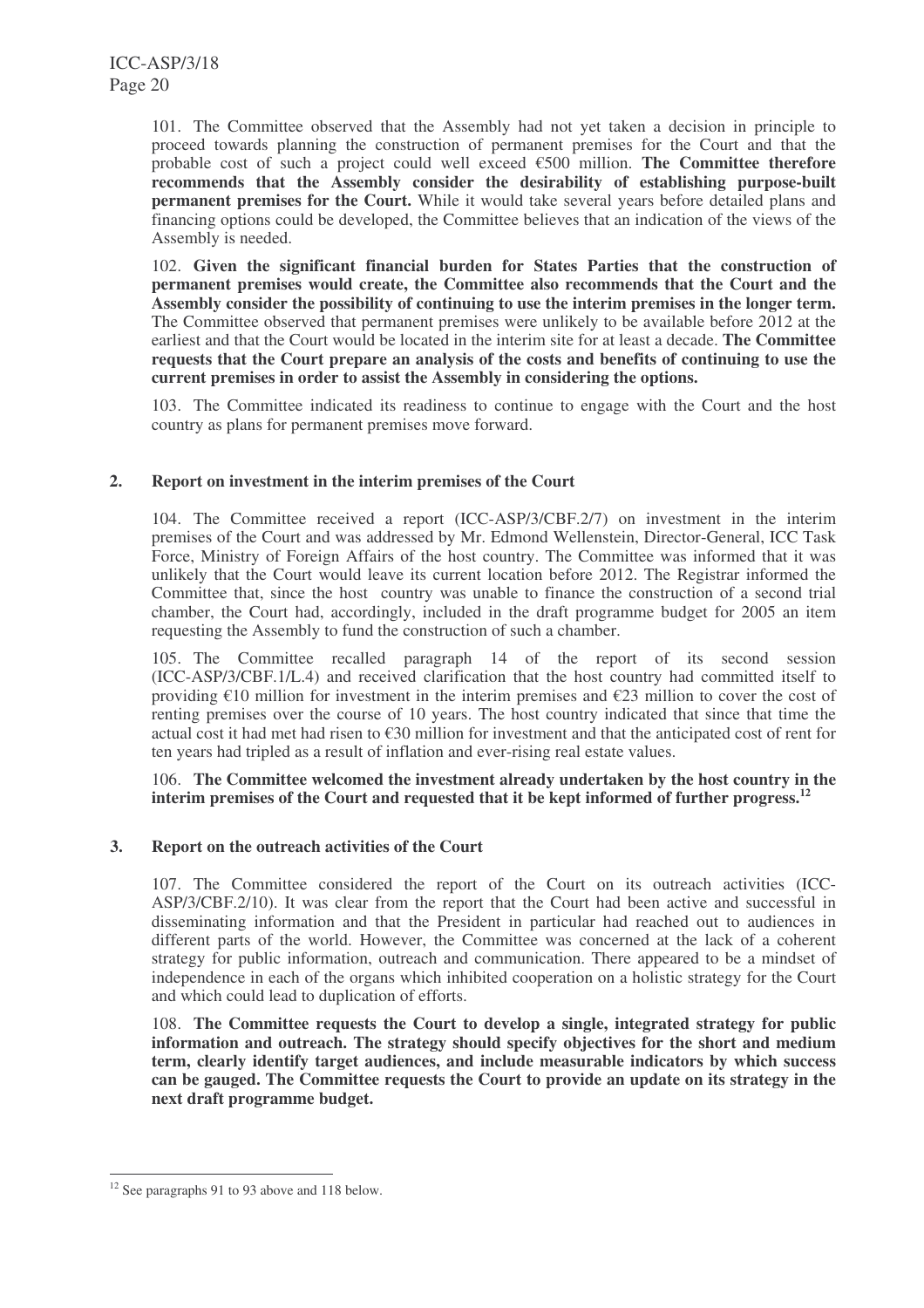#### **4. Report on the Trust Funds**

109. The Committee took note of the report on Trust Fund management and extrabudgetary resources received by the Court (ICC-ASP/3/CBF.2/14 and Add.1). The balances of the trust funds at 31 March 2004 were as follows:

| Internship and Visiting Professionals Programme                           | €1,000,392 |
|---------------------------------------------------------------------------|------------|
| <b>ICC Victims Mandate Awareness</b>                                      | €104,295   |
| <b>ICC</b> Institutional Video                                            | €41,615    |
| <b>ICC Victims and Witnesses Library</b>                                  | £41.392    |
| Least Developed Countries Participating in the Activities of the Assembly | €30,000    |
| General Trust Fund                                                        | €29,786    |

110. The Committee observed that in some instances voluntary funds might be used to supplement functions funded principally from the assessed budget of the Court. In such circumstances, **the Committee recommends that future programme budgets contain estimates for voluntary resources (including posts) anticipated during the financial period for each programme and subprogramme, clearly identifying the purpose of the resources.**

#### **5. Report on the organization chart of the Court**

111. The Committee observed that the organization chart submitted (ICC-ASP/3/CBF.2/9) was of great value and **recommends that in future years it be incorporated in the draft programme budget.**

#### **6. Report on procurement activities**

112. The Committee took note of the document entitled "Procurement activities of the Procurement Review Committee 1 January 2003 to 30 April 2004" (ICC-ASP/3/CBF.2/13) and decided to continue to be seized of the matter.

#### **7. Report on translation productivity**

113. The Committee took note of the report on translation productivity (ICC-ASP/3/CBF.2/1) and decided to revert to this issue at a later date.

#### **8. Report on participation of and reparations to victims**

114. The Committee took note of the report on participation of and reparations to victims (ICC-ASP/3/CBF.2/2).

#### **9. Report on options for ensuring adequate defence counsel for accused persons**

115. The Committee was unable to allocate sufficient time during its session to discuss the report to the Assembly of States Parties on options for ensuring adequate defence counsel for accused persons (ICC-ASP/3/CBF.2/3) and decided to revert to the report at its next session.

#### 116. **The Committee requests the Court to provide additional information at its next session on how the Court intends to determine indigence for the purposes of legal aid.**

#### **10. Report on information technology**

117. The Committee took note of the report on information technology (ICC-ASP/3/CBF.2/4).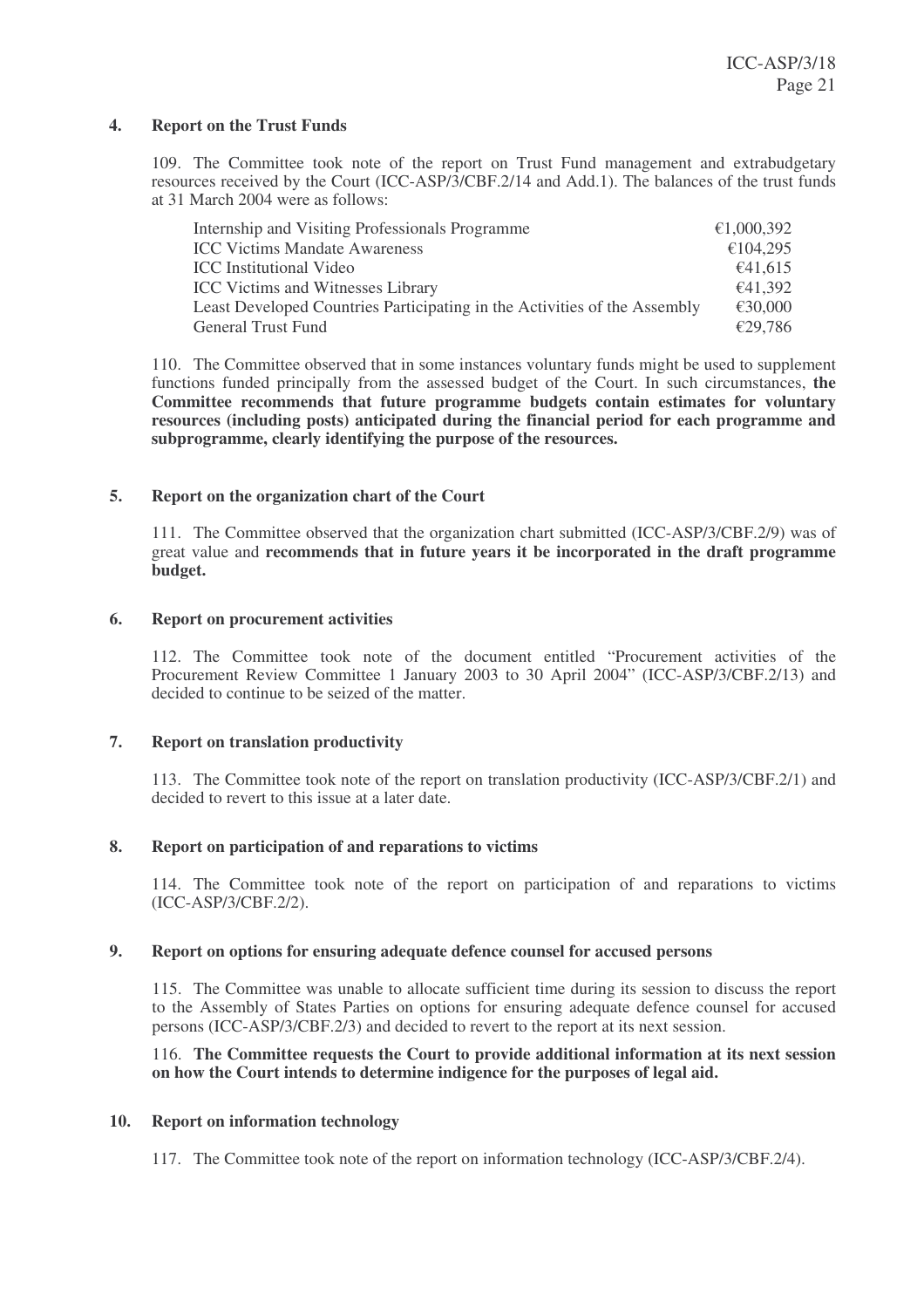### **11. Report on detention facilities**

118. The Committee was told that the ICTY had informed the Registry that availability of cells existed and will grow.

#### **12. Report on consultants and redeployment of posts**

119. The Committee took note of the report on consultants employed by the Court (ICC-ASP/3/CBF.2/8) and **requested the Court to submit a further report to the third session of the Assembly on its use of consultants, the procedures by which consultancy services were obtained, and the nationality of consultants employed by the Court. Further, the Committee requested that a report on the human resources management policies of the Court including, inter alia, recruitment procedures, contractual arrangements, performance assessment and geographic distribution of staff be submitted to the Committee at its next session.**

#### **13. Report on a performance assessment system for staff**

120. The Committee took note of the report on the development of the performance assessment system for staff (ICC-ASP/3/CBF.2/16) and decided to revert to this matter at a later date when it discusses human resources management.

#### **14. Report on cooperation in safety and security matters with other international and regional organizations**

121. The Committee took note of the report on cooperation in safety and security matters with other international and regional organizations (ICC-ASP/3/CBF.2/18) and **urged a speedy conclusion of the agreement referred to in paragraph 5 of the report.** Furthermore, the Committee recalled its recommendation concerning the possibility of reaching agreements with other intergovernmental organizations 13 and, in this connection**, requested that it be kept appraised of developments.**

### **G. Other matters**

### **Future meetings**

122. The Committee decided to hold its fourth session in The Hague from 4 to 6 April 2005. It also decided that unless the Assembly amended the financial period pursuant to the recommendation contained in paragraph 25 of this report, the Committee would hold its fifth session in The Hague from 1 to 5 August 2005.

<sup>&</sup>lt;sup>13</sup> ICC-ASP/CBF.1/L.4, paragraph 19.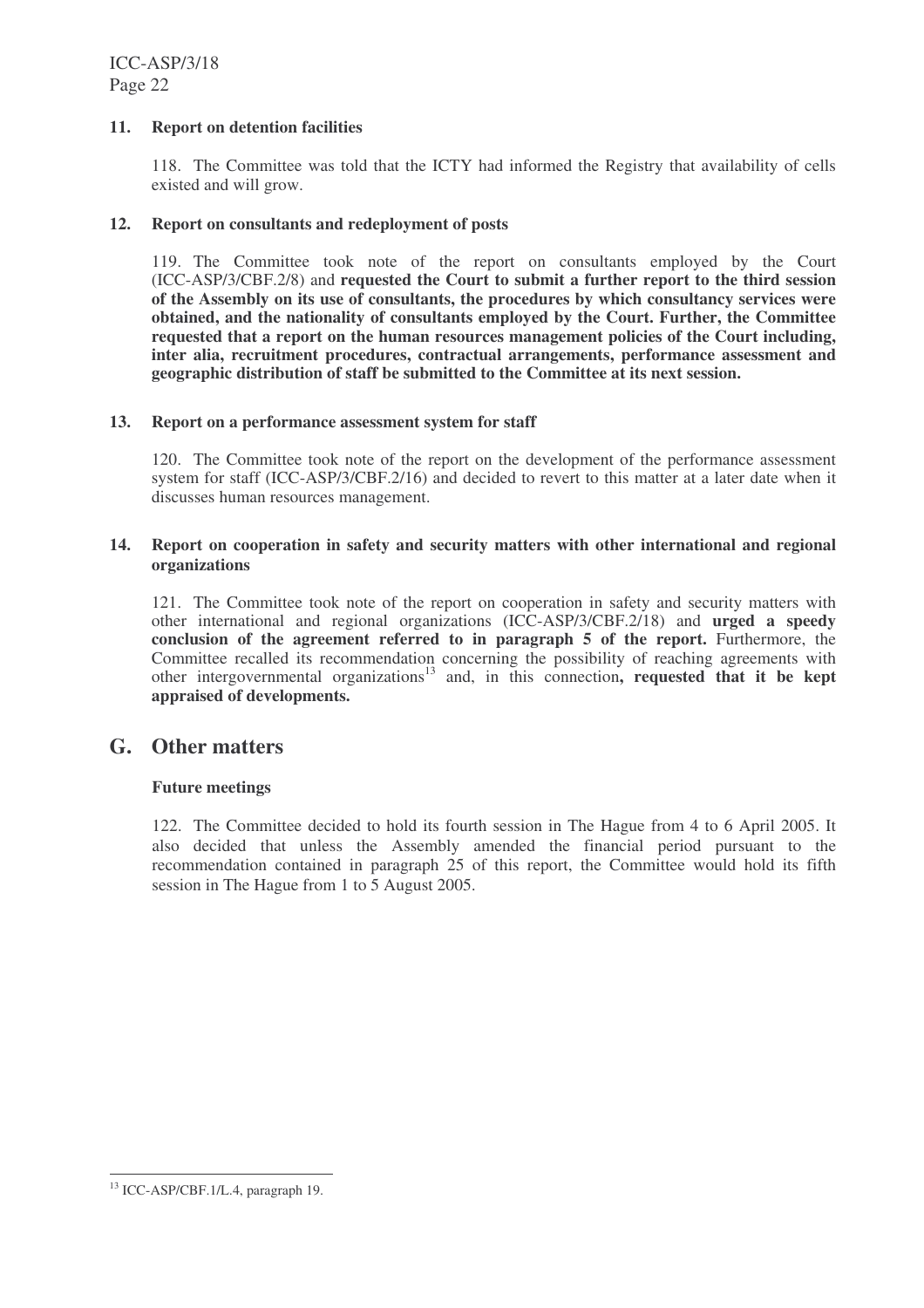## **Annex I**

## **List of documents**

**Committee on Budget and Finance**

| $ICC-ASP/3/2*$                          | Draft Programme Budget for 2005 (reissued for technical reasons)                                                                         |
|-----------------------------------------|------------------------------------------------------------------------------------------------------------------------------------------|
| ICC-ASP/3/4                             | Financial Statements for the period 1 Sept 2002 to 31 Dec 2003                                                                           |
| $ICC-ASP/3/5$                           | Victims Trust Fund – financial statements for the period 1 Sept 2002 to<br>31 Dec 2003                                                   |
| $ICC-ASP/3/6$                           | Establishment of a New York Liaison Office for the International<br>Criminal Court and the Secretariat of the Assembly of States Parties |
| $ICC-ASP/3/14$                          | Report to the Assembly of States Parties on the activities and projects of<br>the Board of Directors of the Trust Fund for Victims       |
| $ICC-ASP/2/7$<br>and Corr. 1            | Report of the Committee on Budget and Finance (4-8 Aug 2003)                                                                             |
| ICC-ASP/3/CBF.1/L.4                     | Report of the Committee on Budget and Finance (29-31 Mar 2004)                                                                           |
| ICC-ASP/3/CBF.2/L.1/Rev.2<br>and Corr.1 | Provisional agenda                                                                                                                       |
| ICC-ASP/3/CBF.2/L.2                     | Annotated list of items in the provisional agenda                                                                                        |
| ICC-ASP/3/CBF.2/1                       | Report on translation productivity                                                                                                       |
| ICC-ASP/3/CBF.2/2                       | Report on participation of and reparations to victims                                                                                    |
| ICC-ASP/3/CBF.2/3                       | Report on options for ensuring adequate defence counsel for accused<br>persons                                                           |
| ICC-ASP/3/CBF.2/4                       | Report on information technology                                                                                                         |
| ICC-ASP/3/CBF.2/5                       | Report to the Assembly of States Parties regarding discussions on the<br>permanent premises of the Court                                 |
| ICC-ASP/3/CBF.2/6                       | Report on detention facilities                                                                                                           |
| ICC-ASP/3/CBF.2/7                       | Report on investment in the interim premises of the Court                                                                                |
| ICC-ASP/3/CBF.2/8                       | Consultants employed by the Court                                                                                                        |
| ICC-ASP/3/CBF.2/9                       | Organizational chart of the Court                                                                                                        |
| ICC-ASP/3/CBF.2/10                      | Report on the outreach activities of the Court                                                                                           |
| ICC-ASP/3/CBF.2/11                      | Report on the budget preparation schedule                                                                                                |
| ICC-ASP/3/CBF.2/12/Rev.1*               | Report on the proposal for a contingency fund                                                                                            |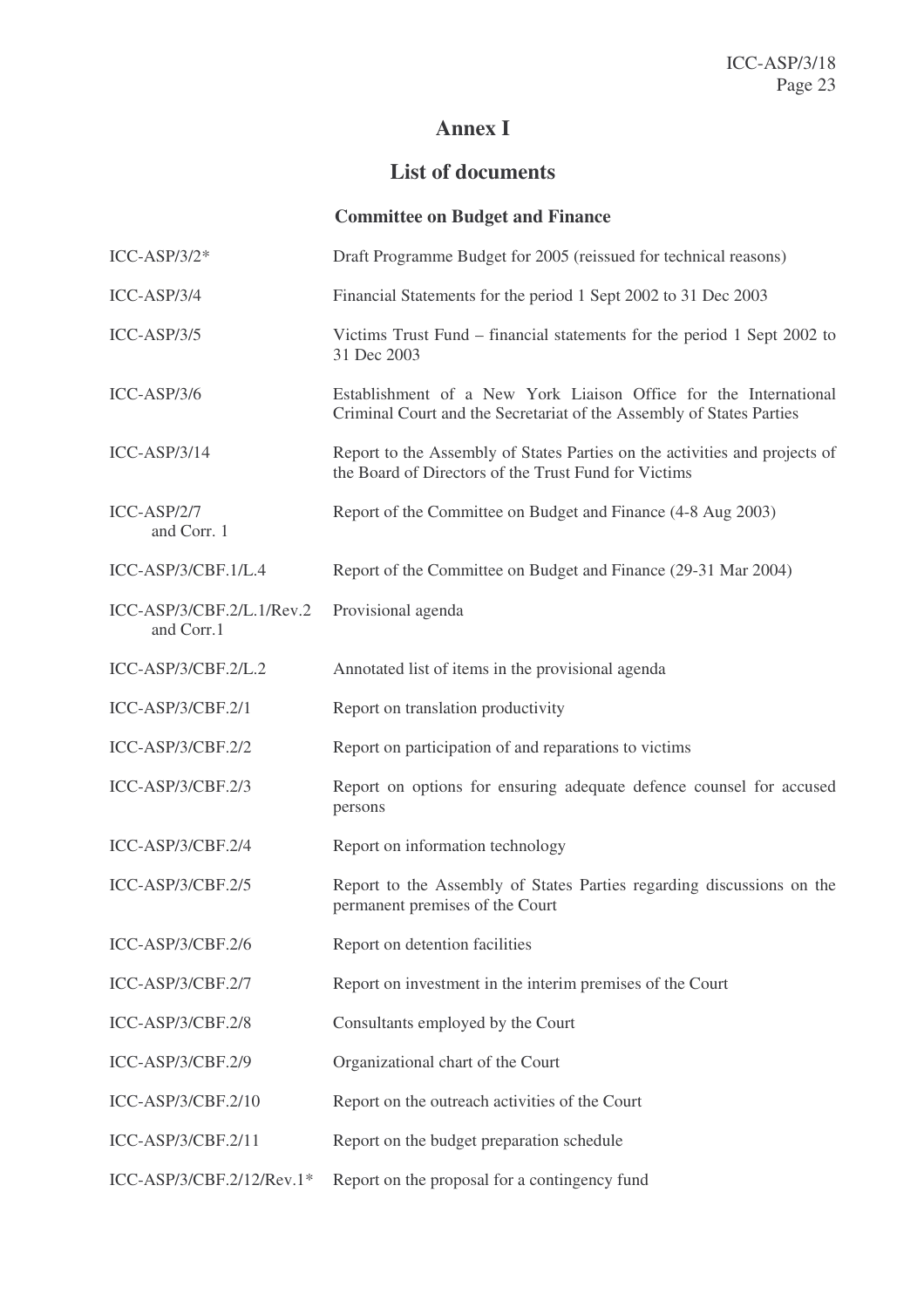ICC-ASP/3/18 Page 24

| $ICC-ASP/3/CBF.2/13$        | Procurement activities of the Procurement Review Committee<br>1 Jan 2003 to 30 April 2004                   |
|-----------------------------|-------------------------------------------------------------------------------------------------------------|
| ICC-ASP/3/CBF.2/14<br>Add.1 | Report on the trust fund management and extra budgetary resources<br>received by the Court                  |
| ICC-ASP/3/CBF.2/15/Rev.3    | Preliminary report on the half year financial situation of the Court                                        |
| $ICC-ASP/3/CBF.2/16$        | Report on the development of the performance assessment system for<br>staff                                 |
| $ICC-ASP/3/CBF.2/17$        | Report on overtime.                                                                                         |
| $ICC-ASP/3/CBF.2/18$        | Report on cooperation in safety and security matters with other<br>international and regional organizations |
| ICC-ASP/3/CBF.2/19          | Report on year-on-year comparisons in the proposed programme budgets                                        |
| ICC-ASP/3/CBF.2/20          | Report on request for information on consultants and redeployment of<br>posts                               |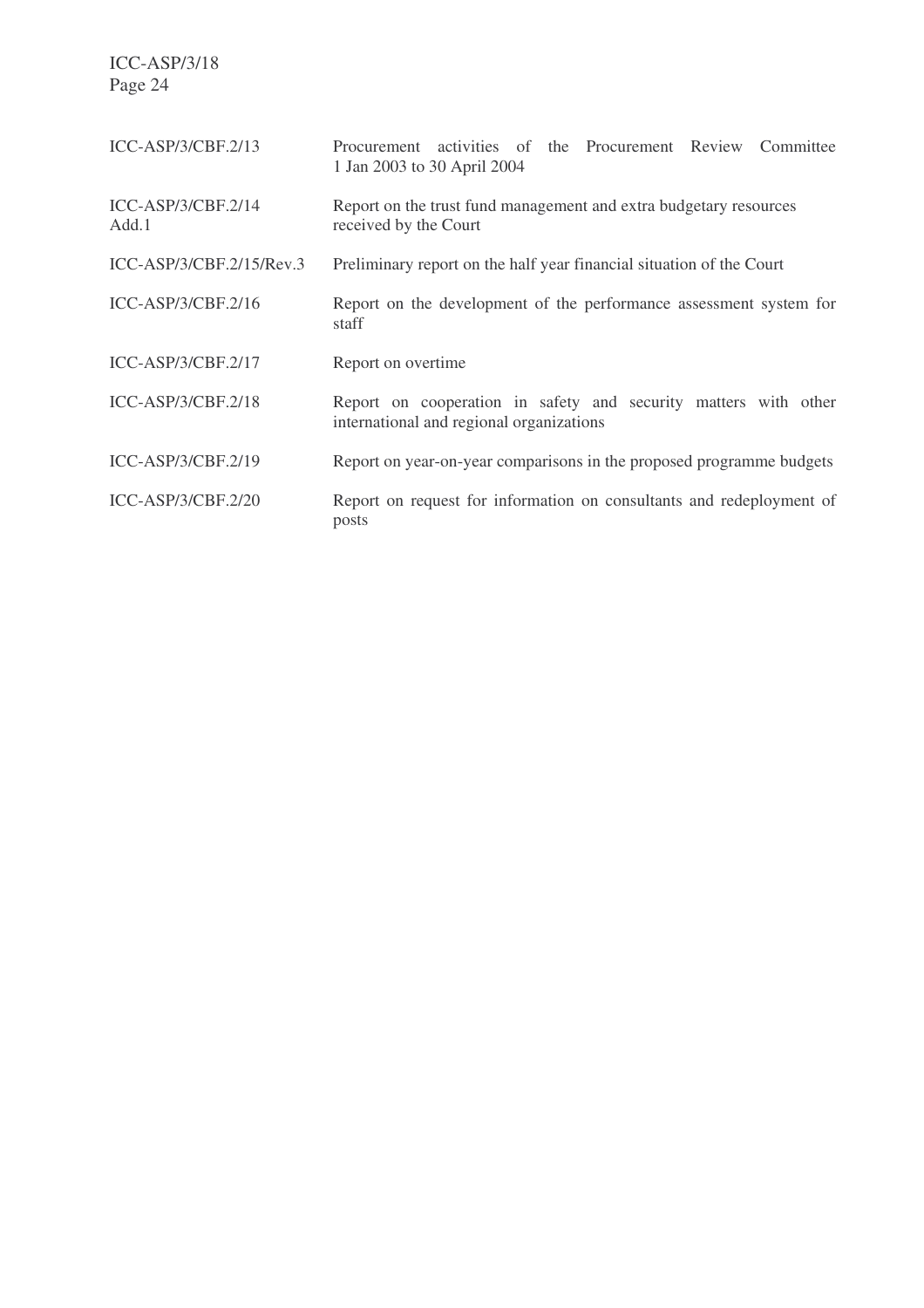## **Annex II**

### **Proposal to establish a contingency fund**

The following are the amendments to the Financial Regulations and Rules that are necessary to establish a contingency fund:

### **Amendments to regulation 6 – Funds**

#### **After regulation 6.5 insert the following**:

- 6.6 There shall be established a Contingency Fund to ensure that the Court can meet:
	- (a) Costs associated with a new situation following a decision by the Prosecutor to open an investigation; or
	- (b) Unavoidable expenses for developments in existing situations that could not be foreseen or could not be accurately estimated at the time of adoption of the budget.

The level of the Fund and the means by which it shall be financed (i.e. by assessed contributions and/or cash surpluses in the budget) shall be determined by the Assembly of States Parties.

- 6.7 If a need to meet unforeseen or unavoidable expenses arises, the Registrar, by his or her own decision or at the request of the Prosecutor or the President, is authorized to enter into commitments not exceeding the total level of the Contingency Fund. Before entering into such commitments, the Registrar shall submit a short, supplementary budget notification to the Chairperson of the Committee on Budget and Finance. Two weeks after having notified the Chairperson of the Committee on Budget and Finance, and taking into account any financial comments on the funding requirements submitted by the Chairperson, the Registrar may enter into commitments as decided or requested. All funding obtained in this way shall relate only to the financial period(s) for which a programme budget has already been approved.
- 6.8 Advances made from the Contingency Fund shall be reimbursed as soon as funding is available for the purposes that gave rise to the expenses.
- 6.9 The Registrar shall report to the Assembly of States Parties, through the Committee on Budget and Finance, on any exercise of the commitment authority given under regulation 6.7.
- 6.10 Income derived from Contingency Fund investments shall be classed as miscellaneous income for credit to the General Fund.

### **Amendment to regulation 5 – Provision of funds:**

#### **Amend regulation 5.8 as follows:**

5.8 Payments made by a State Party shall be credited first to the Working Capital Fund, then to the contributions due to the General Fund, and then to the Contingency Fund, in the order in which the State Party was assessed.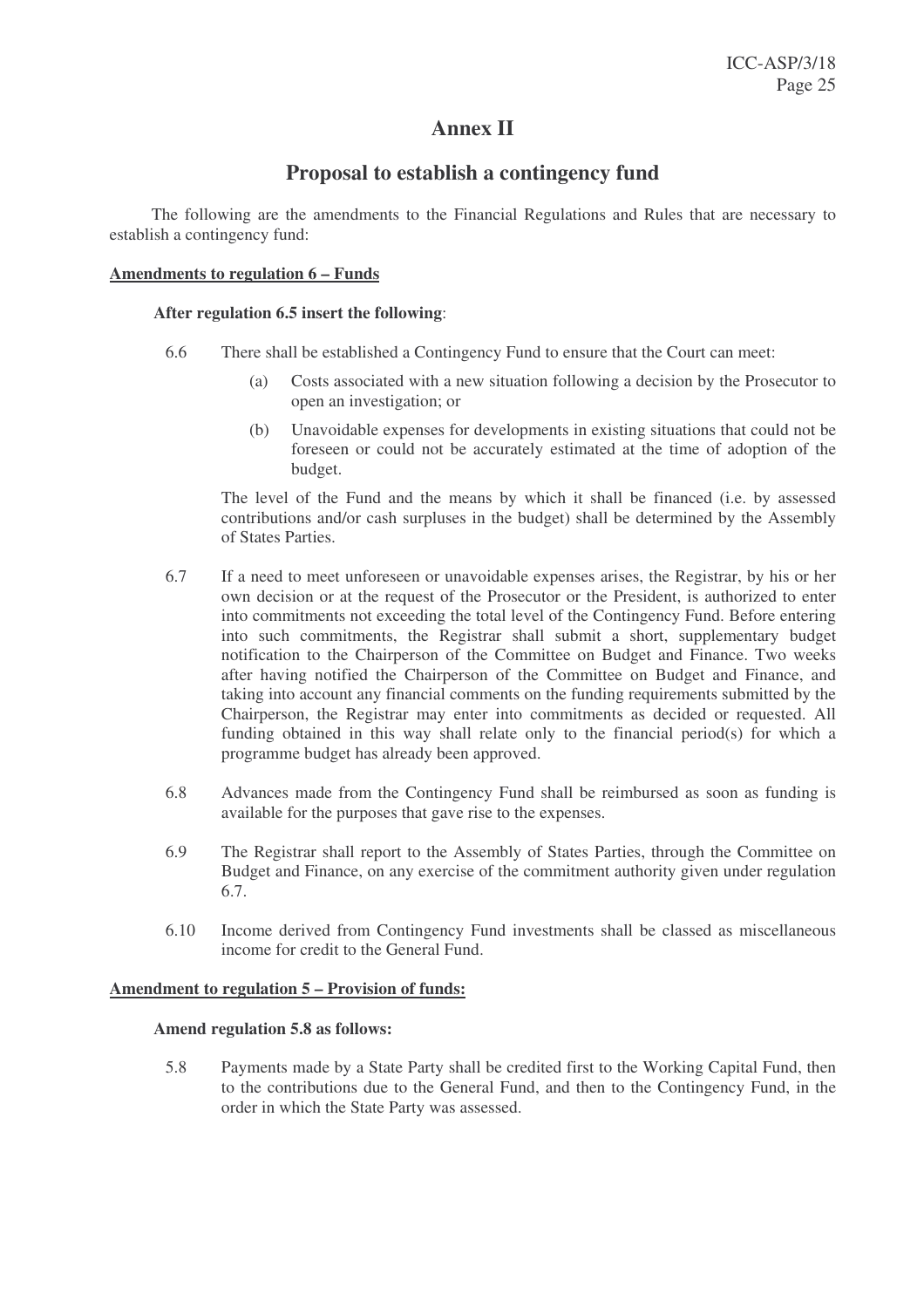## **Annex III**

## **Budgetary implications of implementation of the recommendations of the Committee on Budget and Finance**

### **Comparison of proposed budget and the recommendations of the Committee on Budget and Finance**

#### **TOTAL - ALL MAJOR PROGRAMMES**

|                                   |      | Proposed budget 2005 |              |        | Proposed budget 2005          |              |                 | CBF         |       | CBF - Proposed budget 2005  |             |        |  |
|-----------------------------------|------|----------------------|--------------|--------|-------------------------------|--------------|-----------------|-------------|-------|-----------------------------|-------------|--------|--|
| <i>Item</i>                       |      | Post table 2005      |              |        | ( <i>thousands of euros</i> ) |              | Post table 2005 |             |       | <i>(thousands of euros)</i> |             |        |  |
|                                   |      |                      |              |        |                               |              |                 |             |       |                             |             |        |  |
|                                   | Core | Conditional          | <b>Total</b> | Core   | Conditional                   | <b>Total</b> | Core            | Conditional | Total | Core                        | Conditional | Total  |  |
| Judges                            | 18   |                      | 18           | 4,011  |                               | 4,011        | 18              |             | 18    | 4,011                       |             | 4,011  |  |
| Professional staff                | 222  | 58                   | 280          | 20,954 | 3,180                         | 24,134       | 220             | 23          | 243   | 20,769                      | 1,072       | 21,841 |  |
| General Service staff             | 202  | 44                   | 246          | 9,952  | 1,375                         | 11,327       | 196             | 27          | 223   | 9,539                       | 836         | 10,375 |  |
| Subtotal staff                    | 424  | 102                  | 526          | 30,906 | 4,554                         | 35,461       | 416             | 50          | 466   | 30,308                      | 1,908       | 32,216 |  |
| General temporary assistance      |      |                      |              | 1,137  | 1,708                         | 2,845        |                 |             |       | 1,009                       | 1,708       | 2,717  |  |
| Temporary assistance for meetings |      |                      |              | 370    |                               | 370          |                 |             |       | 370                         |             | 370    |  |
| Overtime                          |      |                      |              | 269    | 83                            | 352          |                 |             |       | 269                         | 83          | 352    |  |
| Consultants                       |      |                      |              | 605    |                               | 605          |                 |             |       | 537                         |             | 537    |  |
| Subtotal other staff              |      |                      |              | 2,381  | 1,791                         | 4,172        |                 |             |       | 2,185                       | 1,791       | 3,976  |  |
| Travel                            |      |                      |              | 1,298  | 1,326                         | 2,624        |                 |             |       | 1,201                       | 1,024       | 2,225  |  |
| Hospitality                       |      |                      |              | 41     |                               | 41           |                 |             |       | 41                          |             | 41     |  |
| Contractual services              |      |                      |              | 7,703  | 3,652                         | 11,355       |                 |             |       | 7,871                       | 3,498       | 11,369 |  |
| General operating expenses        |      |                      |              | 4,406  | 1,810                         | 6,216        |                 |             |       | 4,406                       | 1,548       | 5,954  |  |
| Supplies and materials            |      |                      |              | 802    | 73                            | 875          |                 |             |       | 848                         | 33          | 881    |  |
| Furniture and equipment           |      |                      |              | 3,771  | 1,038                         | 4,809        |                 |             |       | 3,771                       | 275         | 4,046  |  |
| Subtotal non-staff                |      |                      |              | 18,021 | 7,899                         | 25,920       |                 |             |       | 18,138                      | 6,378       | 24,516 |  |
| <b>Total All Major Programmes</b> |      |                      |              | 55,319 | 14,244                        | 69,563       |                 |             |       | 54,642                      | 10,077      | 64,719 |  |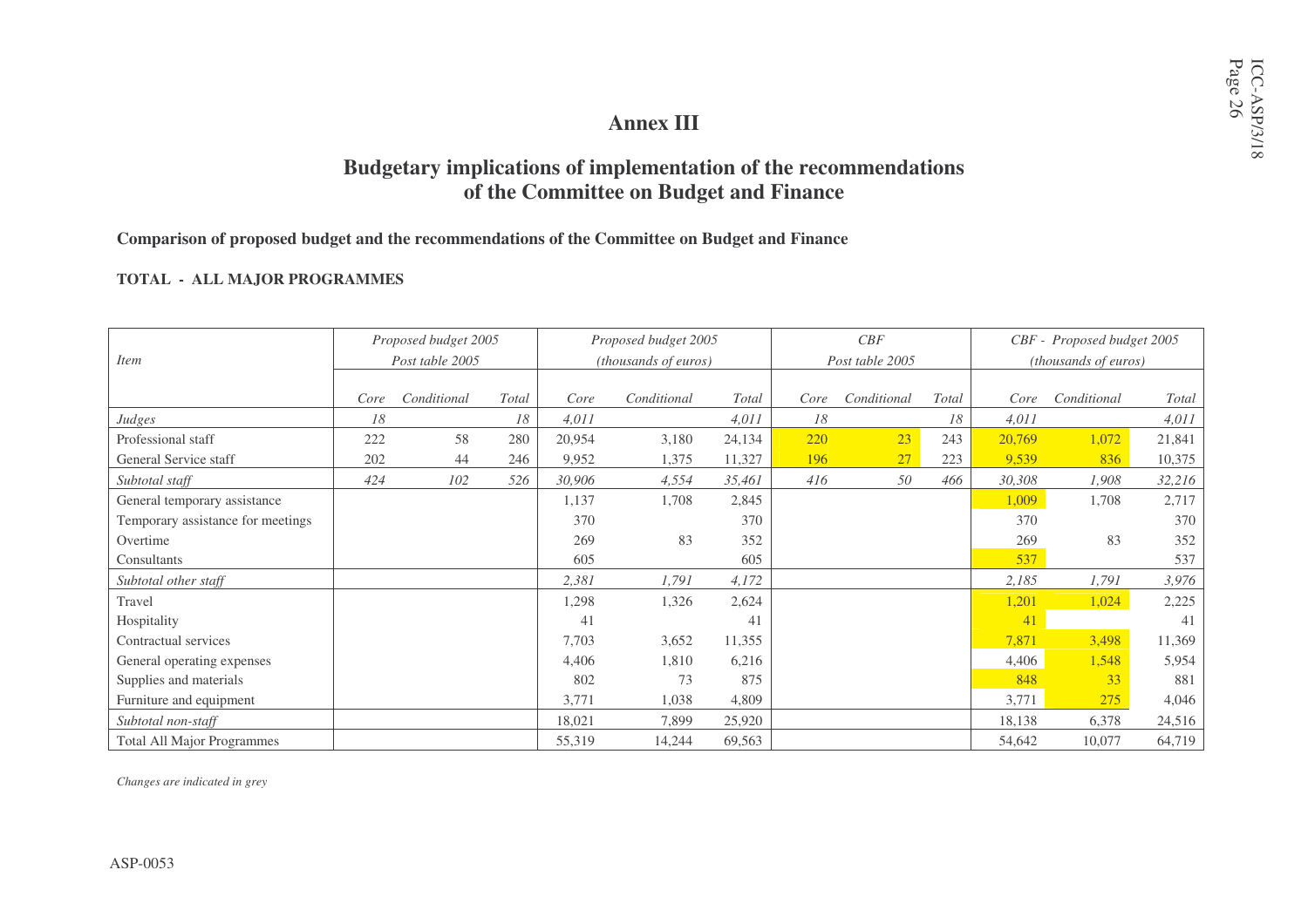### **Comparison of proposed budget and the recommendations of the Committee on Budget and Finance**

#### **1.Major Programme I - Judiciary**

|                              | Proposed budget 2005 |             |       |                             | Proposed budget 2005 |       |                 | CBF            |       | CBF - Proposed budget 2005  |                |       |
|------------------------------|----------------------|-------------|-------|-----------------------------|----------------------|-------|-----------------|----------------|-------|-----------------------------|----------------|-------|
| <i>Item</i>                  | Post table 2005      |             |       | <i>(thousands of euros)</i> |                      |       | Post table 2005 |                |       | <i>(thousands of euros)</i> |                |       |
|                              |                      |             |       |                             |                      |       |                 |                |       |                             |                |       |
|                              | Core                 | Conditional | Total | Core                        | Conditional          | Total | Core            | Conditional    | Total | Core                        | Conditional    | Total |
| Judges                       | 18                   |             | 18    | 4,011                       |                      | 4,011 | 18              |                | 18    | 4,011                       |                | 4,011 |
| Professional staff           | 27                   | 4           | 31    | 2,070                       | 236                  | 2,306 | 27              | $\overline{0}$ | 27    | 2,070                       | $\overline{0}$ | 2,070 |
| General Service staff        | 14                   |             | 14    | 688                         |                      | 688   | 14              |                | 14    | 688                         |                | 688   |
| Subtotal staff               | 41                   | 4           | 45    | 2,758                       | 236                  | 2,994 | 41              |                | 41    | 2,758                       |                | 2,758 |
| General temporary assistance |                      |             |       | 100                         | 200                  | 300   |                 |                |       | 100                         | 200            | 300   |
| Overtime                     |                      |             |       | 5                           |                      |       |                 |                |       | Ċ                           |                |       |
| Consultants                  |                      |             |       | 50                          |                      | 50    |                 |                |       | 50                          |                | 50    |
| Subtotal other staff         |                      |             |       | 155                         | 200                  | 355   |                 |                |       | 155                         | 200            | 355   |
| Travel                       |                      |             |       | 140                         |                      | 140   |                 |                |       | 140                         |                | 140   |
| Hospitality                  |                      |             |       | 11                          |                      | 11    |                 |                |       | 11                          |                | 11    |
| Contractual services         |                      |             |       | 25                          |                      | 25    |                 |                |       | 25                          |                | 25    |
| Supplies and materials       |                      |             |       | $\overline{4}$              |                      | 4     |                 |                |       | Δ                           |                |       |
| Subtotal non-staff           |                      |             |       | 180                         |                      | 180   |                 |                |       | 180                         |                | 180   |
| Total Major Programme I      |                      |             |       | 7,104                       | 436                  | 7,540 |                 |                |       | 7,104                       | 200            | 7,304 |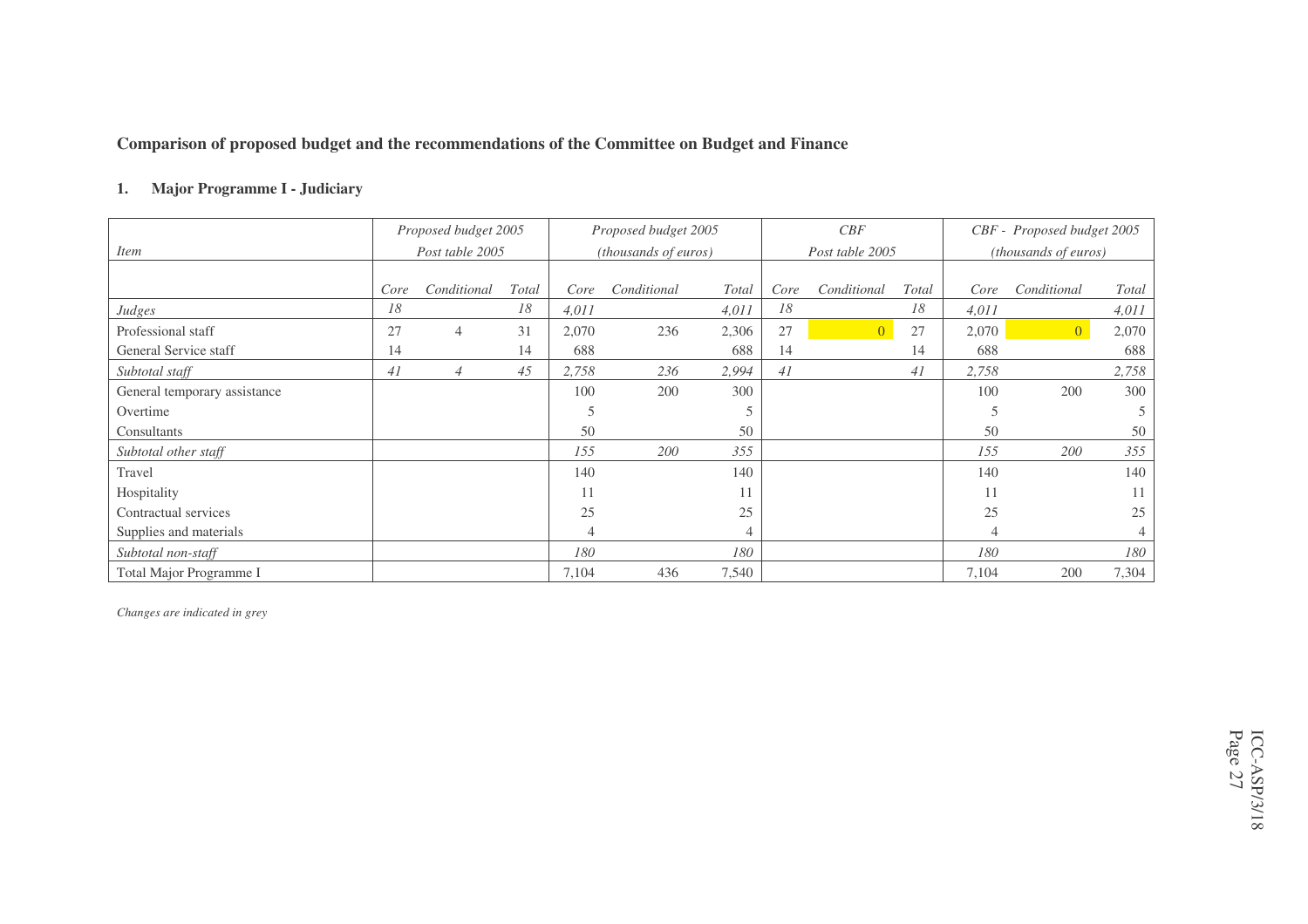#### **1.1 Programme 1100 – Presidency**

|                              |      | Proposed budget 2005 |                |                      | Proposed budget 2005 |       |      | CBF             |                          | CBF - Proposed budget 2005 |             |       |
|------------------------------|------|----------------------|----------------|----------------------|----------------------|-------|------|-----------------|--------------------------|----------------------------|-------------|-------|
| <i>Item</i>                  |      | Post table 2005      |                | (thousands of euros) |                      |       |      | Post table 2005 |                          | (thousands of euros)       |             |       |
|                              | Core | Conditional          | Total          | Core                 | Conditional          | Total | Core | Conditional     | Total                    | Core                       | Conditional | Total |
| Judges                       | 3    |                      | $\mathfrak{Z}$ | 701                  |                      | 701   | 3    |                 | $\mathfrak{Z}$           | 701                        |             | 701   |
| Professional staff           | 6    |                      | $\overline{ }$ | 467                  | 41                   | 508   | 6    | $\overline{0}$  | 6                        | 467                        |             | 467   |
| General Service staff        | 3    |                      | 3              | 160                  |                      | 160   | 3    |                 | $\sim$<br>$\mathfrak{I}$ | 160                        |             | 160   |
| Subtotal staff               | 9    |                      | 10             | 627                  | 41                   | 668   | 9    |                 | 9                        | 627                        |             | 627   |
| General temporary assistance |      |                      |                | 100                  |                      | 100   |      |                 |                          | 100                        |             | 100   |
| Overtime                     |      |                      |                |                      |                      |       |      |                 |                          |                            |             |       |
| Consultants                  |      |                      |                | 50                   |                      | 50    |      |                 |                          | 50                         |             | 50    |
| Subtotal other staff         |      |                      |                | 155                  |                      | 155   |      |                 |                          | 155                        |             | 155   |
| Travel                       |      |                      |                | 80                   |                      | 80    |      |                 |                          | 80                         |             | 80    |
| Hospitality                  |      |                      |                | 10                   |                      | 10    |      |                 |                          | 10                         |             | 10    |
| Subtotal non-staff           |      |                      |                | 90                   |                      | 90    |      |                 |                          | 90                         |             | 90    |
| Total programme              |      |                      |                | 1,573                | 41                   | 1,614 |      |                 |                          | 1,573                      |             | 1,573 |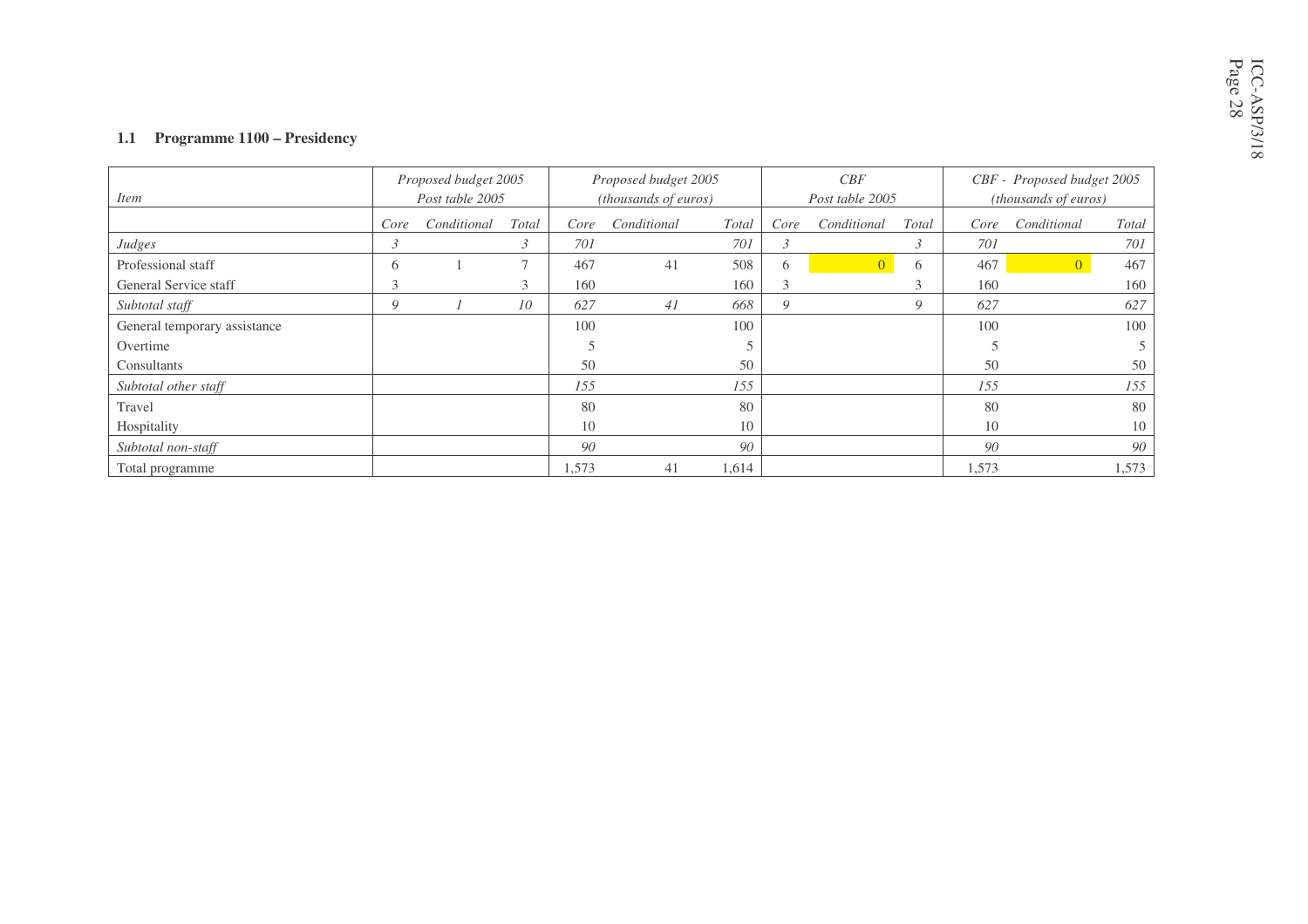#### **1.2 Programme 1200 – Chambers**

| <i>Item</i>                  |      | Proposed budget 2005<br>Post table 2005 |       |       | Proposed budget 2005<br>(thousands of euros) |       |      | CBF<br>Post table 2005 |       | CBF - Proposed budget 2005<br>(thousands of euros) |             |       |
|------------------------------|------|-----------------------------------------|-------|-------|----------------------------------------------|-------|------|------------------------|-------|----------------------------------------------------|-------------|-------|
|                              | Core | Conditional                             | Total | Core  | Conditional                                  | Total | Core | Conditional            | Total | Core                                               | Conditional | Total |
| Judges                       | 15   |                                         | 15    | 3,310 |                                              | 3,310 | 15   |                        | 15    | 3,310                                              |             | 3,310 |
| Professional staff           | 21   | 3                                       | 24    | 1,603 | 195                                          | 1,798 | 21   | $\overline{0}$         | 21    | 1,603                                              |             | 1,603 |
| General Service staff        | 11   |                                         |       | 528   |                                              | 528   | 11   |                        |       | 528                                                |             | 528   |
| Subtotal staff               | 32   |                                         | 35    | 2,131 | 195                                          | 2,326 | 32   |                        | 32    | 2,131                                              |             | 2,131 |
| General temporary assistance |      |                                         |       |       | 200                                          | 200   |      |                        |       |                                                    | 200         | 200   |
| Subtotal other staff         |      |                                         |       |       | 200                                          | 200   |      |                        |       |                                                    | 200         | 200   |
| Travel                       |      |                                         |       | 60    |                                              | 60    |      |                        |       | 60                                                 |             | 60    |
| Hospitality                  |      |                                         |       |       |                                              |       |      |                        |       |                                                    |             |       |
| Contractual services         |      |                                         |       | 25    |                                              | 25    |      |                        |       | 25                                                 |             | 25    |
| Supplies and materials       |      |                                         |       |       |                                              |       |      |                        |       |                                                    |             |       |
| Subtotal non-staff           |      |                                         |       | 90    |                                              | 90    |      |                        |       | 90                                                 |             | 90    |
| Total programme              |      |                                         |       | 5,531 | 395                                          | 5,926 |      |                        |       | 5,531                                              | 200         | 5,731 |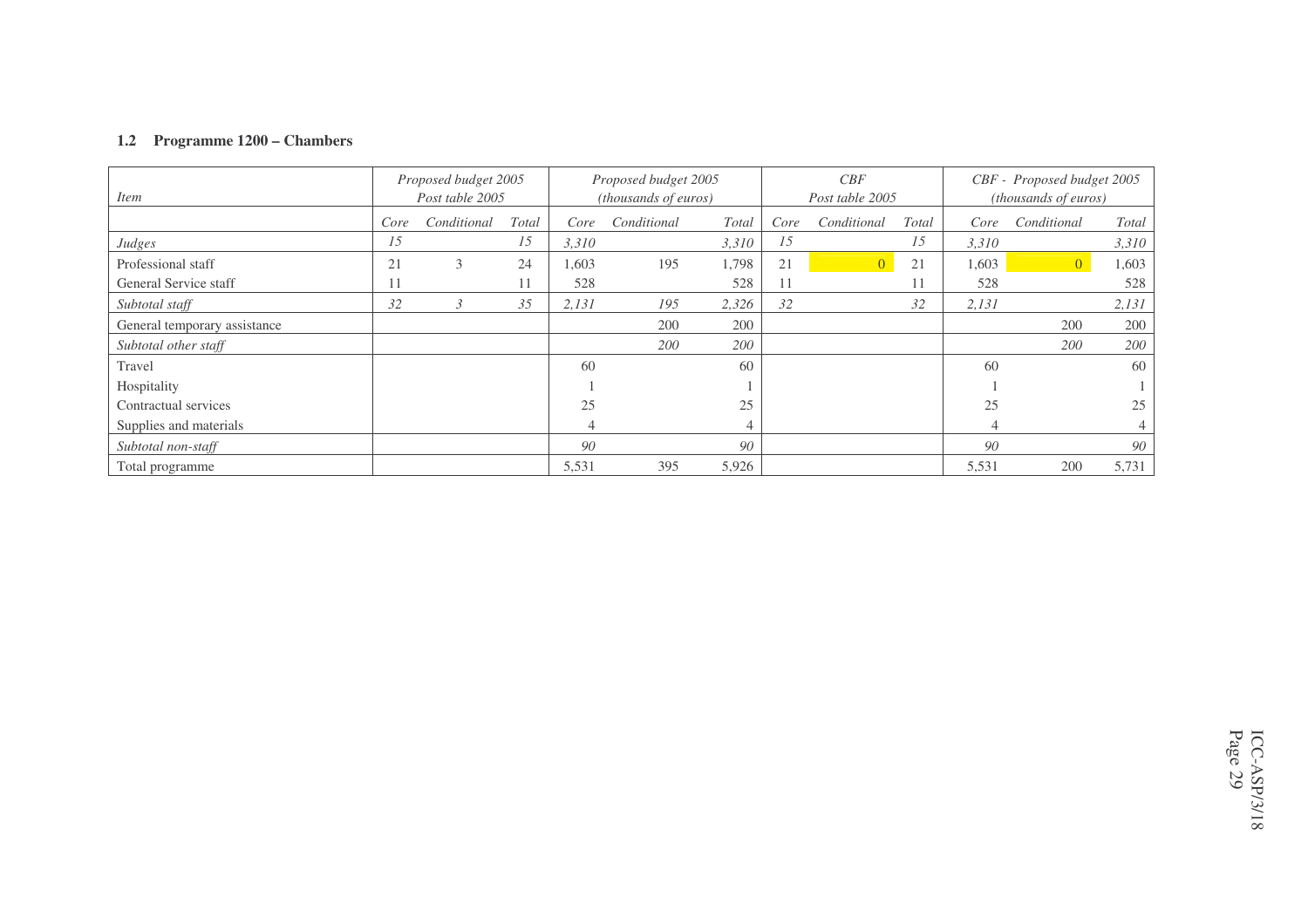### **Comparison of proposed budget and the recommendations of the Committee on Budget and Finance**

#### **2.Major Programme II - Office of the Prosecutor**

|                              |                 | Proposed budget 2005 |       |        | Proposed budget 2005 |        |      | CBF             |       |        | CBF - Proposed budget 2005  |        |
|------------------------------|-----------------|----------------------|-------|--------|----------------------|--------|------|-----------------|-------|--------|-----------------------------|--------|
| <i>Item</i>                  | Post table 2005 |                      |       |        | (thousands of euros) |        |      | Post table 2005 |       |        | <i>(thousands of euros)</i> |        |
|                              |                 |                      |       |        |                      |        |      |                 |       |        |                             |        |
|                              | Core            | Conditional          | Total | Core   | Conditional          | Total  | Core | Conditional     | Total | Core   | Conditional                 | Total  |
| Professional staff           | 90              | 28                   | 118   | 8,750  | 1,725                | 10,475 | 89   |                 | 90    | 8,681  | 82                          | 8,763  |
| General Service staff        | 35              | 14                   | 49    | 1,771  | 539                  | 2,310  | 35   |                 | 43    | 1,771  | 307                         | 2,078  |
| Subtotal staff               | 125             | 42                   | 167   | 10,521 | 2,264                | 12,785 | 124  | 9               | 133   | 10,452 | 389                         | 10,841 |
| General temporary assistance |                 |                      |       | 398    | 1,428                | 1,826  |      |                 |       | 398    | 1,428                       | 1,826  |
|                              |                 |                      |       |        |                      |        |      |                 |       |        |                             |        |
| Overtime                     |                 |                      |       | 15     | 15                   | 30     |      |                 |       | 15     | 15                          | 30     |
| Consultants                  |                 |                      |       | 175    |                      | 175    |      |                 |       | 175    |                             | 175    |
| Subtotal other staff         |                 |                      |       | 588    | 1,443                | 2,031  |      |                 |       | 588    | 1,443                       | 2,031  |
| Travel                       |                 |                      |       | 793    | 957                  | 1,750  |      |                 |       | 762    | 747                         | 1,509  |
| Hospitality                  |                 |                      |       | 10     |                      | 10     |      |                 |       | 10     |                             | 10     |
| Contractual services         |                 |                      |       | 217    | 524                  | 741    |      |                 |       | 217    | 524                         | 741    |
| General operating expenses   |                 |                      |       | 50     |                      | 50     |      |                 |       | 50     |                             | 50     |
| Supplies and materials       |                 |                      |       | 26     | 25                   | 51     |      |                 |       | 26     | 25                          | 51     |
| Furniture and equipment      |                 |                      |       | 519    | 275                  | 794    |      |                 |       | 519    | 275                         | 794    |
| Subtotal non-staff           |                 |                      |       | 1,615  | 1,781                | 3,396  |      |                 |       | 1,584  | 1,571                       | 3,155  |
| Total Major Programme II     |                 |                      |       | 12,724 | 5,488                | 18,212 |      |                 |       | 12,624 | 3,403                       | 16,027 |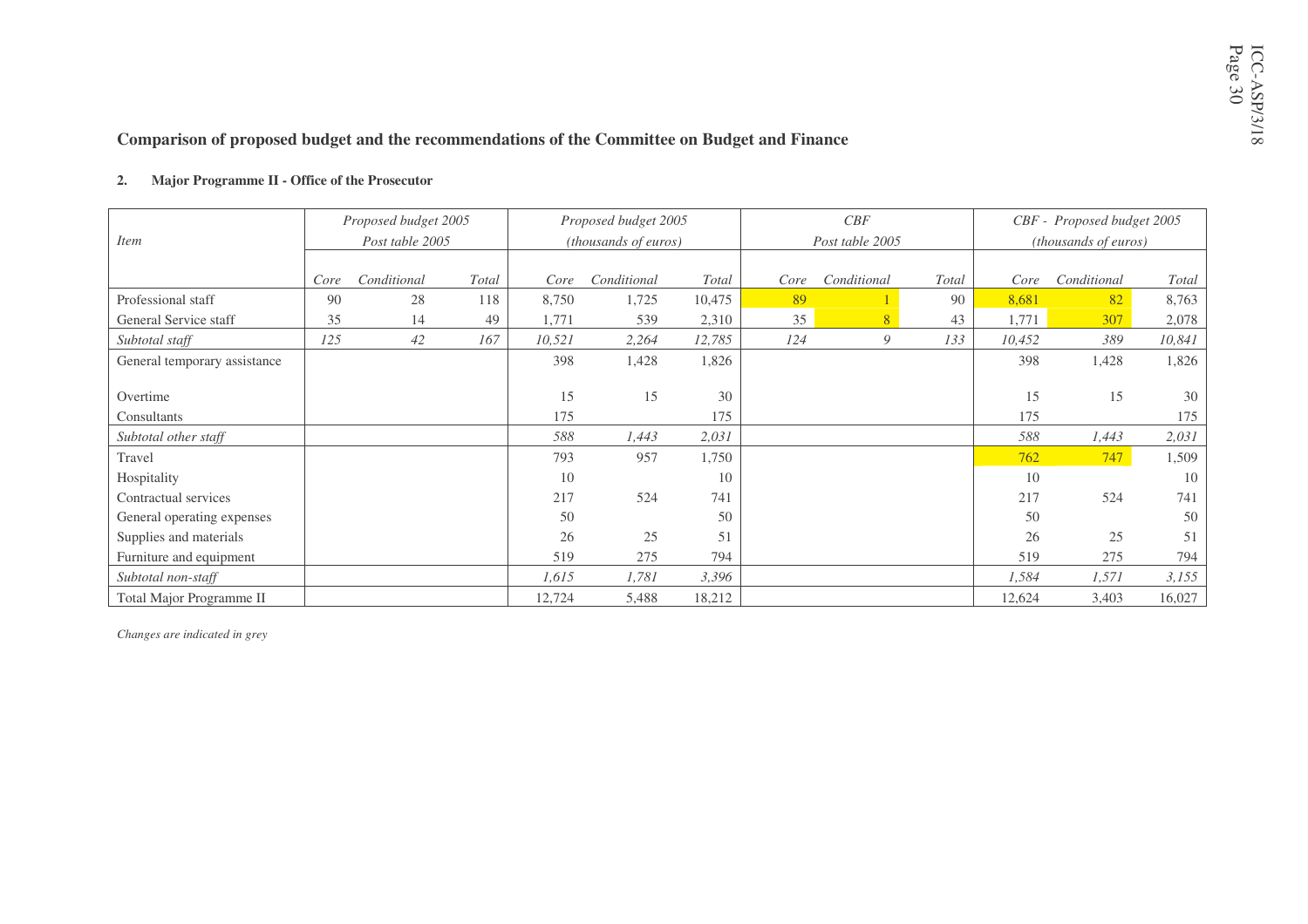#### **2.1 Programme 2100 – Prosecutor**

| <i>Item</i>                  |      | Proposed budget 2005<br>Post table 2005 |       |                             | Proposed budget 2005 |       |      | CBF<br>Post table 2005 |       |                             | CBF - Proposed budget 2005 |       |  |
|------------------------------|------|-----------------------------------------|-------|-----------------------------|----------------------|-------|------|------------------------|-------|-----------------------------|----------------------------|-------|--|
|                              |      |                                         |       | <i>(thousands of euros)</i> |                      |       |      |                        |       | <i>(thousands of euros)</i> |                            |       |  |
|                              | Core | Conditional                             | Total | Core                        | Conditional          | Total | Core | Conditional            | Total | Core                        | Conditional                | Total |  |
| Professional staff           | 20   | 3                                       | 23    | 1,973                       | 148                  | 2,121 | 20   |                        | 20    | 1,973                       |                            | 1,973 |  |
| General Service staff        | 15   |                                         | 18    | 761                         | 84                   | 845   | 15   |                        | 18    | 761                         | 84                         | 845   |  |
| Subtotal staff               | 35   | 6                                       | 41    | 2,734                       | 232                  | 2,966 | 35   | J                      | 38    | 2,734                       | 84                         | 2,818 |  |
| General temporary assistance |      |                                         |       | 330                         | 744                  | 1,074 |      |                        |       | 330                         | 744                        | 1,074 |  |
| Overtime                     |      |                                         |       | 15                          | 15                   | 30    |      |                        |       | 15                          | 15                         | 30    |  |
| Consultants                  |      |                                         |       | 175                         |                      | 175   |      |                        |       | 175                         |                            | 175   |  |
| Subtotal other staff         |      |                                         |       | 520                         | 759                  | 1,279 |      |                        |       | 520                         | 759                        | 1,279 |  |
| Travel                       |      |                                         |       | 141                         | 53                   | 194   |      |                        |       | 141                         | 53                         | 194   |  |
| Hospitality                  |      |                                         |       | 10                          |                      | 10    |      |                        |       | 10                          |                            | 10    |  |
| Contractual services         |      |                                         |       | 217                         | 424                  | 641   |      |                        |       | 217                         | 424                        | 641   |  |
| General operating expenses   |      |                                         |       | 50                          |                      | 50    |      |                        |       | 50                          |                            | 50    |  |
| Supplies and materials       |      |                                         |       | 26                          | 25                   | 51    |      |                        |       | 26                          | 25                         | 51    |  |
| Furniture and equipment      |      |                                         |       | 351                         |                      | 351   |      |                        |       | 351                         |                            | 351   |  |
| Subtotal non-staff           |      |                                         |       | 795                         | 502                  | 1,297 |      |                        |       | 795                         | 502                        | 1,297 |  |
| Total programme              |      |                                         |       | 4,049                       | 1,493                | 5,542 |      |                        |       | 4,049                       | 1,345                      | 5,394 |  |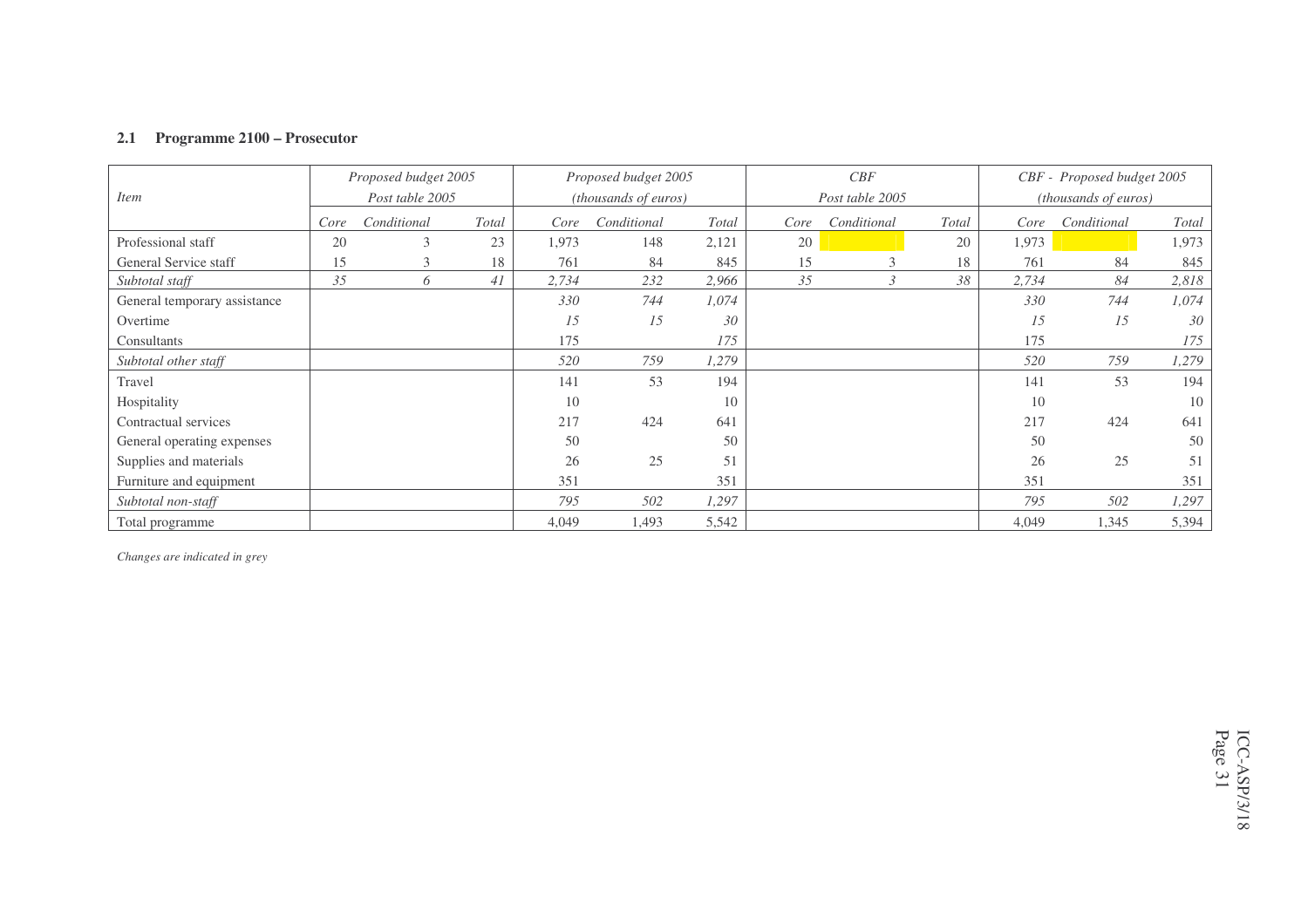| <i>Item</i>                              |      | Proposed budget 2005<br>Post table 2005 |           |       | Proposed budget 2005<br><i>(thousands of euros)</i> |       |      | CBF<br>Post table 2005 |              |       | CBF - Proposed budget 2005<br>( <i>thousands of euros</i> ) |       |
|------------------------------------------|------|-----------------------------------------|-----------|-------|-----------------------------------------------------|-------|------|------------------------|--------------|-------|-------------------------------------------------------------|-------|
|                                          |      |                                         |           |       |                                                     |       |      |                        |              |       |                                                             |       |
|                                          | Core | Conditional                             | Total     | Core  | Conditional                                         | Total | Core | Conditional            | <b>Total</b> | Core  | Conditional                                                 | Total |
| Professional staff                       |      | 2                                       | 13        | 1,044 | 123                                                 | 1,167 |      | $\overline{0}$         | 11           | 1,044 | $\overline{0}$                                              | 1,044 |
| General Service staff                    |      |                                         | $\bigcap$ | 100   |                                                     | 100   |      |                        | $\sim$       | 100   |                                                             | 100   |
| Subtotal staff                           | 13   |                                         | 15        | 1,144 | 123                                                 | 1,267 | 13   |                        | 13           | 1,144 |                                                             | 1,144 |
| General temporary assistance<br>Overtime |      |                                         |           | 68    |                                                     | 68    |      |                        |              | 68    |                                                             | 68    |
| Subtotal other staff                     |      |                                         |           | 68    |                                                     | 68    |      |                        |              | 68    |                                                             | 68    |
| Travel<br>Hospitality                    |      |                                         |           | 330   |                                                     | 330   |      |                        |              | 299   |                                                             | 299   |
| Subtotal non-staff                       |      |                                         |           | 330   |                                                     | 330   |      |                        |              | 299   |                                                             | 299   |
| Total programme                          |      |                                         |           | 1.542 | 123                                                 | 1,665 |      |                        |              | 1,511 |                                                             | 1,511 |

#### **2.2 Programme 2200 - Jurisdiction, Complementarity and Cooperation Division**

*Changes are indicated in grey*

#### **2.3 Programme 2300 - Investigation Division**

|                              |      | Proposed budget 2005 |       |       | Proposed budget 2005        |       |      | CBF             |       |       | CBF - Proposed budget 2005  |       |
|------------------------------|------|----------------------|-------|-------|-----------------------------|-------|------|-----------------|-------|-------|-----------------------------|-------|
| <i>Item</i>                  |      | Post table 2005      |       |       | <i>(thousands of euros)</i> |       |      | Post table 2005 |       |       | <i>(thousands of euros)</i> |       |
|                              |      |                      |       |       |                             |       |      |                 |       |       |                             |       |
|                              | Core | Conditional          | Total | Core  | Conditional                 | Total | Core | Conditional     | Total | Core  | Conditional                 | Total |
| Professional staff           | 42   |                      | 53    | 3,958 | 705                         | 4,663 | 42   |                 | 43    | 3,958 | 82                          | 4,040 |
| General Service staff        | 14   | 9                    | 23    | 710   | 386                         | 1,096 | 14   |                 | 19    | 710   | 223                         | 933   |
| Subtotal staff               | 56   | 20                   | 76    | 4,668 | 1,091                       | 5,759 | 56   |                 | 62    | 4,668 | 305                         | 4,973 |
| General temporary assistance |      |                      |       |       | 684                         | 684   |      |                 |       |       | 684                         | 684   |
| Subtotal other staff         |      |                      |       |       | 684                         | 684   |      |                 |       |       | 684                         | 684   |
| Travel                       |      |                      |       | 270   | 855                         | 1,125 |      |                 |       | 270   | 645                         | 915   |
| Contractual services         |      |                      |       |       | 100                         | 100   |      |                 |       |       | 100                         | 100   |
| Furniture and equipment      |      |                      |       | 168   | 275                         | 443   |      |                 |       | 168   | 275                         | 443   |
| Subtotal non-staff           |      |                      |       | 438   | 1,230                       | 1,668 |      |                 |       | 438   | 1,020                       | 1,458 |
| Total programme              |      |                      |       | 5,106 | 3,005                       | 8,111 |      |                 |       | 5,106 | 2,009                       | 7,115 |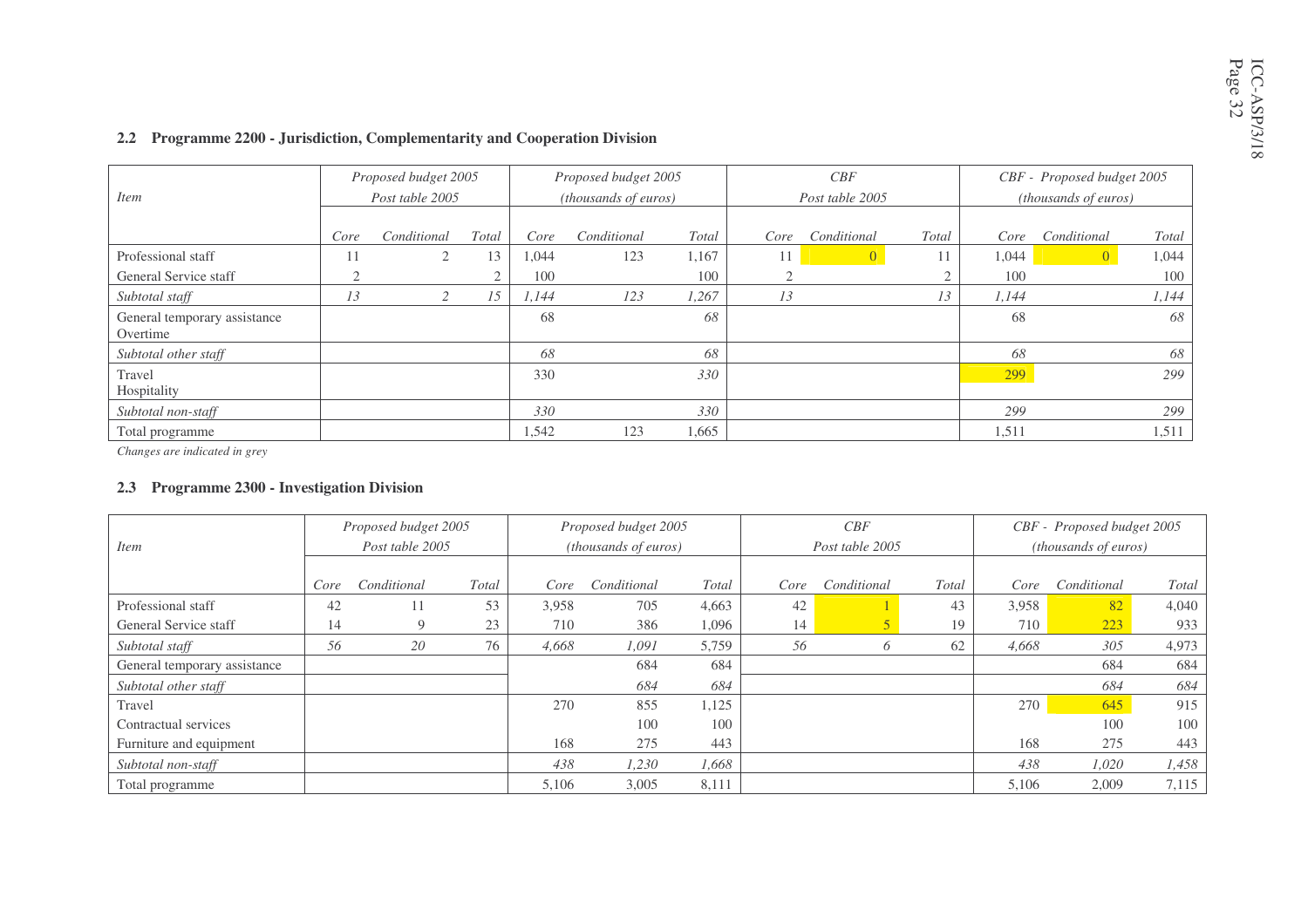#### **2.4 Programme 2400 - Prosecution Division**

|                       |      | Proposed budget 2005 |       |       | Proposed budget 2005        |       |      | CBF             |       |       | CBF - Proposed budget 2005  |       |
|-----------------------|------|----------------------|-------|-------|-----------------------------|-------|------|-----------------|-------|-------|-----------------------------|-------|
| <i>Item</i>           |      | Post table 2005      |       |       | <i>(thousands of euros)</i> |       |      | Post table 2005 |       |       | <i>(thousands of euros)</i> |       |
|                       |      |                      |       |       |                             |       |      |                 |       |       |                             |       |
|                       | Core | Conditional          | Total | Core  | Conditional                 | Total | Core | Conditional     | Total | Core  | Conditional                 | Total |
| Professional staff    | 17   | 12                   | 29    | 1,775 | 749                         | 2,524 | 16   |                 | 16    | 1,706 |                             | .706  |
| General Service staff |      |                      | h     | 200   | 69                          | 269   |      |                 |       | 200   |                             | 200   |
| Subtotal staff        | 21   | 14                   | 35    | 1,975 | 818                         | 2,793 | 20   |                 | 20    | 1.906 |                             | 1,906 |
| Travel                |      |                      |       | 52    | 49                          | 101   |      |                 |       | 52    | 49                          | 101   |
| Hospitality           |      |                      |       |       |                             |       |      |                 |       |       |                             |       |
| Subtotal non-staff    |      |                      |       | 52    | 49                          | 101   |      |                 |       | 52    | 49                          | 101   |
| Total programme       |      |                      |       | 2,027 | 867                         | 2,894 |      |                 |       | 1,958 | 49                          | 2,007 |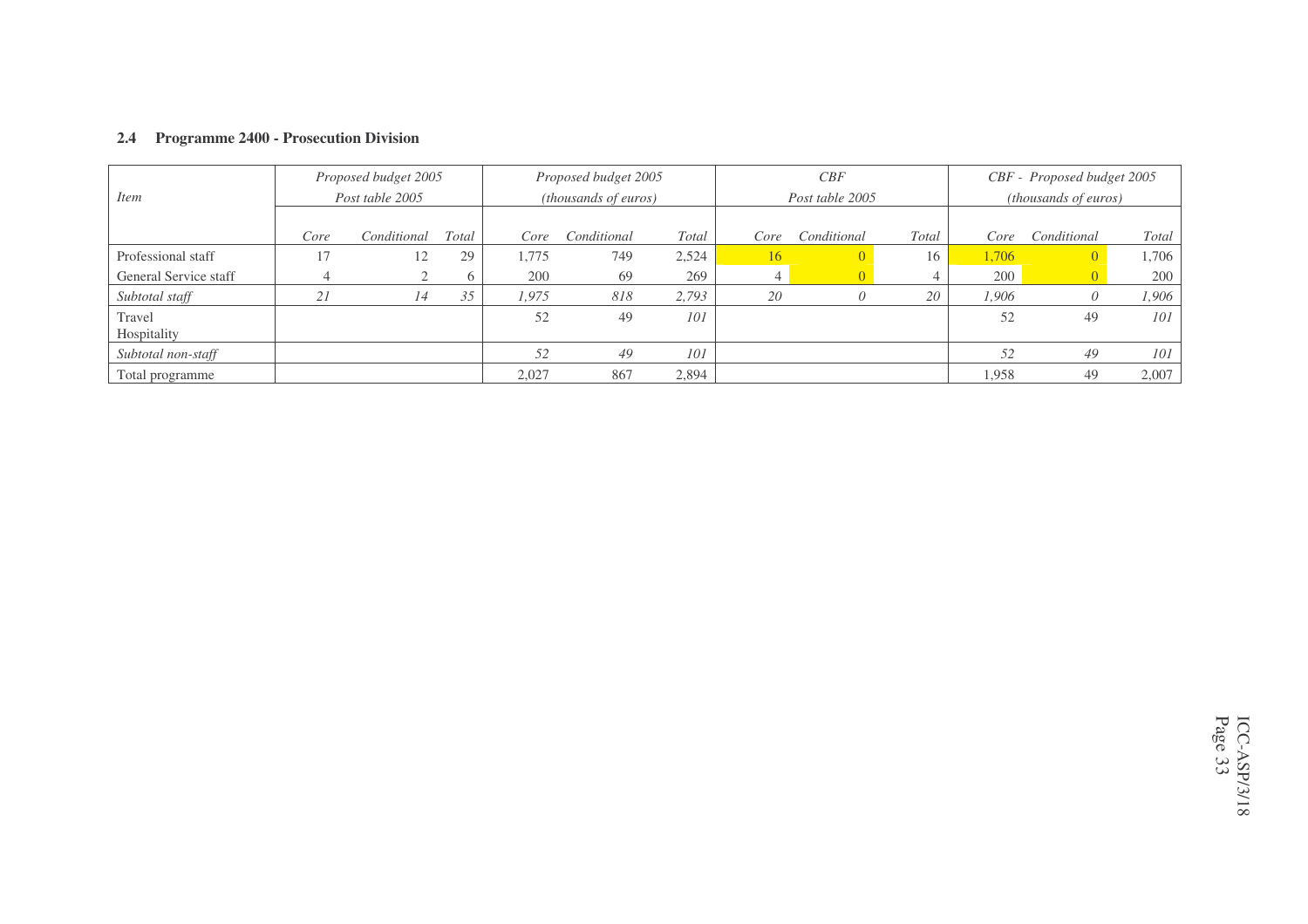### **Comparison of proposed budget and the recommendations of the Committee on Budget and Finance**

#### **3.Total Major Programme III - Registry**

| <b>Item</b>                       |      | Proposed budget 2005 |       |        | Proposed budget 2005        |        |      | CBF             |       |        | CBF - Proposed budget 2005    |        |
|-----------------------------------|------|----------------------|-------|--------|-----------------------------|--------|------|-----------------|-------|--------|-------------------------------|--------|
|                                   |      | Post table 2005      |       |        | <i>(thousands of euros)</i> |        |      | Post table 2005 |       |        | ( <i>thousands of euros</i> ) |        |
|                                   |      |                      |       |        |                             |        |      |                 |       |        |                               |        |
|                                   | Core | Conditional          | Total | Core   | Conditional                 | Total  | Core | Conditional     | Total | Core   | Conditional                   | Total  |
| Professional staff                | 102  | 26                   | 128   | 9,757  | 1,219                       | 10,976 | 101  | 22              | 123   | 9,641  | 990                           | 10,631 |
| General Service staff             | 149  | 30                   | 179   | 7,276  | 836                         | 8,112  | 143  | 19              | 162   | 6,863  | 529                           | 7,392  |
| Subtotal staff                    | 251  | 56                   | 307   | 17,033 | 2,055                       | 19,088 | 244  | 41              | 285   | 16,504 | 1,519                         | 18,023 |
| General temporary assistance      |      |                      |       | 517    | 80                          | 597    |      |                 |       | 389    | 80                            | 469    |
| Temporary assistance for meetings |      |                      |       | 300    |                             | 300    |      |                 |       | 300    |                               | 300    |
| Overtime                          |      |                      |       | 244    | 68                          | 312    |      |                 |       | 244    | 68                            | 312    |
| Consultants                       |      |                      |       | 277    |                             | 277    |      |                 |       | 209    |                               | 209    |
| Subtotal other staff              |      |                      |       | 1,338  | 148                         | 1,486  |      |                 |       | 1,142  | 148                           | 1,290  |
| Travel                            |      |                      |       | 269    | 369                         | 638    |      |                 |       | 203    | 277                           | 480    |
| Hospitality                       |      |                      |       | 10     |                             | 10     |      |                 |       | 10     |                               | 10     |
| Contractual services              |      |                      |       | 4,338  | 3,128                       | 7,466  |      |                 |       | 4,506  | 2,974                         | 7,480  |
| General operating expenses        |      |                      |       | 4,272  | 1,810                       | 6,082  |      |                 |       | 4,272  | 1,548                         | 5,820  |
| Supplies and materials            |      |                      |       | 729    | 48                          | 777    |      |                 |       | 775    | 8                             | 783    |
| Furniture and equipment           |      |                      |       | 2,377  | 763                         | 3,140  |      |                 |       | 2,377  | $\overline{0}$                | 2,377  |
| Subtotal non-staff                |      |                      |       | 11,995 | 6,118                       | 18,113 |      |                 |       | 12,143 | 4,807                         | 16,950 |
| Total Major Programme III         | 251  | 56                   | 307   | 30,366 | 8,321                       | 38,687 | 244  | 41              | 285   | 29,789 | 6,474                         | 36,263 |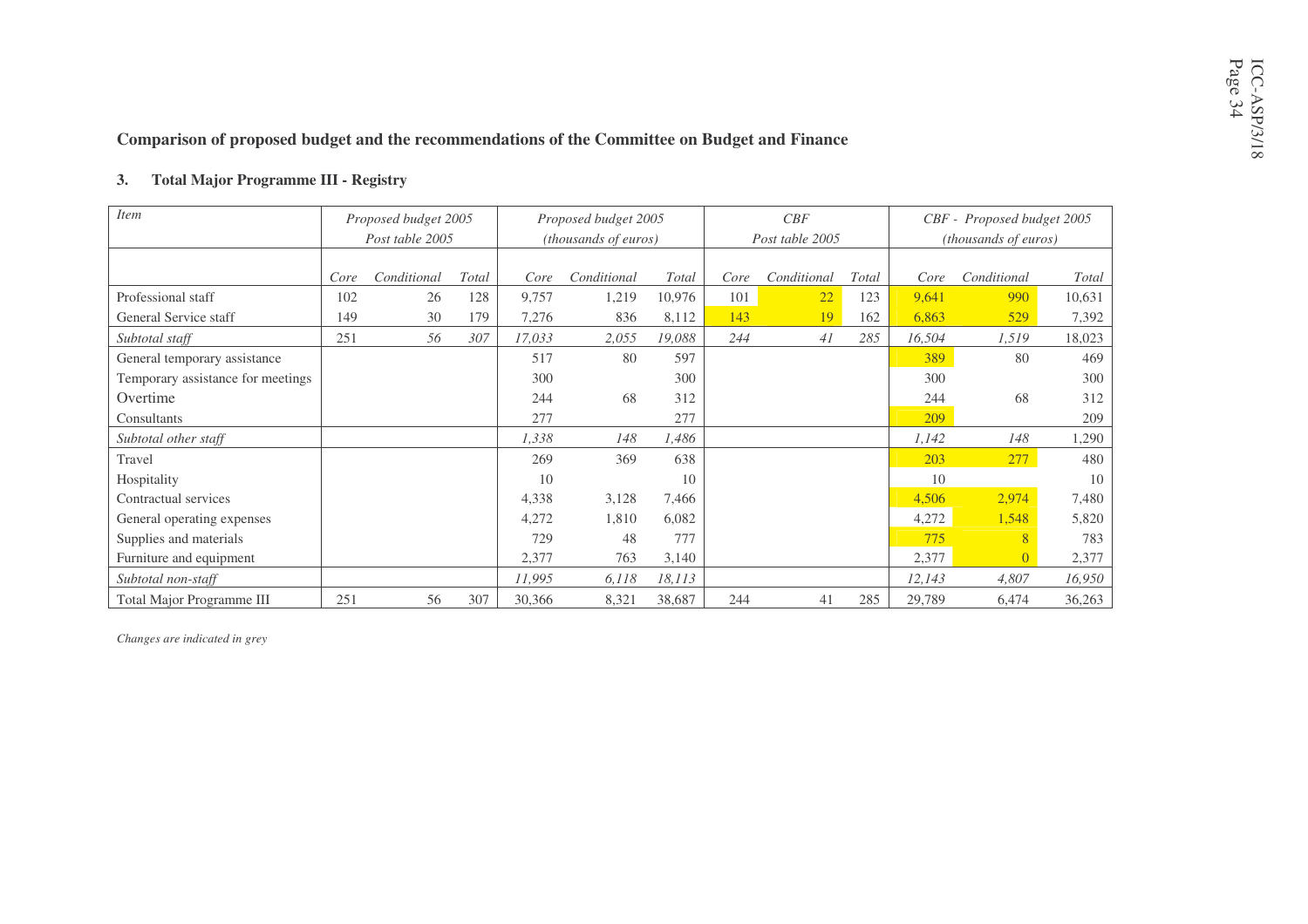#### **3.1 Programme 3100 - Office of the Registrar**

| <i>Item</i>                  |      | Proposed budget 2005 |       |          | Proposed budget 2005        |          |      | CBF             |       |                | CBF - Proposed budget 2005  |          |
|------------------------------|------|----------------------|-------|----------|-----------------------------|----------|------|-----------------|-------|----------------|-----------------------------|----------|
|                              |      | Post table 2005      |       |          | <i>(thousands of euros)</i> |          |      | Post table 2005 |       |                | <i>(thousands of euros)</i> |          |
|                              |      |                      |       |          |                             |          |      |                 |       |                |                             |          |
|                              | Core | Conditional          | Total | Core     | Conditional                 | Total    | Core | Conditional     | Total | Core           | Conditional                 | Total    |
| Professional staff           | 15   |                      | 15    | 1,536    |                             | 1,536    | 15   |                 | 15    | 1,536          |                             | 1,536    |
| General Service staff        | 43   | 5                    | 48    | 2,153    | 139                         | 2,292    | 41   | 5               | 46    | 2,074          | 139                         | 2,213    |
| Subtotal staff               | 58   | 5                    | 63    | 3,689    | 139                         | 3,828    | 56   | 5               | 61    | 3,610          | 139                         | 3,749    |
| General temporary assistance |      |                      |       | 185      |                             | 185      |      |                 |       | $\overline{0}$ |                             | $\Omega$ |
|                              |      |                      |       | $\theta$ |                             | $\Omega$ |      |                 |       |                |                             | $\Omega$ |
| Overtime                     |      |                      |       | 97       |                             | 97       |      |                 |       | 97             |                             | 97       |
| Consultants                  |      |                      |       |          |                             |          |      |                 |       | $\overline{0}$ | $\overline{0}$              |          |
| Subtotal other staff         |      |                      |       | 282      |                             | 282      |      |                 |       | 97             |                             | 97       |
| Travel                       |      |                      |       | 60       | 202                         | 262      |      |                 |       | 45             | 152                         | 197      |
| Hospitality                  |      |                      |       | 10       |                             | 10       |      |                 |       | 10             |                             | 10       |
| Contractual services         |      |                      |       | 1,027    | 6                           | 1,033    |      |                 |       | 1,115          | 6                           | 1,121    |
| General operating expenses   |      |                      |       | 80       |                             | 80       |      |                 |       | 80             |                             | 80       |
| Supplies and materials       |      |                      |       | 68       | 8                           | 76       |      |                 |       | 83             | 8                           | 91       |
| Furniture and equipment      |      |                      |       | 122      |                             | 122      |      |                 |       | 122            |                             | 122      |
| Subtotal non-staff           |      |                      |       | 1,367    | 216                         | 1,583    |      |                 |       | 1,455          | 166                         | 1,621    |
| Total programme              |      |                      |       | 5,338    | 355                         | 5,693    |      |                 |       | 5,162          | 305                         | 5,467    |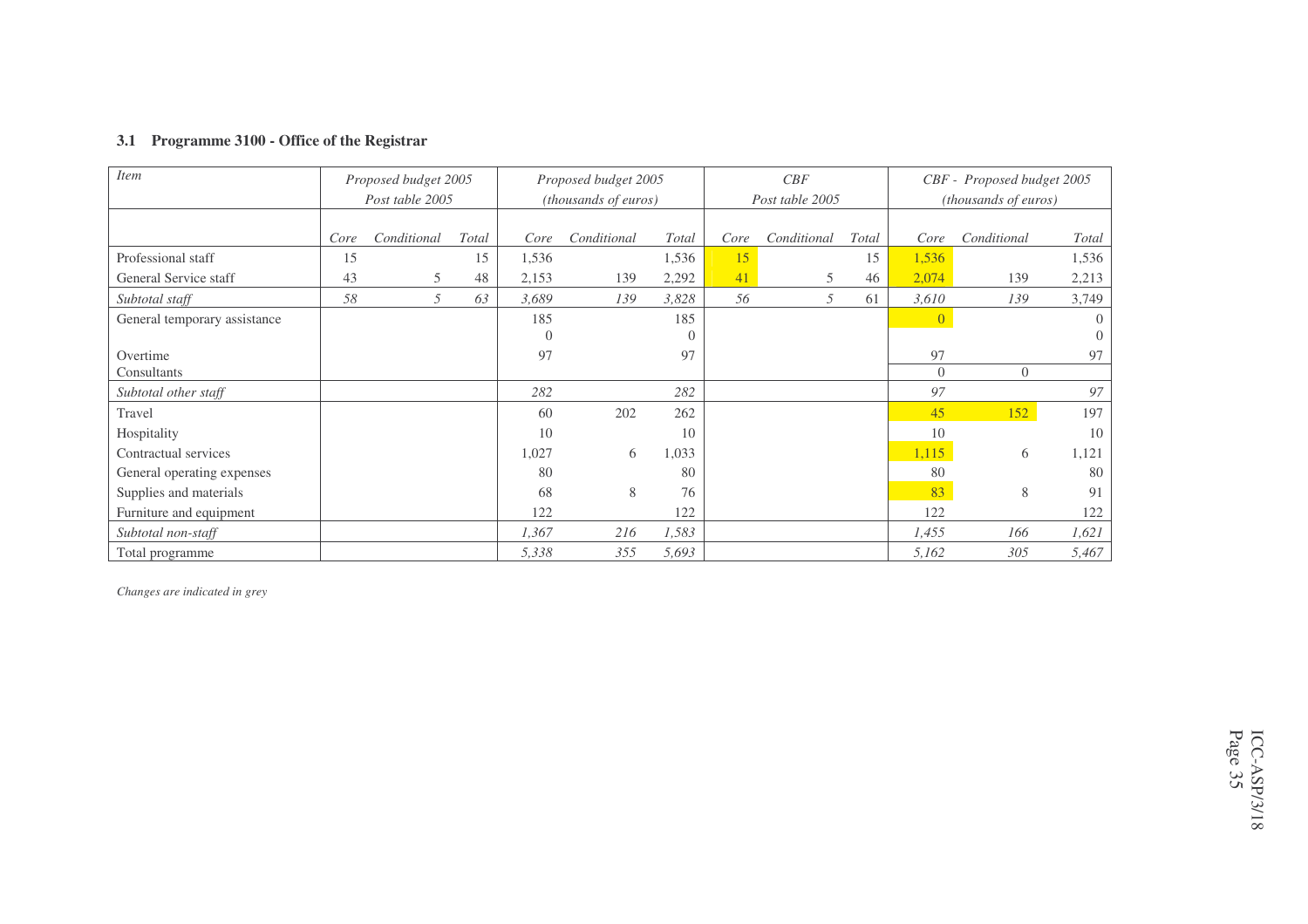#### **3.2 Programme 3200 - Common Administrative Services**

| <i>Item</i>                  |      | Proposed budget 2005 |       |        | Proposed budget 2005        |          |      | CBF             |       |        | CBF - Proposed budget 2005  |          |
|------------------------------|------|----------------------|-------|--------|-----------------------------|----------|------|-----------------|-------|--------|-----------------------------|----------|
|                              |      | Post table 2005      |       |        | <i>(thousands of euros)</i> |          |      | Post table 2005 |       |        | <i>(thousands of euros)</i> |          |
|                              |      |                      |       |        |                             |          |      |                 |       |        |                             |          |
|                              | Core | Conditional          | Total | Core   | Conditional                 | Total    | Core | Conditional     | Total | Core   | Conditional                 | Total    |
| Professional staff           | 37   |                      | 38    | 3,590  |                             | 3,590    | 36   |                 | 37    | 3,474  | $\overline{0}$              | 3,474    |
| General Service staff        | 70   | 9                    | 79    | 3,480  | 251                         | 3,731    | 66   |                 | 66    | 3,146  | $\overline{0}$              | 3,146    |
| Subtotal staff               | 107  | $10\,$               | 117   | 7,070  | 251                         | 7,321    | 102  |                 | 103   | 6,620  |                             | 6,620    |
| General temporary assistance |      |                      |       | 122    | 20                          | 142      |      |                 |       | 179    | 20                          | 199      |
| Overtime                     |      |                      |       | 147    | 58                          | 205      |      |                 |       | 147    | 58                          | 205      |
| Consultants                  |      |                      |       | 213    |                             | 213      |      |                 |       | 160    |                             | 160      |
| Subtotal other staff         |      |                      |       | 482    | 78                          | 560      |      |                 |       | 486    | 78                          | 564      |
| Travel                       |      |                      |       | 79     |                             | 79       |      |                 |       | 58     |                             | 58       |
| Hospitality                  |      |                      |       |        |                             | $\Omega$ |      |                 |       |        |                             | $\Omega$ |
| Contractual services         |      |                      |       | 2,359  | 153                         | 2,512    |      |                 |       | 2,439  | $\overline{0}$              | 2,439    |
| General operating expenses   |      |                      |       | 2,878  | 377                         | 3,255    |      |                 |       | 2,878  | 115                         | 2,993    |
| Supplies and materials       |      |                      |       | 476    | 40                          | 516      |      |                 |       | 476    | $\vert 0 \vert$             | 476      |
| Furniture and equipment      |      |                      |       | 2,255  | 763                         | 3,018    |      |                 |       | 2,255  | $\overline{0}$              | 2,255    |
| Subtotal non-staff           |      |                      |       | 8,047  | 1,333                       | 9,380    |      |                 |       | 8,106  | 115                         | 8,221    |
| Total programme              |      |                      |       | 15,599 | 1,662                       | 17,261   |      |                 |       | 15,212 | 193                         | 15,405   |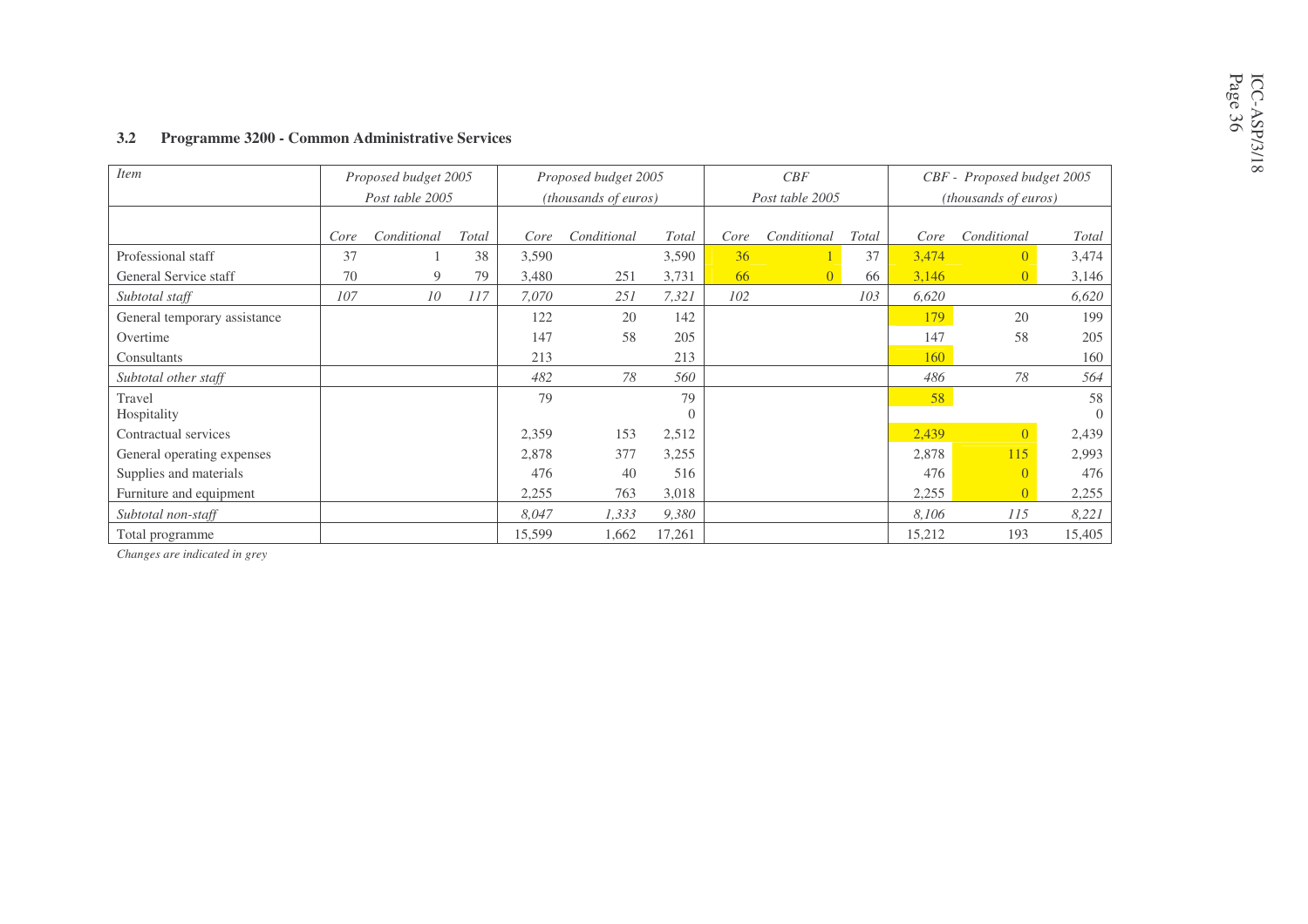#### **3.3 Programme 3300 - Division of Court Services**

| <i>Item</i>                       |      | Proposed budget 2005 |       |       | Proposed budget 2005        |       |      | CBF             |       |       | CBF - Proposed budget 2005 |       |
|-----------------------------------|------|----------------------|-------|-------|-----------------------------|-------|------|-----------------|-------|-------|----------------------------|-------|
|                                   |      | Post table 2005      |       |       | <i>(thousands of euros)</i> |       |      | Post table 2005 |       |       | (thousands of euros)       |       |
|                                   |      |                      |       |       |                             |       |      |                 |       |       |                            |       |
|                                   | Core | Conditional          | Total | Core  | Conditional                 | Total | Core | Conditional     | Total | Core  | Conditional                | Total |
| Professional staff                | 33   | 20                   | 53    | 3,098 | 949                         | 4,047 | 33   | 20              | 53    | 3,098 | 949                        | 4,047 |
| General Service staff             | 25   | 14                   | 39    | 1,127 | 390                         | 1,517 | 25   | 14              | 39    | 1,127 | 390                        | 1,517 |
| Subtotal staff                    | 58   | 34                   | 92    | 4,225 | 1,339                       | 5,564 | 58   | 34              | 92    | 4,225 | 1,339                      | 5,564 |
| General temporary assistance      |      |                      |       | 30    | 30                          | 60    |      |                 |       | 30    | 30                         | 60    |
| Temporary assistance for meetings |      |                      |       | 300   |                             | 300   |      |                 |       | 300   |                            | 300   |
| Overtime                          |      |                      |       |       | 10                          | 10    |      |                 |       |       | 10                         | 10    |
| Consultants                       |      |                      |       | 35    |                             | 35    |      |                 |       | 26    |                            | 26    |
| Subtotal other staff              |      |                      |       | 365   | 40                          | 405   |      |                 |       | 356   | 40                         | 396   |
| Travel                            |      |                      |       | 82    | 159                         | 241   |      |                 |       | 62    | 120                        | 182   |
| Contractual services              |      |                      |       | 335   | 168                         | 503   |      |                 |       | 335   | 167                        | 502   |
| General operating expenses        |      |                      |       | 1,314 | 1,329                       | 2,643 |      |                 |       | 1,314 | 1,329                      | 2,643 |
| Subtotal non-staff                |      |                      |       | 1,731 | 1,656                       | 3,387 |      |                 |       | 1,711 | 1,616                      | 3,327 |
| Total programme                   |      |                      |       | 6,321 | 3,035                       | 9,356 |      |                 |       | 6,292 | 2,995                      | 9,287 |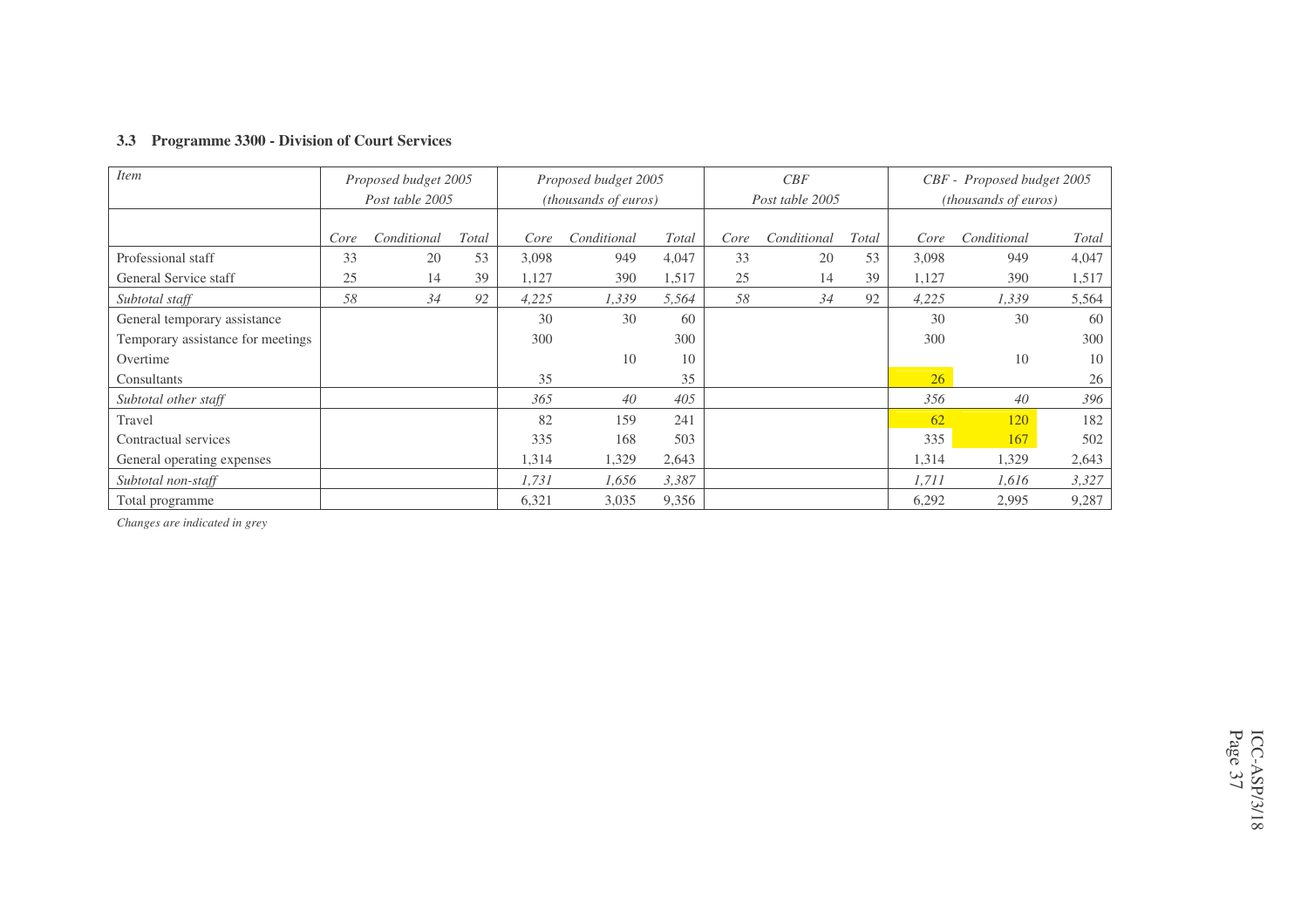| <b>Item</b>                  |                 | Proposed budget 2005 |       |       | Proposed budget 2005        |       |                 | CBF             |       |                | CBF - Proposed budget 2005  |                |
|------------------------------|-----------------|----------------------|-------|-------|-----------------------------|-------|-----------------|-----------------|-------|----------------|-----------------------------|----------------|
|                              |                 | Post table 2005      |       |       | <i>(thousands of euros)</i> |       |                 | Post table 2005 |       |                | <i>(thousands of euros)</i> |                |
|                              |                 |                      |       |       |                             |       |                 |                 |       |                |                             |                |
|                              | Core            | Conditional          | Total | Core  | Conditional                 | Total | Core            | Conditional     | Total | Core           | Conditional                 | Total          |
| Professional staff           | 6               |                      | 6     | 531   |                             | 531   | 6               |                 | 6     | 531            |                             | 531            |
| General Service staff        | 4               |                      | 4     | 210   |                             | 210   | 4               |                 | 4     | 210            |                             | 210            |
| Subtotal staff               | 10 <sup>°</sup> |                      | 10    | 741   |                             | 741   | 10 <sup>°</sup> |                 | 10    | 741            |                             | 741            |
| General temporary assistance |                 |                      |       | 150   |                             | 150   |                 |                 |       | 150            |                             | 150            |
| Consultants                  |                 |                      |       | 9     |                             | 9     |                 |                 |       | $\overline{7}$ |                             | 7              |
| Subtotal other staff         |                 |                      |       | 159   |                             | 159   |                 |                 |       | 157            |                             | 157            |
| Travel                       |                 |                      |       | 16    | 3                           | 19    |                 |                 |       | 13             | $\overline{2}$              | 15             |
| Hospitality                  |                 |                      |       |       |                             |       |                 |                 |       |                |                             | $\overline{0}$ |
| Contractual services         |                 |                      |       | 227   | 40                          | 267   |                 |                 |       | 227            | 40                          | 267            |
| General operating expenses   |                 |                      |       |       | $\Omega$                    |       |                 |                 |       |                | $\Omega$                    | $\overline{0}$ |
| Supplies and materials       |                 |                      |       | 185   |                             | 185   |                 |                 |       | 216            |                             | 216            |
| Subtotal non-staff           |                 |                      |       | 428   | 43                          | 471   |                 |                 |       | 456            | 42                          | 498            |
| Total programme              |                 |                      |       | 1,328 | 43                          | 1,371 |                 |                 |       | 1,354          | 42                          | 1,396          |

#### **3.4Programme 3400 - Public Information and Documentation Section**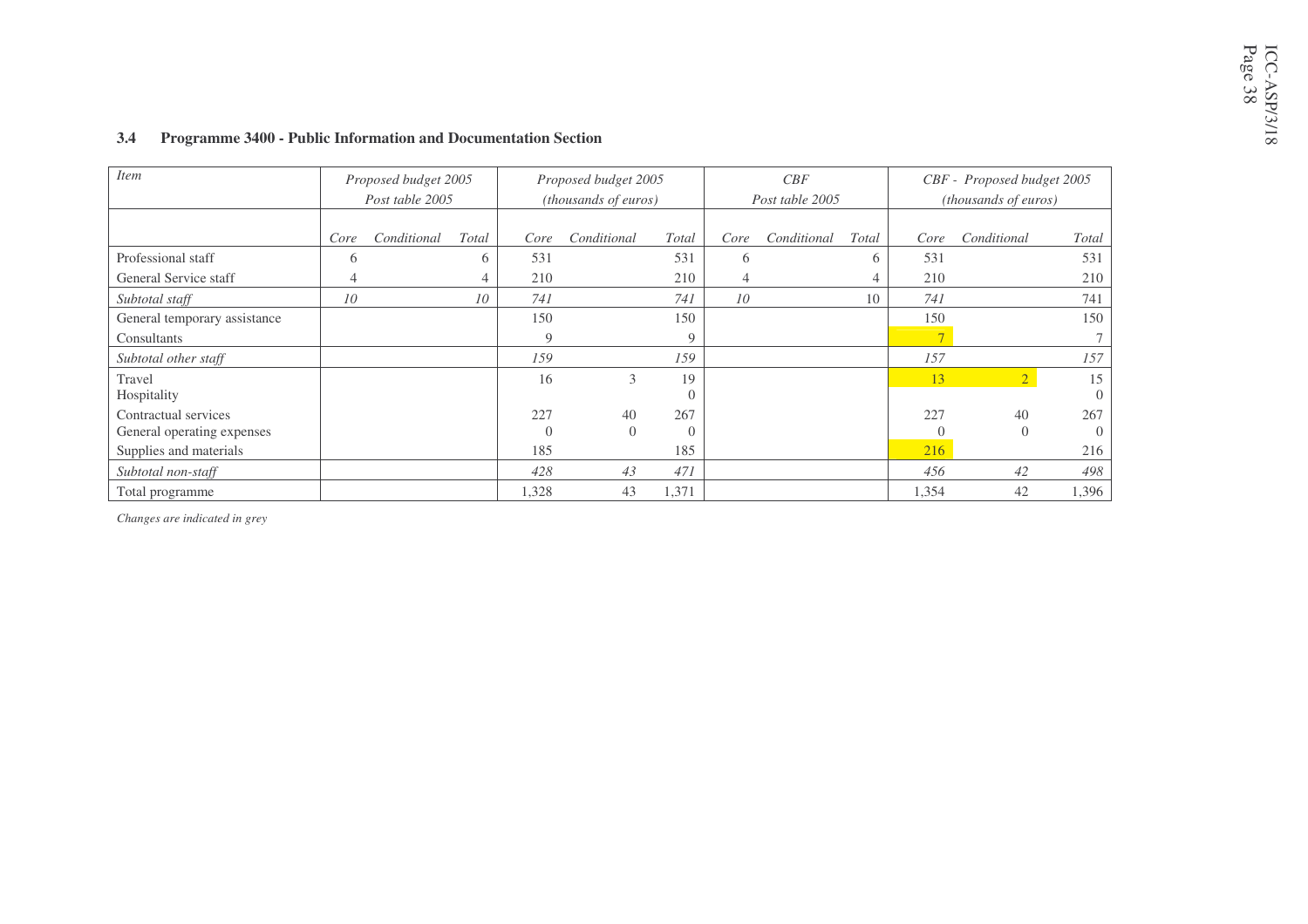|  | 3.5 Programme 3500 - Division of Victims and Counsel |  |  |  |  |  |
|--|------------------------------------------------------|--|--|--|--|--|
|--|------------------------------------------------------|--|--|--|--|--|

| <b>Item</b>                  |      | Proposed budget 2005 |       |       | Proposed budget 2005        |       |                | CBF             |       |       | CBF - Proposed budget 2005  |       |
|------------------------------|------|----------------------|-------|-------|-----------------------------|-------|----------------|-----------------|-------|-------|-----------------------------|-------|
|                              |      | Post table 2005      |       |       | <i>(thousands of euros)</i> |       |                | Post table 2005 |       |       | <i>(thousands of euros)</i> |       |
|                              |      |                      |       |       |                             |       |                |                 |       |       |                             |       |
|                              | Core | Conditional          | Total | Core  | Conditional                 | Total | Core           | Conditional     | Total | Core  | Conditional                 | Total |
| Professional staff           | 11   | 5                    | 16    | 1,002 | 270                         | 1,272 | 11             |                 | 12    | 1,002 | 41                          | 1,043 |
| General Service staff        |      | 2                    | 9     | 306   | 56                          | 362   | $\overline{ }$ | $\Omega$        |       | 306   | $\vert 0 \vert$             | 306   |
| Subtotal staff               | 18   | $\tau$               | 25    | 1,308 | 326                         | 1,634 | 18             |                 | 19    | 1,308 | 41                          | 1,349 |
| General temporary assistance |      |                      |       | 30    | 30                          | 60    |                |                 |       | 30    | 30                          | 60    |
| Consultants                  |      |                      |       | 20    |                             | 20    |                |                 |       | 16    |                             | 16    |
| Subtotal other staff         |      |                      |       | 50    | 30                          | 80    |                |                 |       | 46    | 30                          | 76    |
| Travel                       |      |                      |       | 32    |                             | 37    |                |                 |       | 25    | 3                           | 28    |
| Contractual services         |      |                      |       | 390   | 2,761                       | 3,151 |                |                 |       | 390   | 2,761                       | 3,151 |
| General operating expenses   |      |                      |       |       | 104                         | 104   |                |                 |       |       | 104                         | 104   |
| Subtotal non-staff           |      |                      |       | 422   | 2,870                       | 3,292 |                |                 |       | 415   | 2,868                       | 3,283 |
| Total programme              |      |                      |       | 1,780 | 3,226                       | 5,006 |                |                 |       | 1,769 | 2,939                       | 4,708 |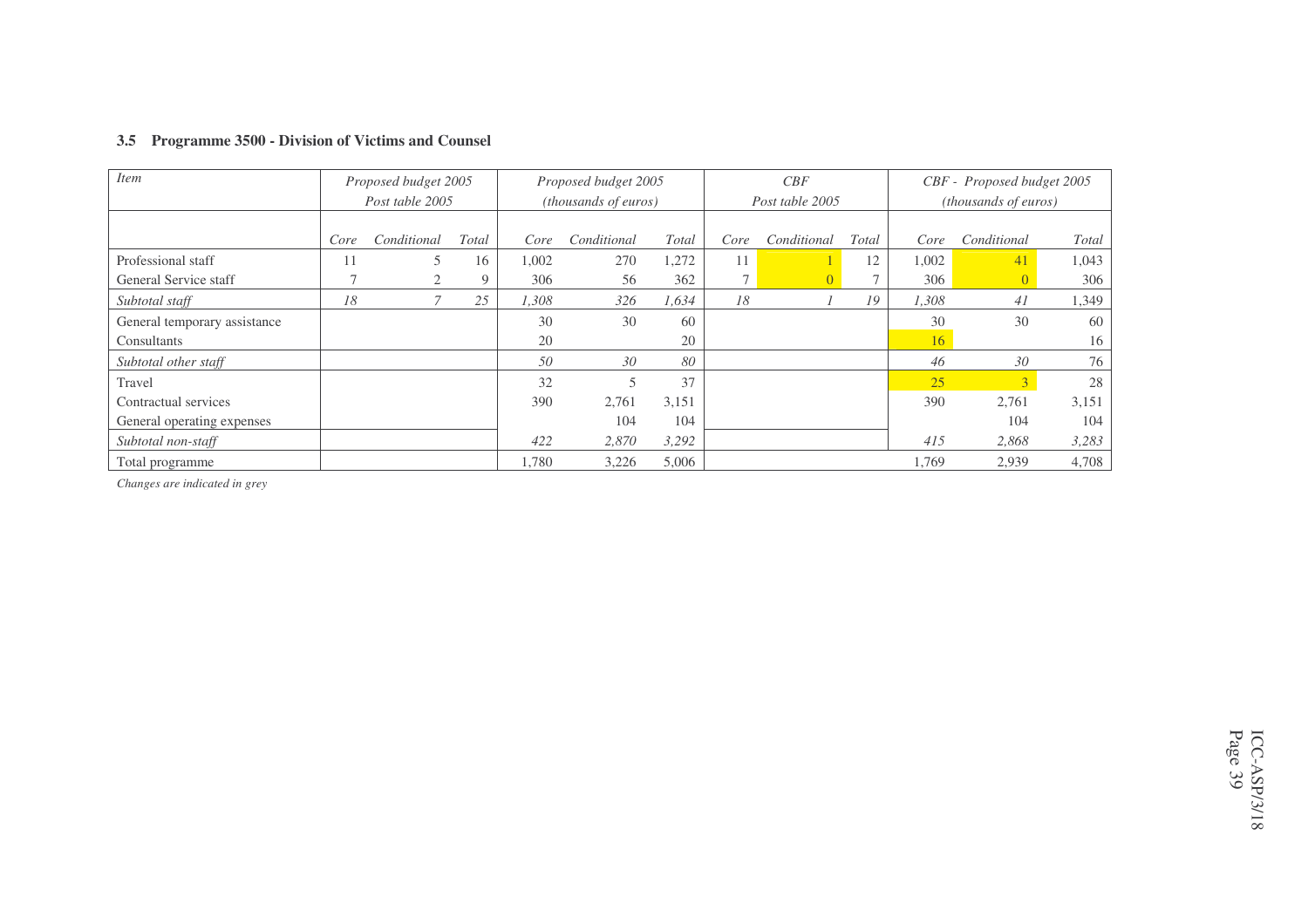### **Comparison of proposed budget and the recommendations of the Committee on Budget and Finance**

| <b>Item</b>                                                    |                | Proposed budget 2005<br>Post table 2005 |       |       | Proposed budget 2005<br><i>(thousands of euros)</i> |       |      | CBF<br>Post table 2005 |       |                          | CBF - Proposed budget 2005<br><i>(thousands of euros)</i> |       |
|----------------------------------------------------------------|----------------|-----------------------------------------|-------|-------|-----------------------------------------------------|-------|------|------------------------|-------|--------------------------|-----------------------------------------------------------|-------|
|                                                                | Core           | Conditional                             | Total | Core  | Conditional                                         | Total | Core | Conditional            | Total | Core                     | Conditional                                               | Total |
| Professional staff                                             | 3              |                                         |       | 377   |                                                     | 377   | 3    |                        | 3     | 377                      |                                                           | 377   |
| General Service staff                                          | 4              |                                         |       | 217   |                                                     | 217   | 4    |                        | 4     | 217                      |                                                           | 217   |
| Subtotal staff                                                 | $\overline{7}$ |                                         |       | 594   |                                                     | 594   | 7    |                        | 7     | 594                      |                                                           | 594   |
| General temporary assistance<br>for<br>assistance<br>Temporary |                |                                         |       | 122   |                                                     | 122   |      |                        |       | 122                      |                                                           | 122   |
| meetings                                                       |                |                                         |       | 70    |                                                     | 70    |      |                        |       | 70                       |                                                           | 70    |
| Overtime                                                       |                |                                         |       | 5     |                                                     | 5     |      |                        |       | $\overline{\mathcal{L}}$ |                                                           | 5     |
| Subtotal other staff                                           |                |                                         |       | 197   |                                                     | 197   |      |                        |       | 197                      |                                                           | 197   |
| Travel                                                         |                |                                         |       | 96    |                                                     | 96    |      |                        |       | 96                       |                                                           | 96    |
| Hospitality                                                    |                |                                         |       | 10    |                                                     | 10    |      |                        |       | 10                       |                                                           | 10    |
| Contractual services                                           |                |                                         |       | 1,923 |                                                     | 1,923 |      |                        |       | 1,923                    |                                                           | 1,923 |
| General operating expenses                                     |                |                                         |       | 84    |                                                     | 84    |      |                        |       | 84                       |                                                           | 84    |
| Supplies and materials                                         |                |                                         |       | 43    |                                                     | 43    |      |                        |       | 43                       |                                                           | 43    |
| Furniture and equipment                                        |                |                                         |       | 113   |                                                     | 113   |      |                        |       | 113                      |                                                           | 113   |
| Subtotal non-staff                                             |                |                                         |       | 2,269 |                                                     | 2,269 |      |                        |       | 2,269                    |                                                           | 2,269 |
| Total Major Programme IV                                       |                |                                         |       | 3,060 |                                                     | 3,060 |      |                        |       | 3,060                    |                                                           | 3,060 |

#### **4.Major Programme IV - Secretariat of the Assembly of States Parties**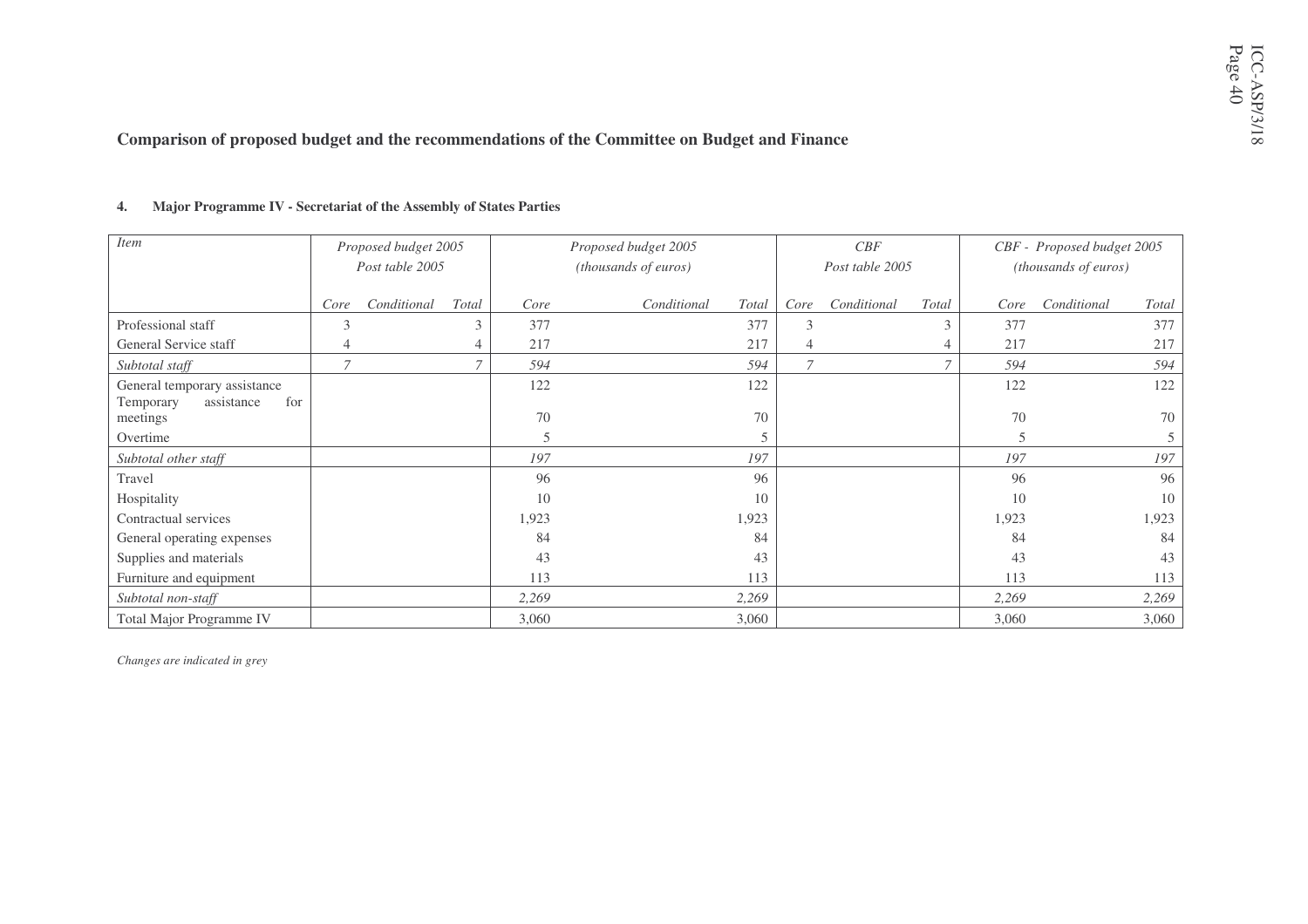**Comparison of proposed budget and the recommendations of the Committee on Budget and Finance**

#### **5.Major Programme V - Investment in the Court's premises**

|                         |      | Proposed budget 2005 |       |       | Proposed budget 2005        |       |      | CBF             |       |       | CBF - Proposed budget 2005 |       |
|-------------------------|------|----------------------|-------|-------|-----------------------------|-------|------|-----------------|-------|-------|----------------------------|-------|
| <i>Item</i>             |      | Post table 2005      |       |       | <i>(thousands of euros)</i> |       |      | Post table 2005 |       |       | (thousands of euros)       |       |
|                         |      |                      |       |       |                             |       |      |                 |       |       |                            |       |
|                         | Core | Conditional          | Total | Core  | Conditional                 | Total | Core | Conditional     | Total | Core  | Conditional                | Total |
| Consultants             |      |                      |       | 103   |                             | 103   |      |                 |       | 103   |                            | 103   |
| Subtotal other staff    |      |                      |       | 103   |                             | 103   |      |                 |       | 103   |                            | 103   |
| Contractual services    |      |                      |       | 1,200 |                             | 1,200 |      |                 |       | 1,200 |                            | ,200  |
| Furniture and equipment |      |                      |       | 762   |                             | 762   |      |                 |       | 762   |                            | 762   |
| Subtotal non-staff      |      |                      |       | 1,962 |                             | 1,962 |      |                 |       | 1,962 |                            | 1,962 |
| Total Major Programme V |      |                      |       | 2,065 |                             | 2,065 |      |                 |       | 2,065 |                            | 2,065 |

#### **5.1 Programme 5100 - Interim premises**

| <i>Item</i>             | Proposed budget 2005<br>Post table 2005 |             | Proposed budget 2005<br>(thousands of euros) |       |             | CBF<br>Post table 2005 |      |             | CBF - Proposed budget 2005<br>(thousands of euros) |       |             |       |
|-------------------------|-----------------------------------------|-------------|----------------------------------------------|-------|-------------|------------------------|------|-------------|----------------------------------------------------|-------|-------------|-------|
|                         | Core                                    | Conditional | Total                                        | Core  | Conditional | Total                  | Core | Conditional | Total                                              | Core  | Conditional | Total |
| Overtime                |                                         |             |                                              |       |             |                        |      |             |                                                    |       |             |       |
| Consultants             |                                         |             |                                              | 13    |             |                        |      |             |                                                    |       |             | 15    |
| Subtotal other staff    |                                         |             |                                              |       |             |                        |      |             |                                                    | 13    |             |       |
| Contractual services    |                                         |             |                                              | 1,050 |             | 1,050                  |      |             |                                                    | 1,050 |             | 1,050 |
| Furniture and equipment |                                         |             |                                              | 762   |             | 762                    |      |             |                                                    | 762   |             | 762   |
| Subtotal non-staff      |                                         |             |                                              | 1,812 |             | 1,812                  |      |             |                                                    | 1,812 |             | 1,812 |
| Total programme         |                                         |             |                                              | 1,825 |             | 1,825                  |      |             |                                                    | .825  |             | 1,825 |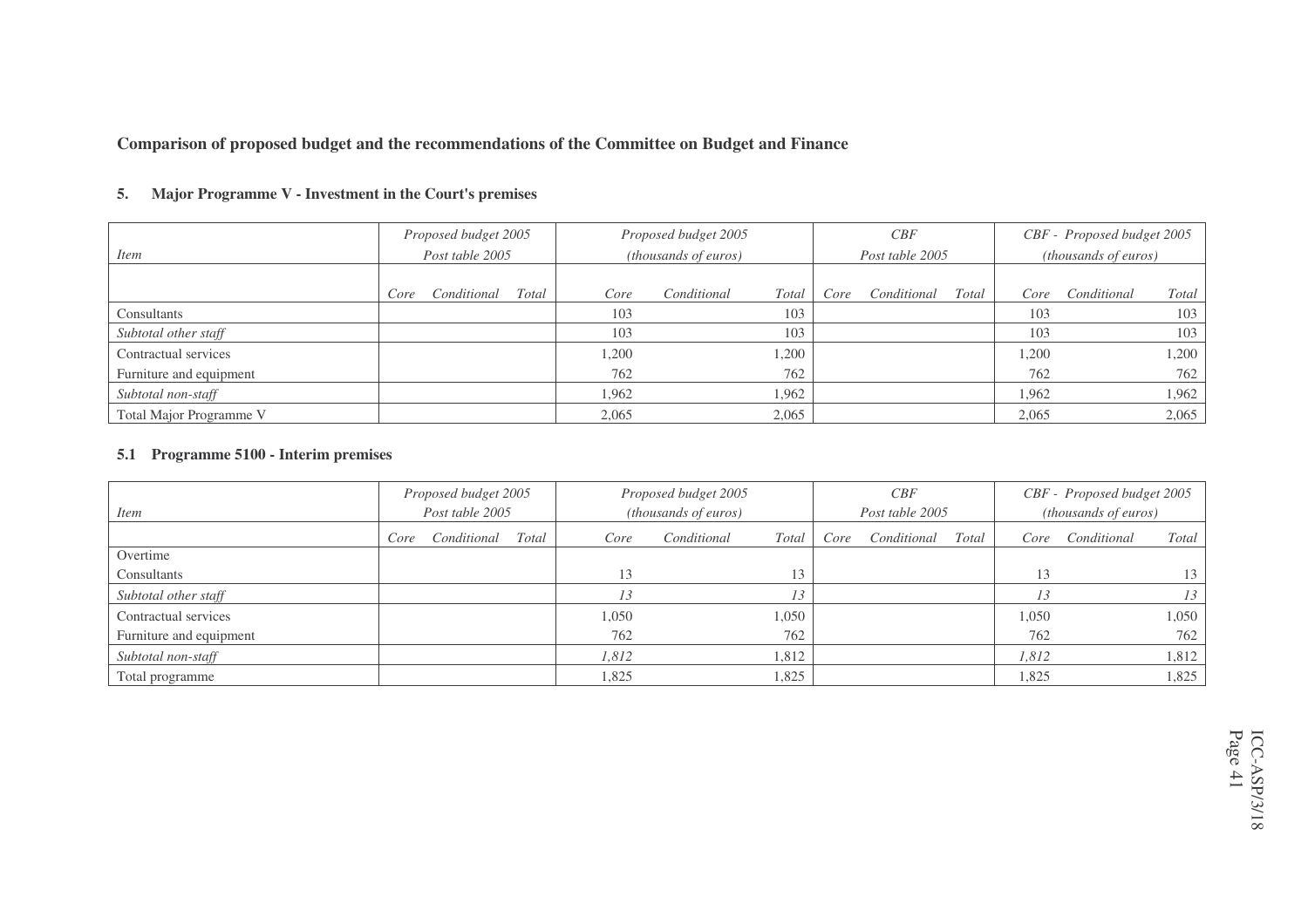#### **5.2 Programme 5200 - Permanent premises**

| Item                 | Proposed budget 2005<br>Post table 2005 |             |       | Proposed budget 2005<br>(thousands of euros) |             |              | CBF<br>Post table 2005 |             |       | CBF - Proposed budget 2005<br><i>(thousands of euros)</i> |             |       |
|----------------------|-----------------------------------------|-------------|-------|----------------------------------------------|-------------|--------------|------------------------|-------------|-------|-----------------------------------------------------------|-------------|-------|
|                      | Core                                    | Conditional | Total | Core                                         | Conditional | <b>Total</b> | Core                   | Conditional | Total | Core                                                      | Conditional | Total |
| Consultants          |                                         |             |       | 90                                           |             | 90           |                        |             |       | 90                                                        |             | 90    |
| Subtotal other staff |                                         |             |       | 90                                           |             | 90           |                        |             |       | 90                                                        |             | 90    |
| Contractual services |                                         |             |       | 150                                          |             | 150          |                        |             |       | 150                                                       |             | 150   |
| Subtotal non-staff   |                                         |             |       | 150                                          |             | 150          |                        |             |       | 150                                                       |             | 150   |
| Total programme      |                                         |             |       | 240                                          |             | 240          |                        |             |       | 240                                                       |             | 240   |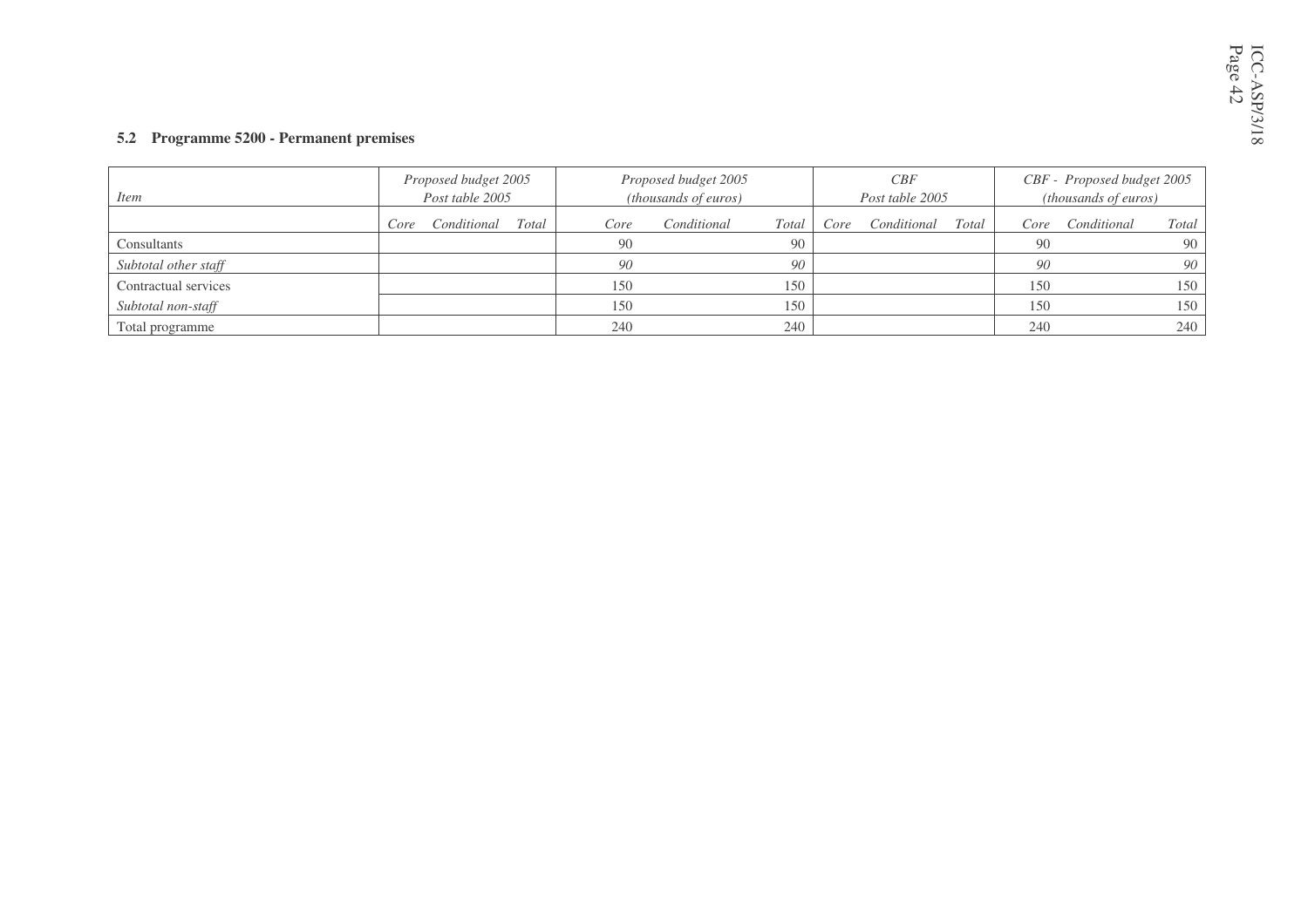### **Annex IV**

### **Status of expenditure (by cost category) – budget 2004**

**Comparison of Appropriation and Expenditure - Status as at 31 July 2004**

*(in thousands of euros)*

### **Major Programme I: Judiciary**

| <i>Item</i>                            | Appropriation<br>2004 | <b>Disbursements</b> | Unliquidated<br>obligations | Total<br>expenditure | Unencumbered<br>balance | Implementation rate |
|----------------------------------------|-----------------------|----------------------|-----------------------------|----------------------|-------------------------|---------------------|
|                                        | (1)                   | (2)                  | (3)                         | $(2)+(3)=(4)$        | $(1)-(4)=(5)$           | (4)/(1)             |
|                                        |                       |                      |                             |                      |                         |                     |
| Judges                                 | 4,207                 | 1,569                | 9                           | 1,578                | 2,629                   | 37.5%               |
| Professional and General Service staff | 1,256                 | 765                  | $\overline{2}$              | 767                  | 489                     | 61.1%               |
| General temporary assistance           | 91                    | 61                   | $\overline{0}$              | 61                   | 30                      | 67.0%               |
| Overtime                               | 15                    | $\theta$             | $\boldsymbol{0}$            | $\Omega$             | 15                      | $0.0\%$             |
| Consultants                            | 62                    | 23                   | 35                          | 58                   | $\overline{4}$          | 93.6%               |
| Travel                                 | 119                   | 92                   | 6                           | 98                   | 21                      | 82.3%               |
| Hospitality                            | 10                    | $\mathfrak{2}$       | 5                           | $\mathbf{r}$         | 3                       | 70.0%               |
| Contractual services                   | 21                    | 14                   |                             | 15                   | 6                       | 71.4%               |
| <b>Total - Major Programme I</b>       | 5,781                 | 2,526                | 58                          | 2,584                | 3,197                   | 44.7%               |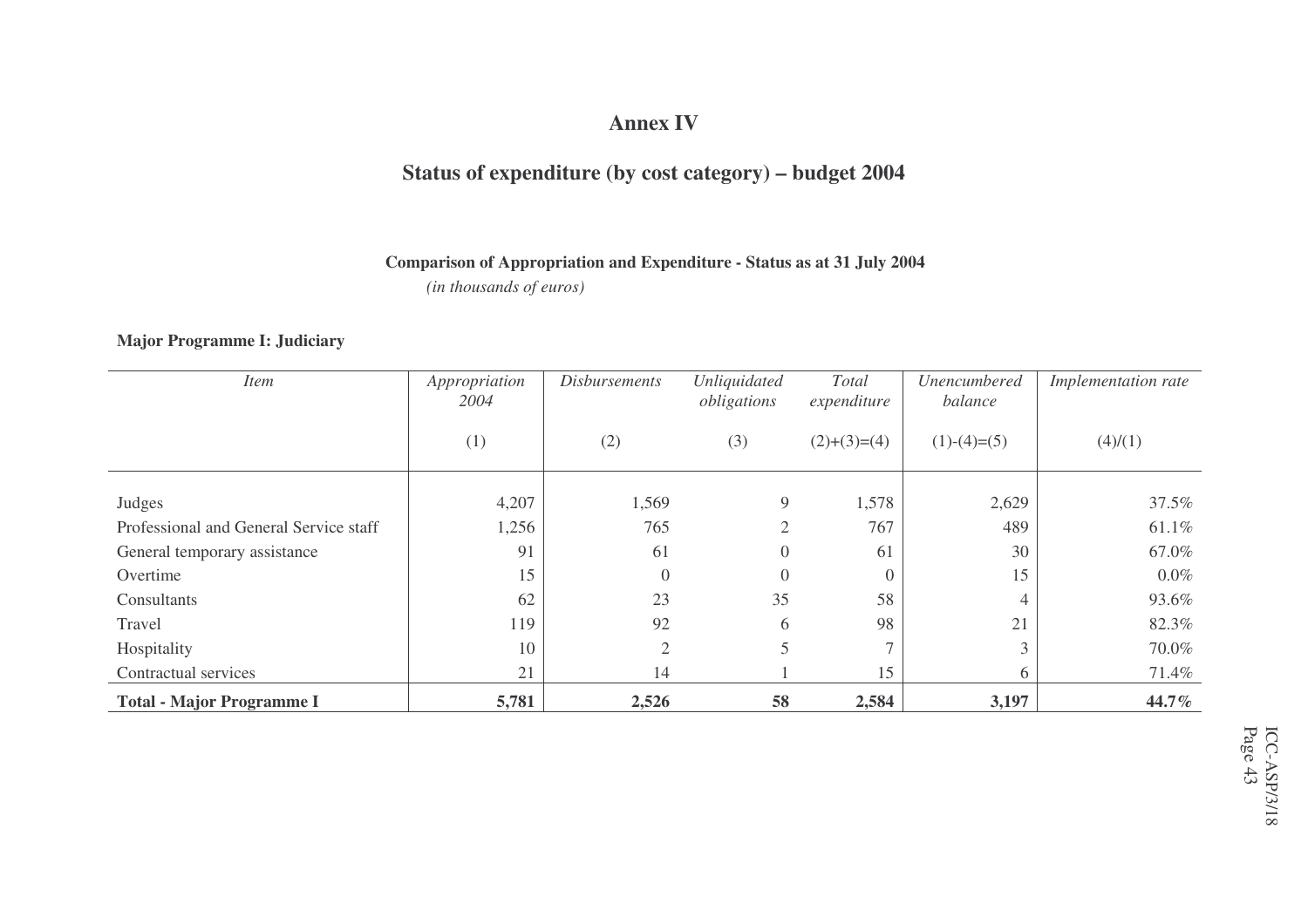### **Comparison of Appropriation and Expenditure - Status as at 31 July 2004**

*(in thousands of euros)*

### **Major Programme II: Office of the Prosecutor**

| <b>Item</b>                            | Appropriation<br>2004 | <i>Disbursements</i> | Unliquidated<br>obligations | Total<br>expenditure | Unencumbered<br>balance | Implementation rate |
|----------------------------------------|-----------------------|----------------------|-----------------------------|----------------------|-------------------------|---------------------|
|                                        | (1)                   | (2)                  | (3)                         | $(2)+(3)=(4)$        | $(1)-(4)=(5)$           | (4)/(1)             |
|                                        |                       |                      |                             |                      |                         |                     |
| Professional and General Service staff | 6,855                 | 1,837                | 40                          | 1,877                | 4,978                   | 27.4%               |
| General temporary assistance           | 3,761                 | 232                  | $\overline{0}$              | 232                  | 3,529                   | $6.1\%$             |
| Overtime                               | 31                    | $\theta$             | $\overline{0}$              |                      | 31                      | $0.0\%$             |
| Consultants                            | 200                   | 59                   | 66                          | 125                  | 75                      | 62.5%               |
| Travel                                 | 1,261                 | 139                  | 34                          | 173                  | 1,088                   | 13.7%               |
| Hospitality                            | 10                    | 3                    | 3                           | 6                    |                         | 60.0%               |
| <b>Contractual Services</b>            | 821                   | 24                   | 14                          | 38                   | 783                     | $4.6\%$             |
| Supplies and materials                 |                       | 6                    | 9                           | 15                   | $-15$                   |                     |
| Furniture and equipment                | 1,102                 | 0                    | $\overline{0}$              | $\Omega$             | 1,102                   | $0.0\%$             |
| <b>Total - Major Programme II</b>      | 14,041                | 2,300                | 166                         | 2,466                | 11,575                  | $17.6\%$            |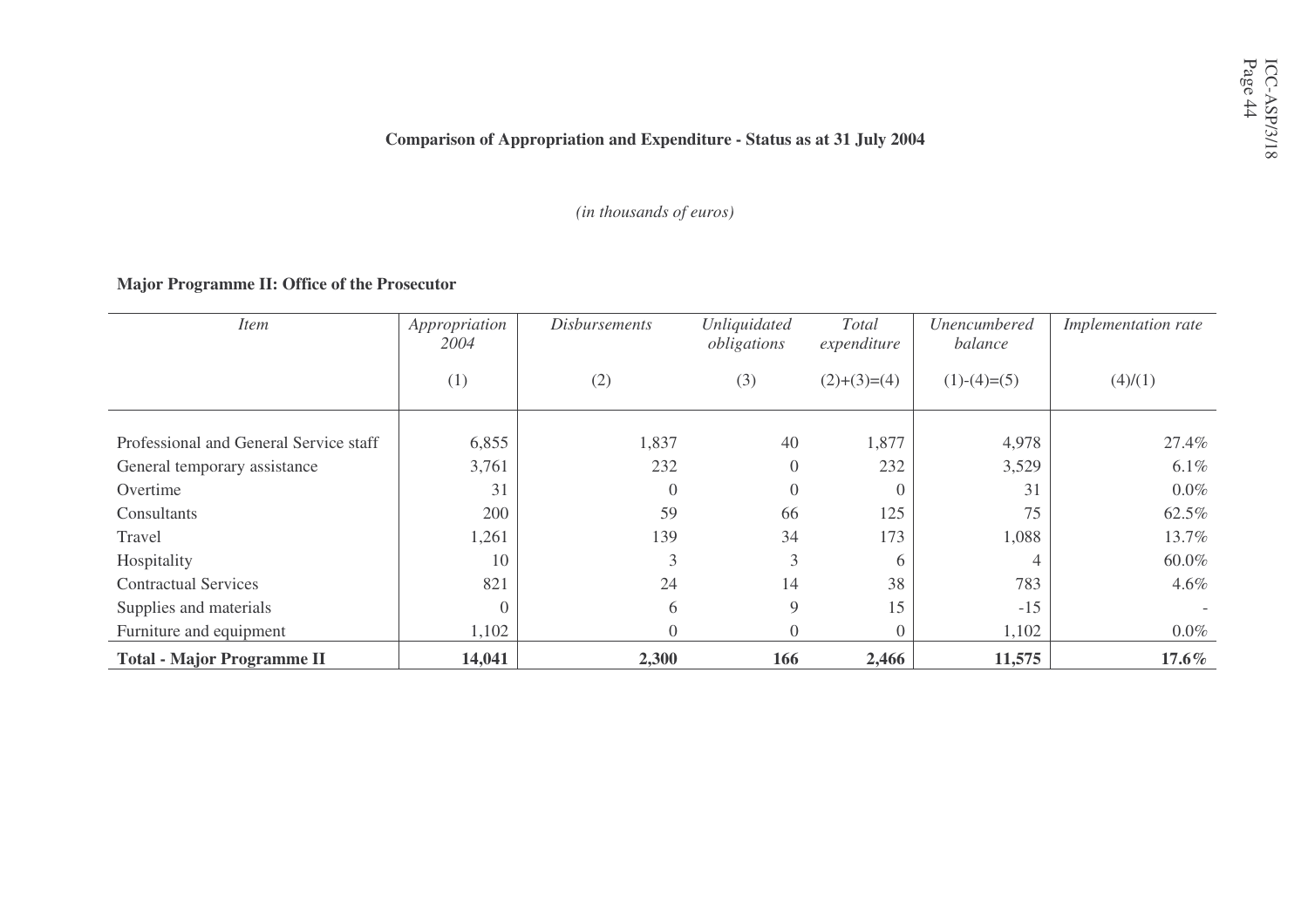### **Comparison of Appropriation and Expenditure - Status as at 31 July 2004**

*(in thousands of euros)*

### **Major Programme III: Registry**

| <i>Item</i>                            | Appropriation<br>2004 | <i>Disbursements</i> | Unliquidated<br>obligations | Total<br>expenditure | Unencumbered<br>balance | Implementation rate |
|----------------------------------------|-----------------------|----------------------|-----------------------------|----------------------|-------------------------|---------------------|
|                                        | (1)                   | (2)                  | (3)                         | $(2)+(3)=(4)$        | $(1)-(4)=(5)$           | (4)/(1)             |
| Professional and General Service staff | 10,798                | 5,253                | 34                          | 5,287                | 5,511                   | 48.9%               |
| General temporary assistance           | 1,060                 | 350                  | 17                          | 367                  | 693                     | 34.6%               |
| Overtime                               | 544                   | 28                   | $\overline{0}$              | 28                   | 516                     | 5.2%                |
| <b>Consultants</b>                     | 539                   | 192                  | 277                         | 469                  | 70                      | 87.0%               |
| Travel                                 | 909                   | 99                   | 29                          | 128                  | 781                     | 14.1%               |
| Hospitality                            | 20                    | 3                    | 4                           |                      | 13                      | 35.0%               |
| Contractual services                   | 11,150                | 695                  | 1,733                       | 2,428                | 8,722                   | 21.8%               |
| General operating expenses             | 1,011                 | 426                  | 654                         | 1,080                | $-69$                   | 106.8%              |
| Supplies and materials                 | 672                   | 183                  | 187                         | 370                  | 302                     | 55.1%               |
| Furniture and equipment                | 3,947                 | 1,429                | 1,417                       | 2,846                | 1,101                   | 72.1%               |
| <b>Total - Major Programme III</b>     | 30,650                | 8,658                | 4,352                       | 13,010               | 17,640                  | 42.4%               |